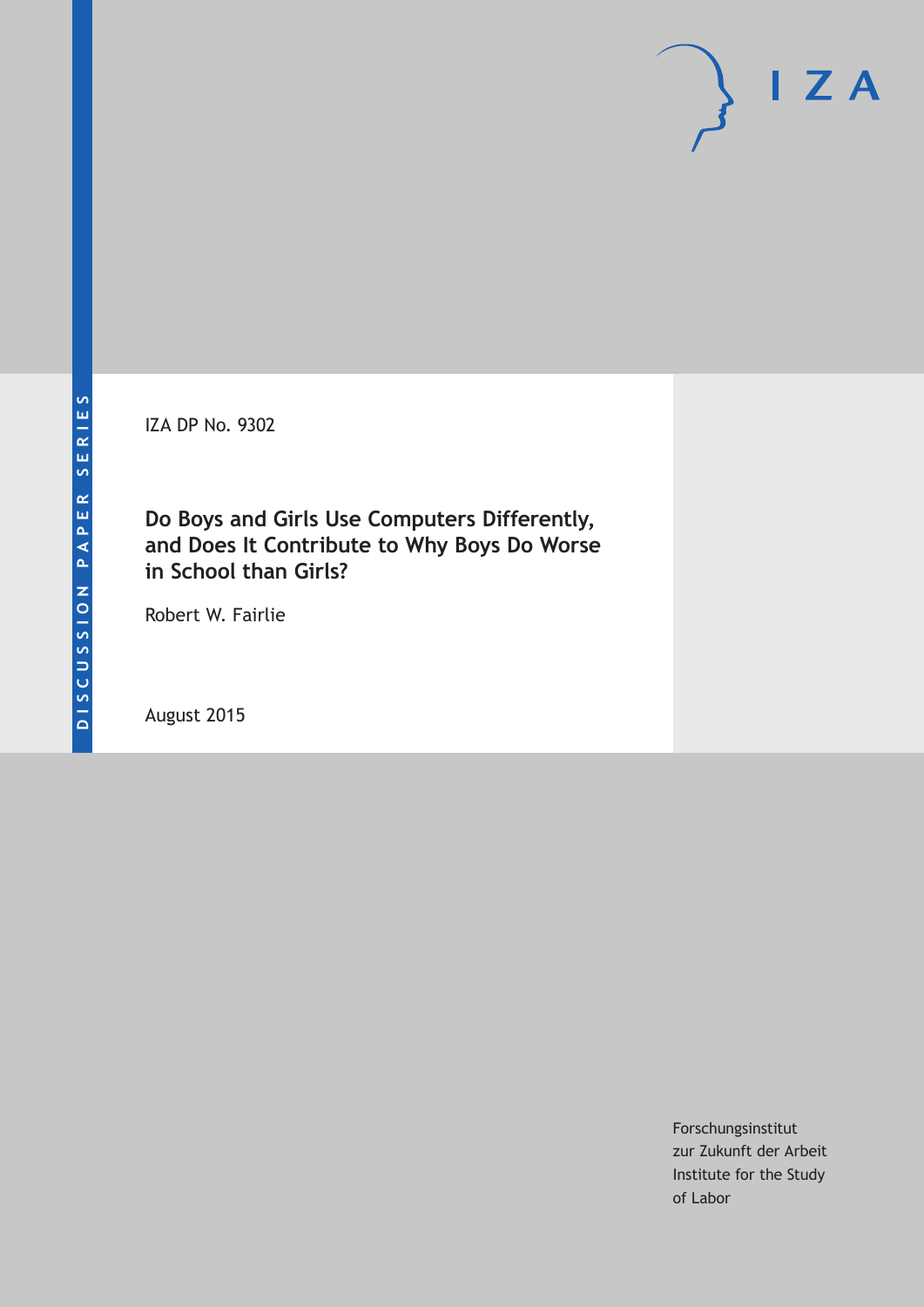# **Do Boys and Girls Use Computers Differently, and Does It Contribute to Why Boys Do Worse in School than Girls?**

**Robert W. Fairlie** 

*University of California, Santa Cruz and IZA* 

Discussion Paper No. 9302 August 2015

IZA

P.O. Box 7240 53072 Bonn Germany

Phone: +49-228-3894-0 Fax: +49-228-3894-180 E-mail: iza@iza.org

Any opinions expressed here are those of the author(s) and not those of IZA. Research published in this series may include views on policy, but the institute itself takes no institutional policy positions. The IZA research network is committed to the IZA Guiding Principles of Research Integrity.

The Institute for the Study of Labor (IZA) in Bonn is a local and virtual international research center and a place of communication between science, politics and business. IZA is an independent nonprofit organization supported by Deutsche Post Foundation. The center is associated with the University of Bonn and offers a stimulating research environment through its international network, workshops and conferences, data service, project support, research visits and doctoral program. IZA engages in (i) original and internationally competitive research in all fields of labor economics, (ii) development of policy concepts, and (iii) dissemination of research results and concepts to the interested public.

IZA Discussion Papers often represent preliminary work and are circulated to encourage discussion. Citation of such a paper should account for its provisional character. A revised version may be available directly from the author.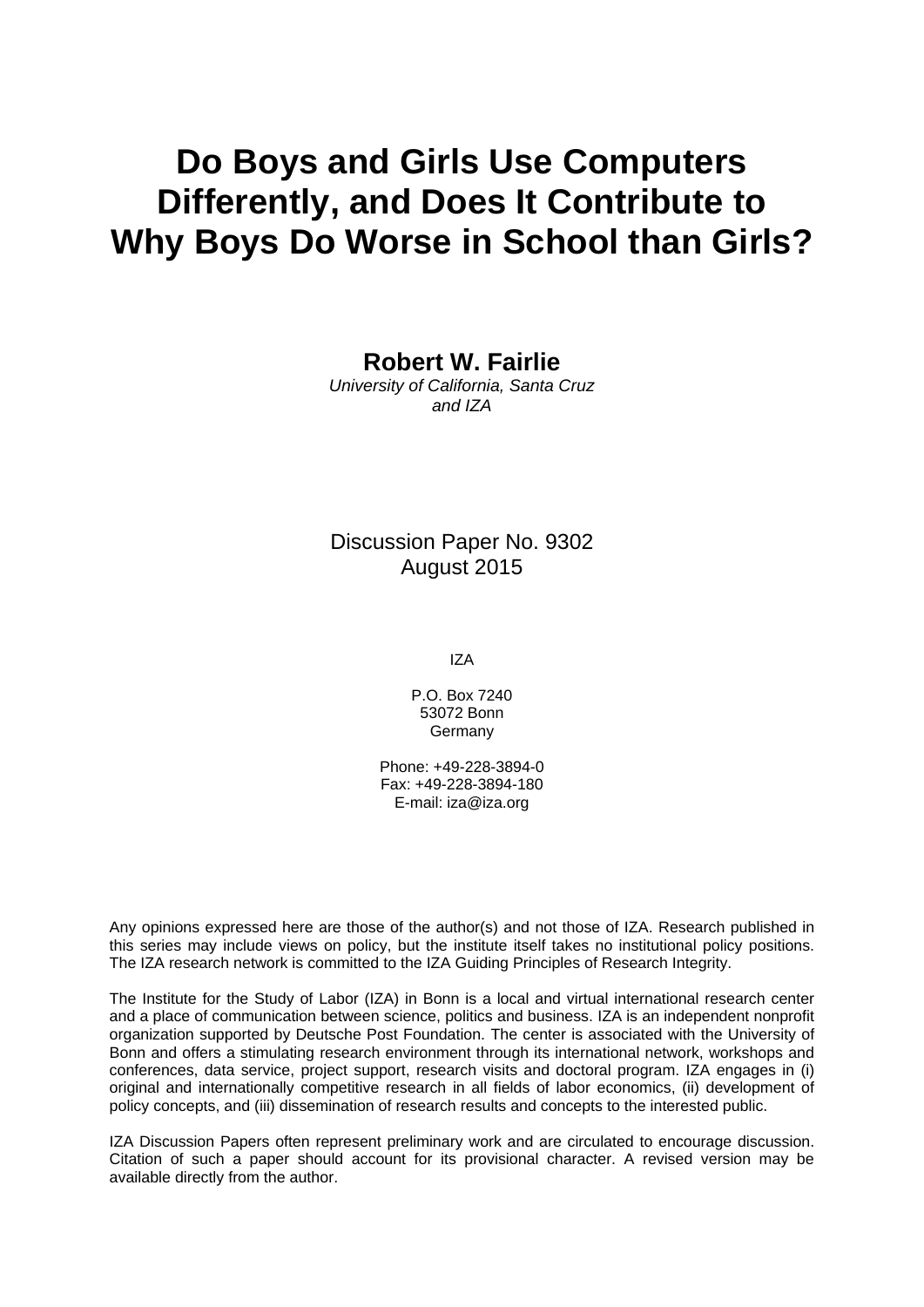IZA Discussion Paper No. 9302 August 2015

# **ABSTRACT**

# **Do Boys and Girls Use Computers Differently, and Does It Contribute to Why Boys Do Worse in School than Girls?\***

Boys are doing worse in school than are girls, which has been dubbed "the Boy Crisis". An analysis of the latest data on educational outcomes among boys and girls reveals extensive disparities in grades, reading and writing test scores, and other measurable educational outcomes, and these disparities exist across family resources and race. Focusing on disadvantaged schoolchildren, I then examine whether time investments made by boys and girls related to computer use contribute to the gender gap in academic achievement. Data from several sources indicate that boys are less likely to use computers for schoolwork and are more likely to use computers for playing games, but are less likely to use computers for social networking and email than are girls. Using data from a large field experiment randomly providing free personal computers to schoolchildren for home use, I also test whether these differential patterns of computer use displace homework time and ultimately translate into worse educational outcomes among boys. No evidence is found indicating that personal computers crowd out homework time and effort for disadvantaged boys relative to girls. Home computers also do not have negative effects on educational outcomes such as grades, test scores, courses completed, and tardies for disadvantaged boys relative to girls.

JEL Classification: C93, I24, J16

Keywords: technology, computers, ICT, education, gender, field experiment, poverty

Corresponding author:

 $\overline{a}$ 

Robert W. Fairlie Department of Economics University of California, Santa Cruz Santa Cruz, CA 95064 USA E-mail: rfairlie@ucsc.edu

<sup>\*</sup> I would like to thank Computers for Classrooms, Inc., the ZeroDivide Foundation, and the NET Institute for generous funding for the project. I would also like to thank seminar participants at Stanford University, University of Toronto, Santa Clara University, Wellesley College, the Chicano Latino Research Center at UC Santa Cruz, and Claremont McKenna College for comments and suggestions. I would also like to thank Jennifer Bevers, Bruce Besnard John Bohannon, Linda Coleman, Reg Govan, Rebecka Hagerty, Kathleen Hannah-Chambas, Brian Gault, David Jansen, Cynthia Kampf, Gina Lanphier, Linda Leonard, Kurt Madden, Lee McPeak, Stephen Morris, Joanne Parsley, Richard Pascual, Jeanette Sanchez, Zenae Scott, Tom Sharp, and many others for administering the program in schools. Shilpa Aggarwal, Julian Caballero, David Castaneda, James Chiu, Samantha Grunberg, Brandon Heck, Keith Henwood, Cody Kennedy, Nicole Mendoza, Nick Parker, Miranda Schirmer, Eva Shapiro, Glen Wolf and Heidi Wu are also thanked for research assistance. Finally, special thanks go to Pat Furr for donating many computers for the study and distributing computers to schools.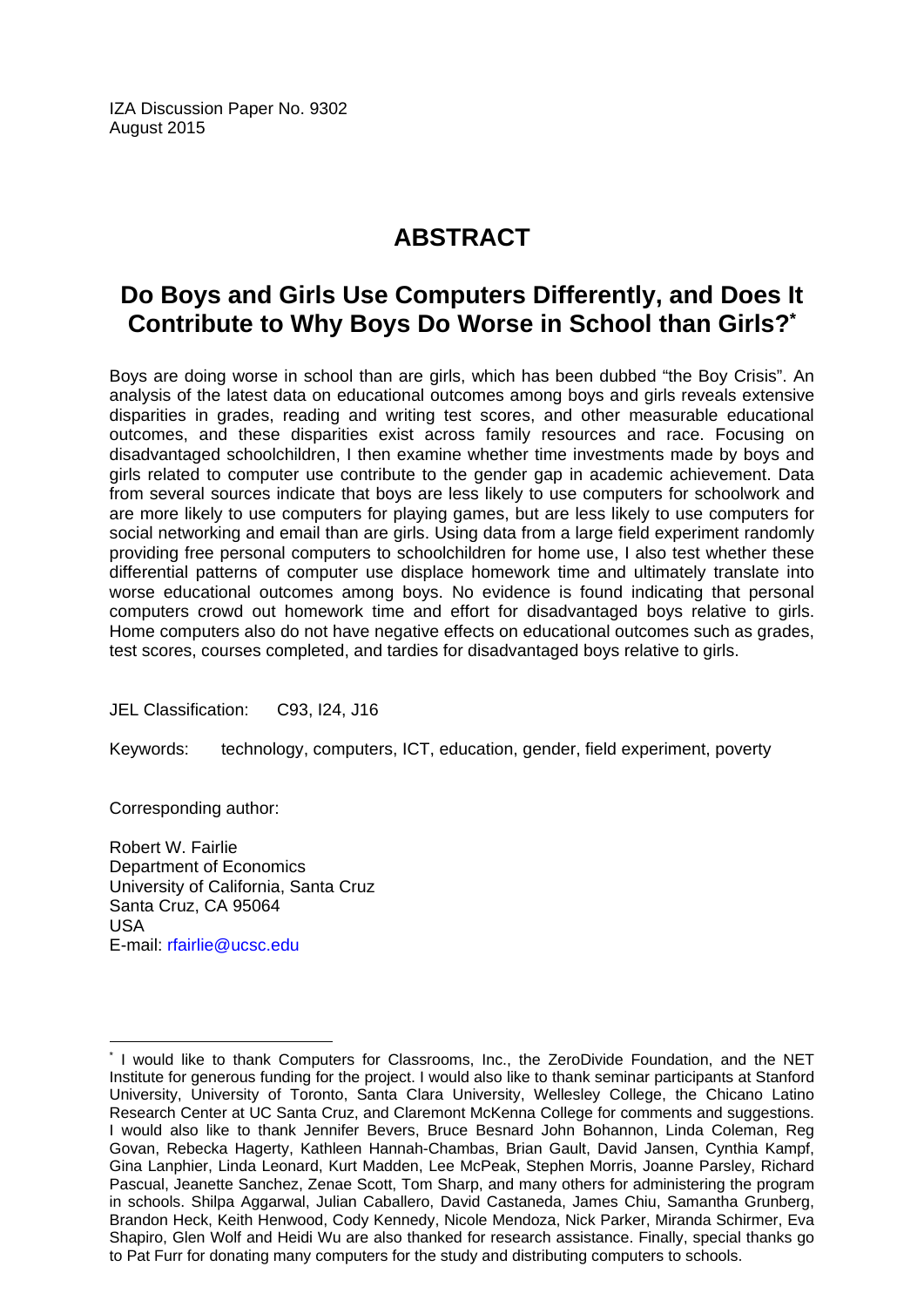# **Do Boys and Girls Use Computers Differently, and Does It Contribute to Why Boys do Worse in School than Girls?**

## **1. Introduction**

 Boys do worse in school than girls. They obtain lower grades, and are less likely to graduate from high school and attend college (NCES  $2012$ ).<sup>1</sup> These gender disparities in academic performance exist for minority and low-income schoolchildren as well as for more advantaged schoolchildren. One factor that might contribute to why boys and girls differ in academic performance is that they make different time investments after school.<sup>2</sup> For example, boys might spend more time playing video games, "playing around" on computers, watching TV, and using other forms of media than girls. All of these activities might crowd out time spent doing homework and studying for exams. A recent national time-use diary survey found that children consume 7 ½ hours of media a day and this level of use is 20 percent higher than it was only five years ago (Kaiser Family Foundation 2010). The average length of a school day in the United States is roughly 6 ½ hours (NCES 2012). These time investments made at young ages between educational and non-educational activities might have long lasting effects on educational attainment. Surprisingly, very little research has focused on the time investments made by children and their consequences for educational outcomes.

<sup>&</sup>lt;sup>1</sup> The media has dubbed these disparities as the "Boy Crisis." See "The Boy Crisis. At Every Level of Education, They're Falling Behind. What to Do?" Newsweek (Jan. 30, 2006), "Raising Cain: Boys in Focus," PBS (Jan. 12, 2006), "The Boys Have Fallen Behind," NY Times (March 27, 2010), and "The Boys at the Back," NY Times (February 2, 2013) for example.

 $2$  The reversal of the gender gap in college education with women now earning more college degrees than men has been well documented (see Sundstrom 2004; Goldin, Katz, and Kuziemko 2006 for example), but disparities between boys and girls in academic performance have drawn much less research attention. The underlying causes of these disparities are not well known. Some of the potential explanations examined in recent studies include a disproportionate representation of female teachers in younger grades, girls are more self-disciplined, girls respond more to pre-school interventions, girls are more ready to learn, differential treatment by teachers, and larger positive impacts for girls by Teach for America teachers (Dee 2007; Duckworth and Seligman 2006; Anderson 2008; Cornwell, Mustard and Van Parys 2013; Malamud and Schanzenbach 2007; Antecol, Eren and Ozbeklik 2013).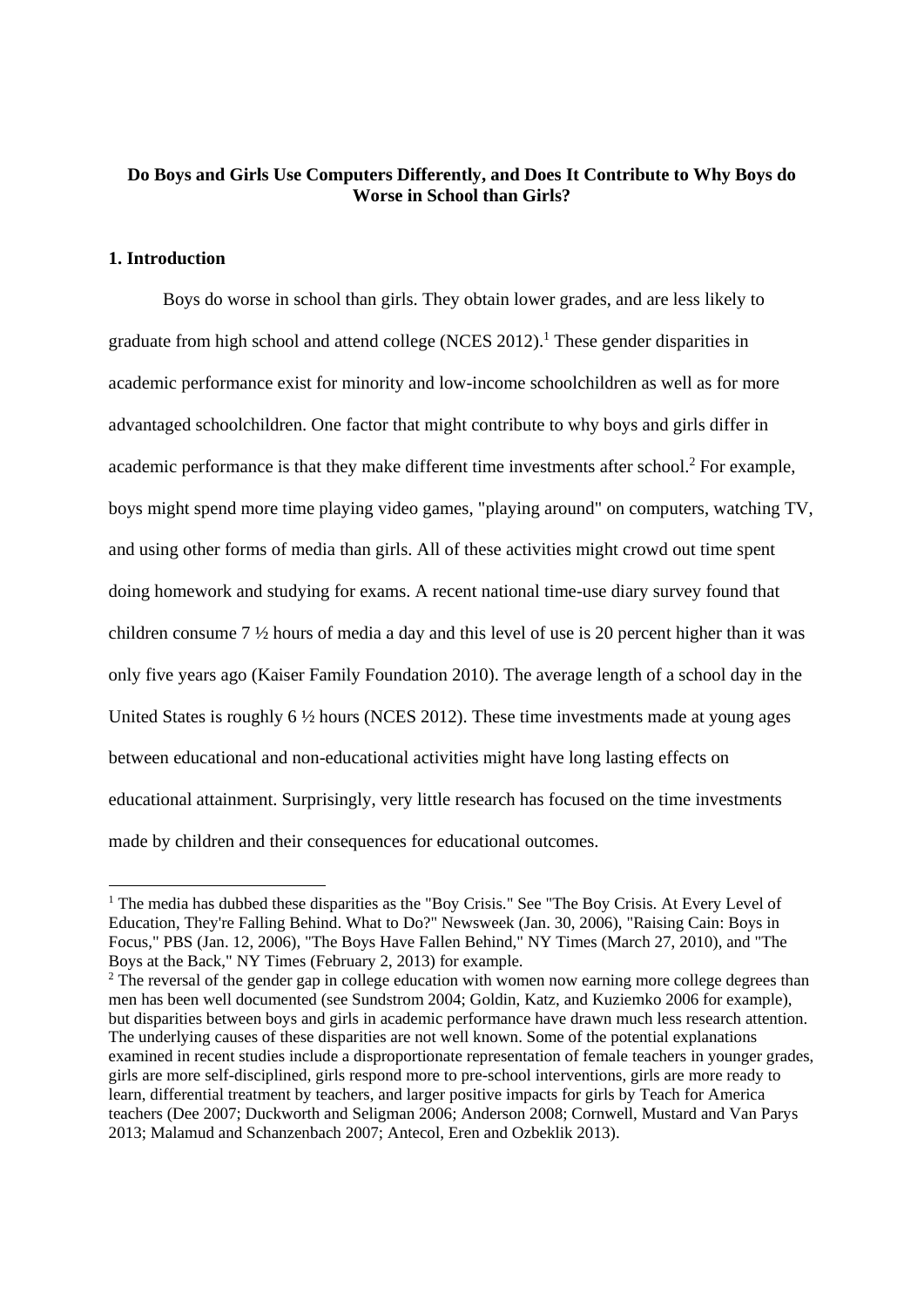Of particular concern are the potential consequences of computer use among boys and girls. Computer use is one of the largest types of media use among children (Kaiser Family Foundation 2010), and thus extensive use of computers after school for video games, social networking and other entertainment activities might crowd out homework and study time among schoolchildren. There is evidence in the previous literature of computer use crowding out schoolwork and negative effects on academic performance. For example, Malumed and Pop-Eleches (2011) find evidence of heavy game use of computers and negative effects of computers on reading, homework and grades, and Fuchs and Woessmann (2004) find a negative relationship between home computers and math and reading test scores, possibly due to the distracting effects of children "playing computer games."<sup>3</sup> If boys have higher levels of access to home computers, use computers more for playing games, or use computers less for schoolwork than girls, computers may partly contribute to why boys do worse in school. A better understanding of these potential effects is especially important for low-income and minority schoolchildren because of the policy focus on expanding access to technology to reduce the digital divide.<sup>4</sup>

 In this paper, I first examine the latest national data on academic performance among girls and boys focusing on disadvantaged schoolchildren. I then explore three hypotheses

<sup>&</sup>lt;sup>3</sup> Concerns over the negative effects of home computers have gained a fair amount of attention recently in the press. See, for example, "Computers at Home: Educational Hope vs. Teenage Reality," NY Times, July 10, 2010 and "Wasting Time Is New Divide in Digital Era," NY Times, May 29, 2012. Extensive use of social networking sites, such as Facebook, is one particular concern (e.g., see Karpinski 2009; Pasek and Hargittai 2009). These concerns are similar to those over television (e.g., see Zavodny 2006). <sup>4</sup> The U.S. federal government spends more than \$2 billion per year on the E-rate program, which provides discounts to schools and libraries for the costs of telecommunications services and equipment (Puma, et al. 2000, Universal Services Administration Company 2013). England provided free computers to nearly 300,000 low-income families with children at a total cost of £194 million through the Home Access Programme. Additional policies include tax breaks, special loans and Individual Development Accounts (IDA) for educational purchases of computers, community technology centers, and laptop checkout programs for students (Servon 2002, Lazarus 2006, and Gordo 2008).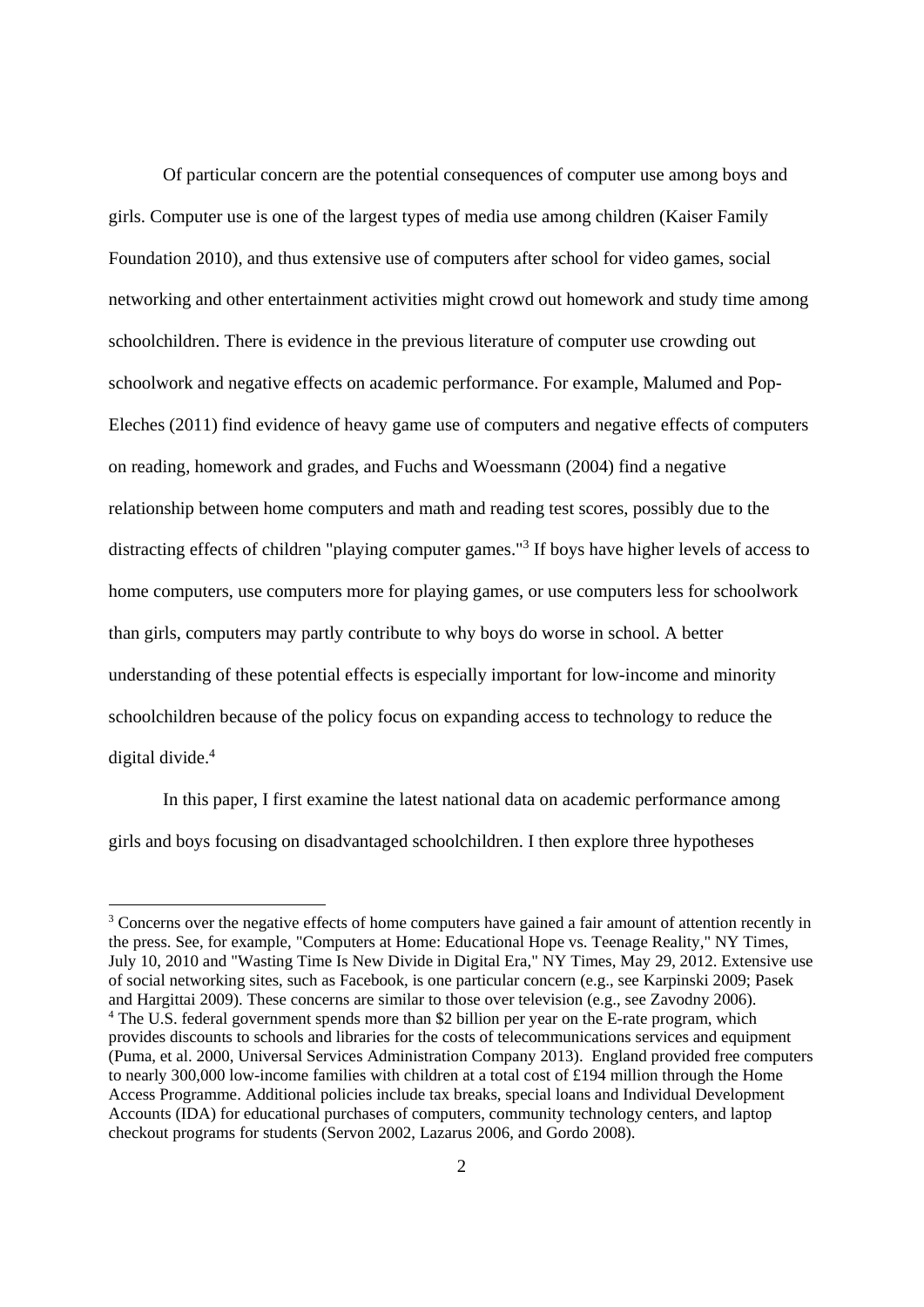regarding computer use and these differences. First, I examine whether girls and boys have differential access rates to personal computers at home. Using microdata from the Computer and Internet Supplement to the Current Population Survey (CPS), I examine whether computer access rates vary across boy-only, girl-only and boy-girl families, and whether there are gender differences for low-income and minority schoolchildren. Second, I explore whether disadvantaged boys and girls use computers differently. Are boys more likely to use computers for video games and other non-educational activities, and are they less likely to use computers for schoolwork? Although a few previous studies examine gender differences in computer and Internet use among adults, very little is known about gender differences in the use of computers among children.<sup>5</sup> Using data from three sources, I conduct the first detailed examination of computer and Internet use among boys and girls. Computer use for game playing, social networking, schoolwork and other activities is examined.

 Third, I explore whether boy-girl differences in computer use crowd out homework time and effort differently, and contribute to gender disparities in educational outcomes among disadvantaged schoolchildren. To test this hypothesis I estimate the effects of home computers on homework time and effort, grades, standardized test scores, and several additional educational outcomes for girls and boys. Given similar access rates, if home computers have a larger negative impact on educational outcomes for boys than for girls then differential computer use at home widens the achievement gap. If instead, home computers have a similar effect for boys and girls then differential computer use does not contribute to the achievement gap. To remove

<sup>&</sup>lt;sup>5</sup> Men and women are found to have very similar levels of access to computers and the Internet, but differ in intensity of use and activities, and possibly benefits (see Ono and Zavodny 2003; Hargittai 2007; Mossberger 2008; NTIA 2011; Figlio, et al. 2012 for example). Differences in access and use, however, are substantially larger by race and income (see Hoffman and Novak 1998; Mossberger, Tolbert, and Stansbury 2003; Mossberger, Tolbert, and Gilbert 2006; Ono and Zavodny 2007; Fairlie 2004; Goldfarb and Prince 2008 for example).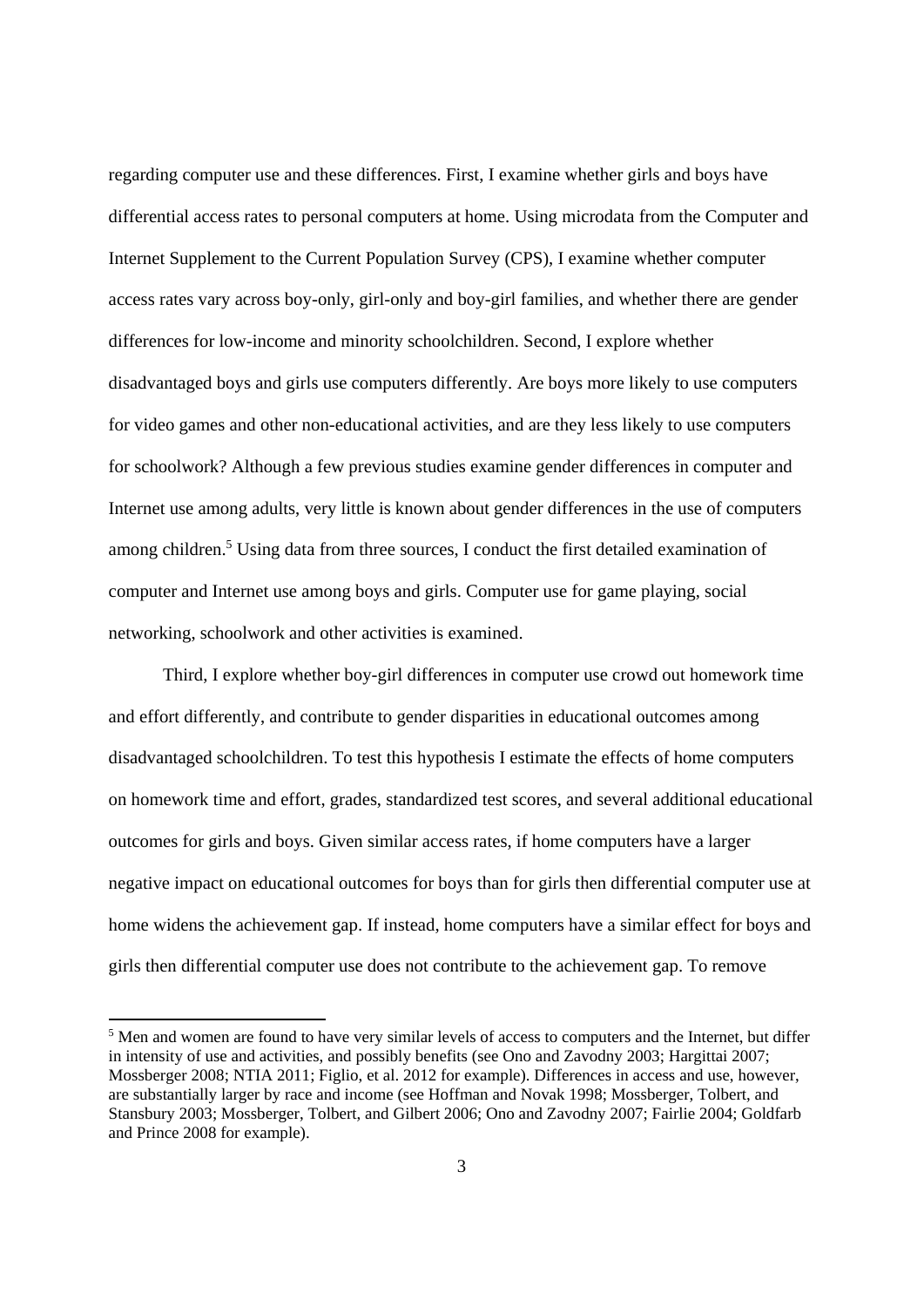concerns about selection bias resulting from which families decide to purchase computers I use data from the largest-ever randomized control experiment providing free personal computers to U.S. schoolchildren for home use.<sup>6</sup> Half of over one thousand schoolchildren grades 6-10 attending 15 different schools were randomly selected to receive computers to use at home. Previous findings for all schoolchildren participating in the field experiment indicate that the randomly selected group of students receiving free computers experienced no improvement in educational outcomes relative to the control group that did not receive free computers (Fairlie and Robinson 2013). Fairlie and Robinson (2013), however, does not explore whether boys and girls use computers differently and whether these differences contribute to the gender gap in academic performance among disadvantaged schoolchildren.

 Briefly previewing the results, I find that girls outperform boys not only in grades, test scores in reading and writing, and high school graduation rates, but also in numerous other educational outcomes. The results show a remarkably consistent underperformance of boys relative to girls in school, which holds across race and family resources. Using microdata from the CPS computer supplement I find that boys and girls have very similar rates of access to home computers overall and by race and income even though disparities across these groups are large. Boys and girls use computers differently, however, with boys using computers more for video games and girls using computers more for schoolwork, email and social networking, which does not differ substantially by race or income. Estimates from the random experiment, however, do not provide evidence that computers crowd out homework time and effort for disadvantaged

<sup>&</sup>lt;sup>6</sup> If computers were exogenously assigned to children the question could be explored by simply comparing the girl-boy gap in educational outcomes among existing computer owners to the girl-boy gap in educational outcomes among existing non-computer owners. But, parents make decisions about computer purchases partly based on concerns about the non-educational uses of computers by children and partly based on the perceived educational benefits of computers to children (which might differ between boys and girls) raising concerns about selection bias.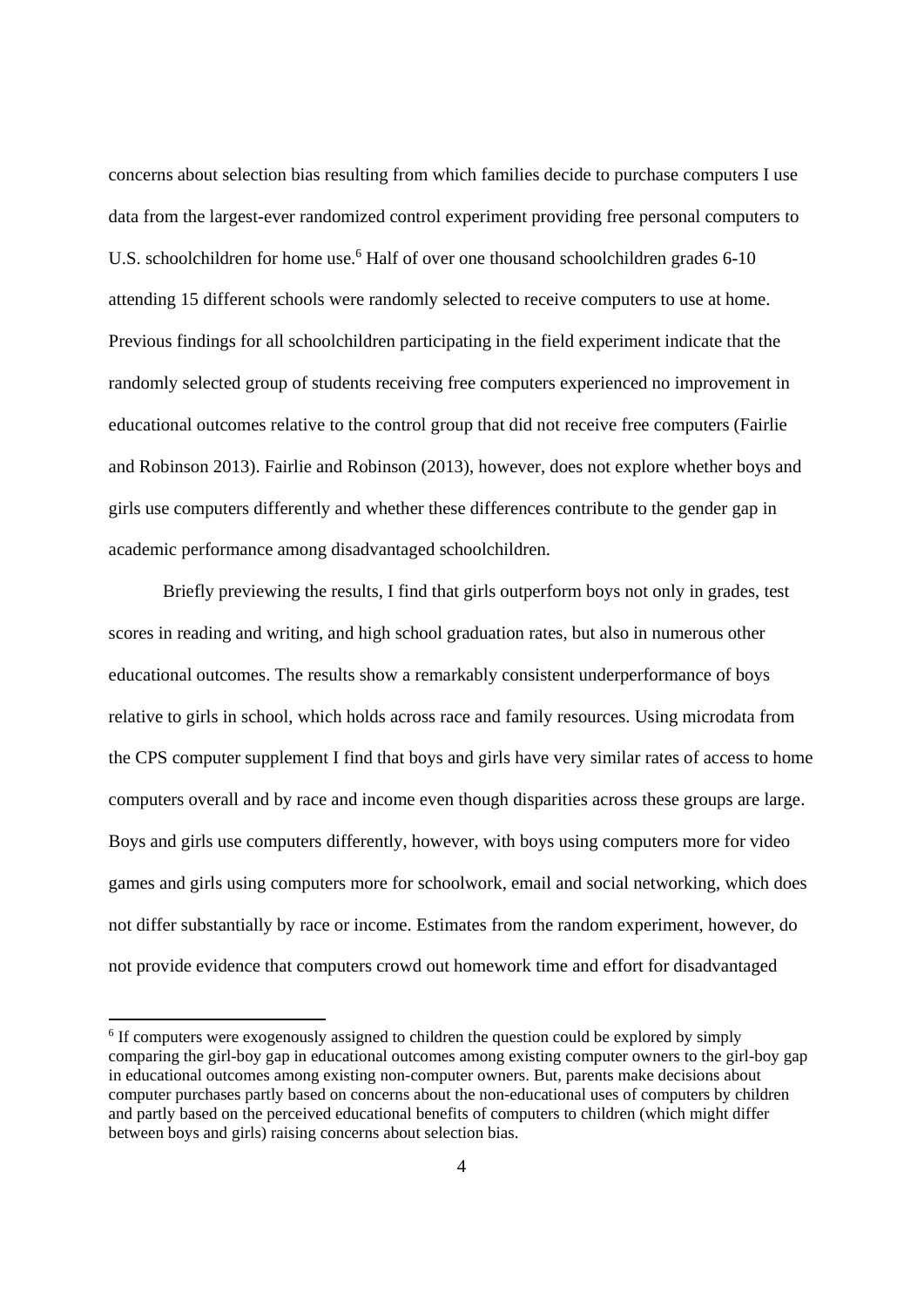boys relative to girls, or that home computers have negative effects on grades, test scores, and other educational outcomes for boys relative to girls. Although parents, schools, and policymakers may have other concerns about how boys and girls use computers, these patterns do not appear to contribute to why disadvantaged boys do worse in school than girls.

 The remainder of the paper is organized as follows. In Section 2, I describe the data sources used to examine gender differences in computer access and use. I also describe the experiment used to test for gender differences in the impacts of computers on educational outcomes. Section 3 presents estimates of gender differences in academic performance. Section 4 presents estimates of gender differences in computer access and use. Section 5 presents the experimental results for the impacts of home computers on homework time and effort and educational outcomes for boys and girls. Section 5 concludes.

# **2. Data and Methods**

#### *Data on Computer Use*

 Data from three national sources are used to examine whether boys and girls use computers differently. I use data from the Current Population Survey Computer and Internet Use Supplements conducted by the U.S. Bureau of Labor Statistics and Census Bureau, a time use diary study of the use of technology by children conducted by the Kaiser Family Foundation, and surveys of teenagers conducted as part of the Pew Internet and American Life Project. The combination of data from these national sources provides the first comprehensive examination of gender differences in computer use among children.

 The Internet and Computer Use Supplement to the Current Population Survey (CPS), conducted by the U.S. Census Bureau and the Bureau of Labor Statistics, is representative of the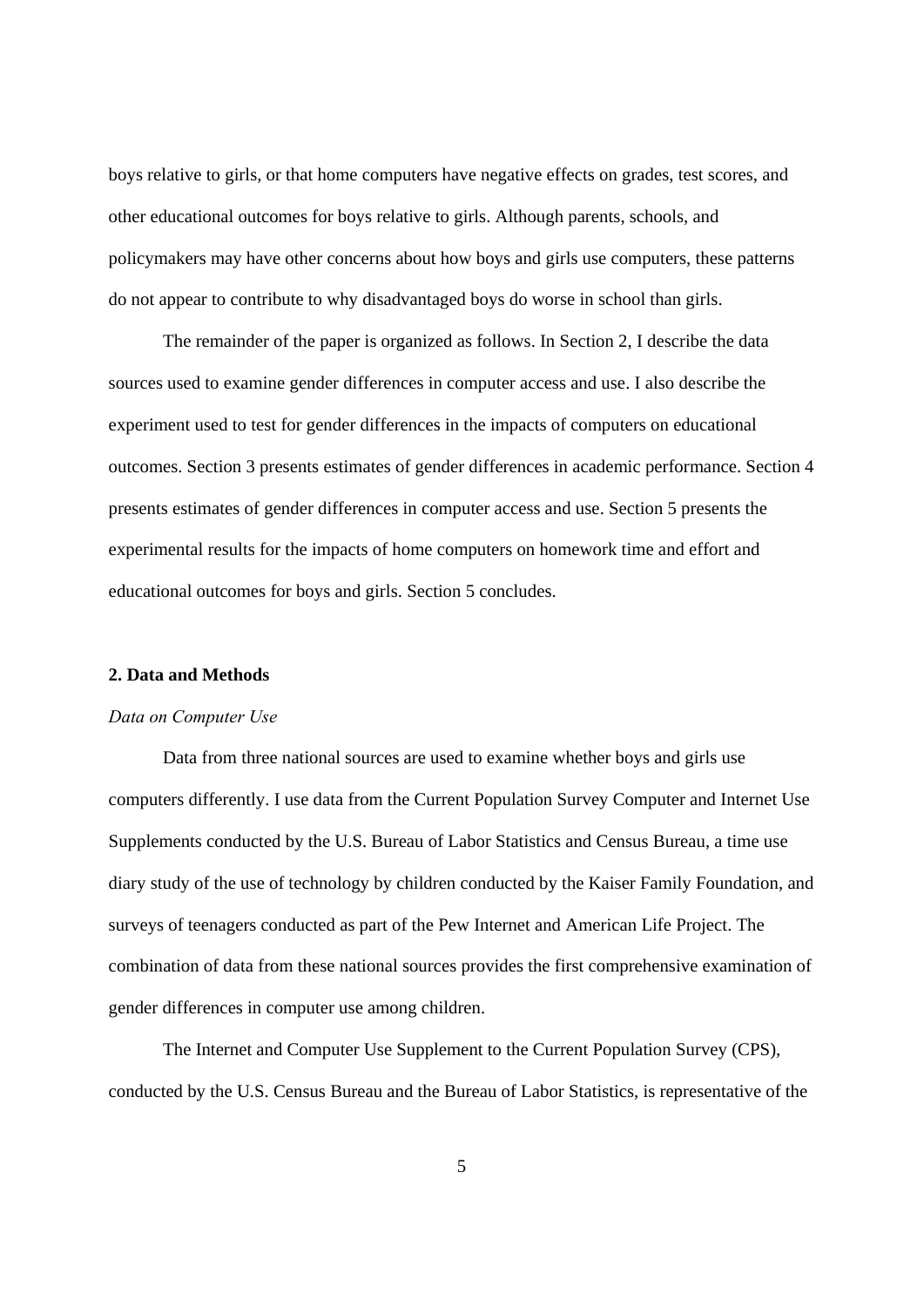entire U.S. population and interviews approximately 50,000 households and 130,000 individuals. The Internet and Computer Use Supplement to the CPS is the primary source of information on technology use collected by the federal government and has been conducted over the past three decades at irregular intervals. The information gathered differs in each survey. Estimates from the 2003 supplement include the latest information on computer use activities among children. The estimates reported later in Table 4 are from these CPS data. The 2011 Supplement is the latest available data, but does not allow one to examine activities of computer use among children (only adult householders). Because of the lack of published results from the survey, I use microdata from the 2011 CPS Supplement to examine overall access and use rates among boys and girls ages 5-17 (N=23,594). The microdata also allow for a more detailed examination of home computer access rates among girls and boys by child and family characteristics such as the gender composition of the household, race, income, and age.

 The Kaiser Family Foundation surveyed 2,002 children ages 8-18 across the country in 2008 and 2009 on their use of media including detailed information on computer use (Kaiser Family Foundation 2010). Similar surveys were conducted in 1999 and 2004 by the Kaiser Family Foundation. Information on computer use activities is also reported from national surveys conducted as part of the Pew Internet and American Life Project (see Pew Internet Project 2008a, 2008b). Surveys on numerous topics related to computer, Internet and media use are conducted regularly by the Pew Research Center. The Pew Internet Project (2008a, 2008b) studies include nationally-representative samples of 1,102 children ages 12-17 in 2007 and 2008 and 700 children ages 12-17 in 2007, respectively. To our knowledge, these three sources of data represent all of the nationally representative sources of data providing detailed information on computer use among children.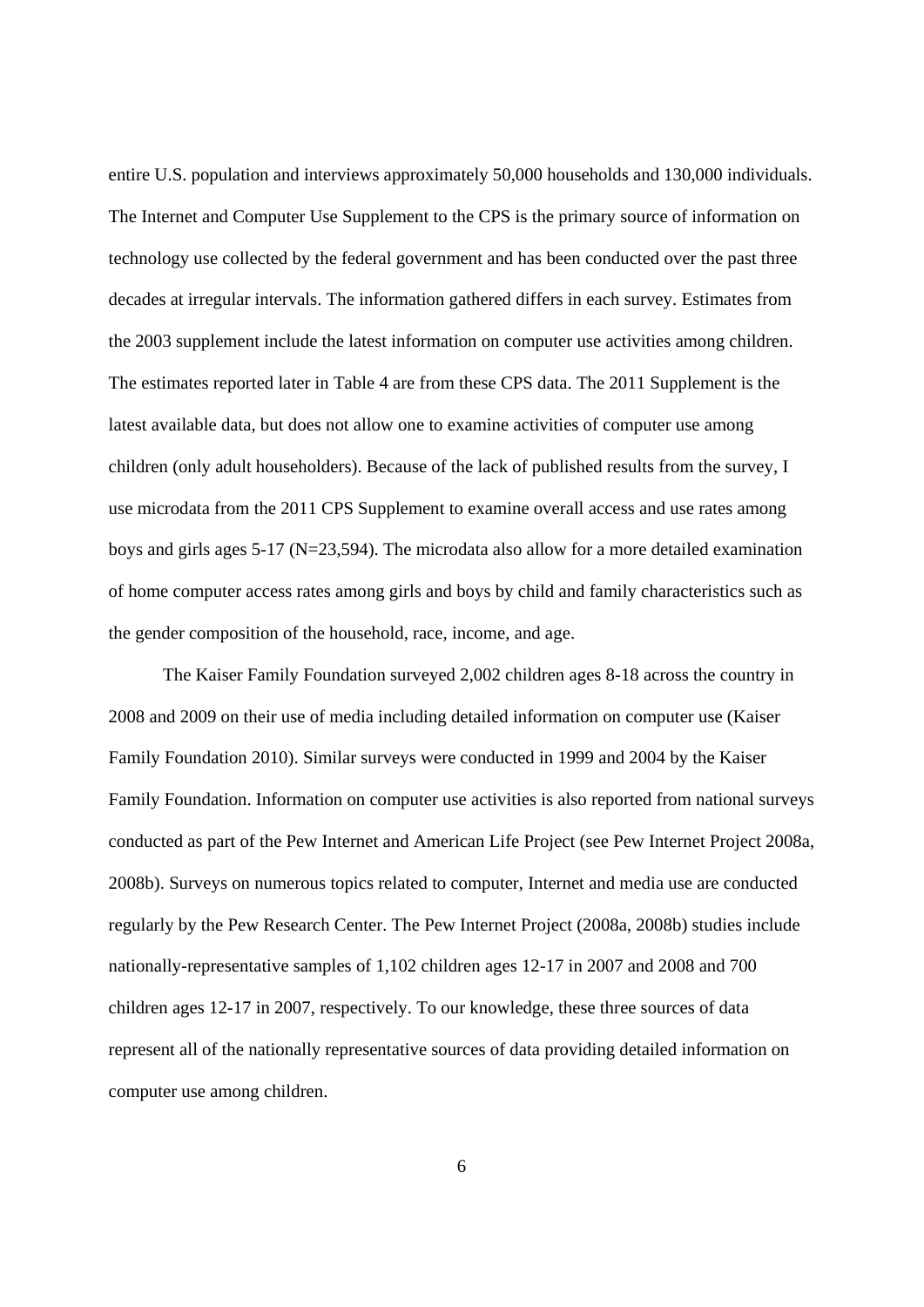### *Randomized Control Experiment*

 To explore the effects of personal computers on crowding out homework time and educational outcomes among disadvantaged boys and girls and whether these effects differ by gender I use data from a field experiment that provides free personal computers to schoolchildren for home use. The randomized control experiment involved 1,123 students in grades 6-10 attending 15 schools across California (see Fairlie and Robinson 2013 for more details). It represents the first field experiment involving the provision of free computers to schoolchildren for home use ever conducted, and the largest experiment involving the provision of free home computers to U.S. students at any level. The randomized control experiment removes concerns about selection bias resulting from which families decide to purchase computers. All of the students participating in the study did not have computers at baseline. Half were randomly selected to receive free computers, while the other half served as the control group. Outcomes were tracked for all participating students over an academic year.

 The sample for this study includes 1,123 students enrolled in grades 6-10 in 15 different middle and high schools in 5 school districts in California. The project took place over two years: two schools participated in 2008-9, twelve schools participated in 2009-10, and one school participated in both years. The 15 schools in the study span the Central Valley of California geographically. Overall, these schools are similar in size (749 students compared to 781 students), student to teacher ratio (20.4 to 22.6), and female to male student ratio (1.02 to 1.05) as California schools as a whole (U.S. Department of Education 2011). Schools in the experiment, however, are poorer (81% free or reduced price lunch compared with 57%) and have a higher percentage of minority students (82% to 73%) than the California average reflecting the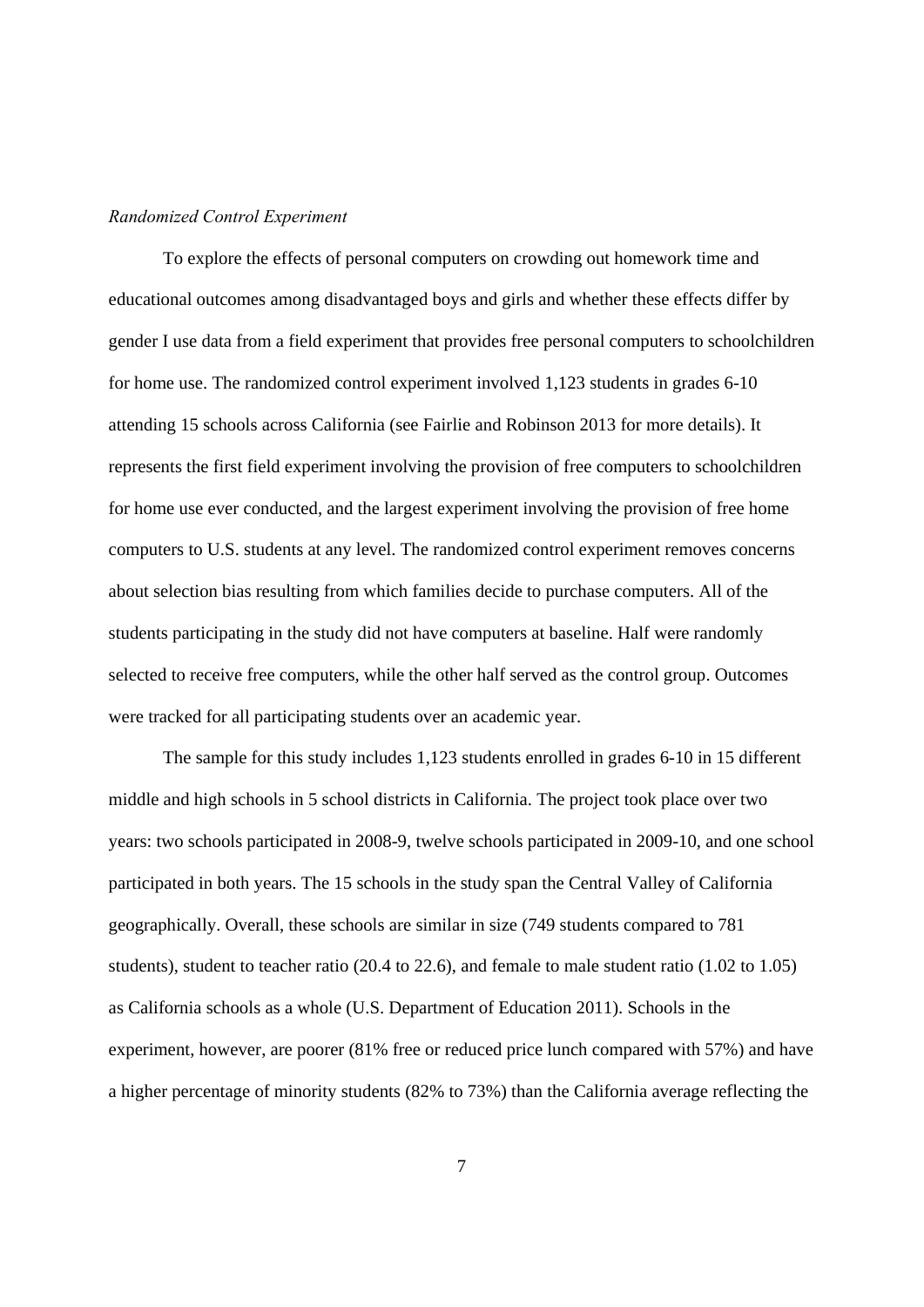requirement of not having a home computer for eligibility in the experiment. Participating students also have lower average test scores than the California average (3.2 compared with 3.6 in English-Language Arts and 3.1 compared with 3.3 in Math), but the differences are not large (California Department of Education 2010).

 To identify children who did not already have home computers, we conducted an in-class survey at the beginning of the school year with all of the students in the 15 participating schools. The survey, which took only a few minutes to complete, asked basic questions about home computer ownership and usage. To encourage honest responses, it was not announced to students that the survey would be used to determine eligibility for a free home computer (even most teachers did not know the purpose of the survey). In total, 7,337 students completed in-class surveys, with 24 percent reporting not having a computer at home. This rate of home computer ownership is roughly comparable to the national average: – estimates from the 2010 Current Population Survey indicate that 27% of children aged 10-17 do not have a computer with Internet access at home (U.S. Department of Education 2011).

 Any student who reported not having a home computer on an in-class survey was eligible for the study.<sup>7</sup> All eligible students were given an informational packet, baseline survey, and consent form to complete at home. To participate, children had to have their parents sign the consent form (which, in addition to participating in the study, released future grade, test score and administrative data) and return the completed survey to the school. Of the 1,636 students eligible for the study, we received 1,123 responses with valid consent forms and completed

 $7$  Because eligibility for the study is based on not having a computer at home, our estimates capture the impact of computers on the educational outcomes of schoolchildren whose parents do not buy them on their own and do not necessarily capture the impact of computers for existing computer owners. Schoolchildren without home computers, however, are the population of interest in considering policies to expand access.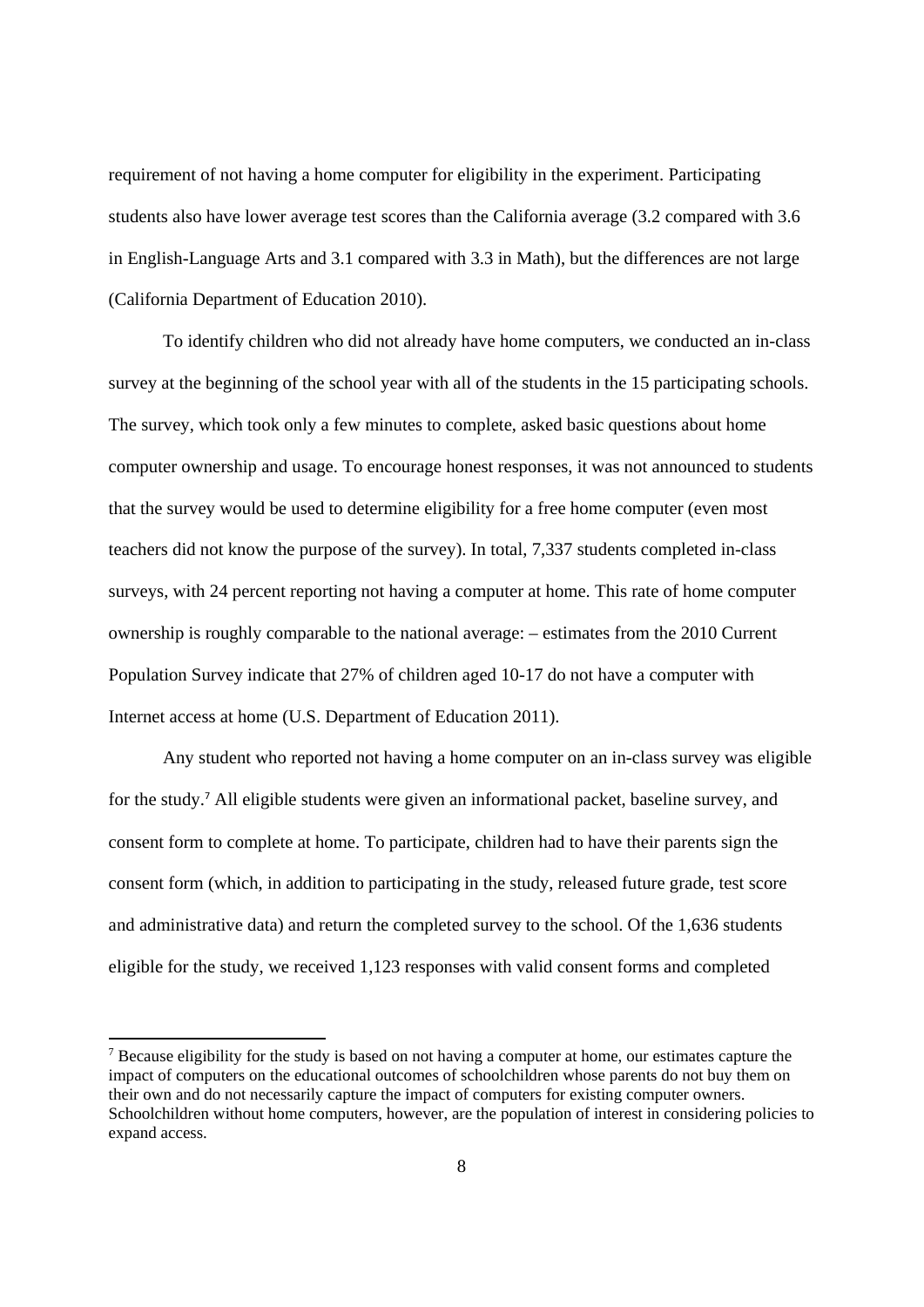questionnaires (68.6%). We randomized treatment at the individual level, stratified by school. In total, of the 1,123 participants, 559 were randomly assigned to the treatment group. For boys, there were 555 participants with 280 assigned to the treatment group, and for girls there were 568 participants with 279 assigned to the treatment group.

 The computers provided through the experiment were purchased from or donated by Computers for Classrooms, Inc., a Microsoft-certified computer refurbisher located in Chico, California. The computers were refurbished Pentium machines with 17" monitors, modems, ethernet cards, CD drives, flash drives, Microsoft Windows, and Microsoft Office (Word, Excel, PowerPoint, Outlook). The computer came with a 1-year warranty on hardware and software during which Computers for Classrooms offered to replace any computer not functioning properly. In total, the retail value of the machines was approximately \$400-500 a unit. Since the focus of the project was to estimate the impacts of home computers on educational outcomes and not to evaluate a more intensive technology policy intervention, no training or assistance was provided with the computers. We did not provide Internet service as part of the experiment and found that about half of the students receiving computers subscribed to service.

 The computers were handed out by the schools to eligible students in the late fall of the school year. Almost all of the students sampled for computers received them: we received reports of only 11 children who did not pick up their computers, and 7 of these had dropped out of their school by that time. As expected, we found that some of the control group students purchased home computers by the end of the school year. From a follow-up survey conducted at the end of the school year, we found that 27 percent of girls and 25 percent of boys in the control group purchased computers, and in most cases these computers were purchased later in the school year (thus having less potential impacts on measured outcomes). After the distribution,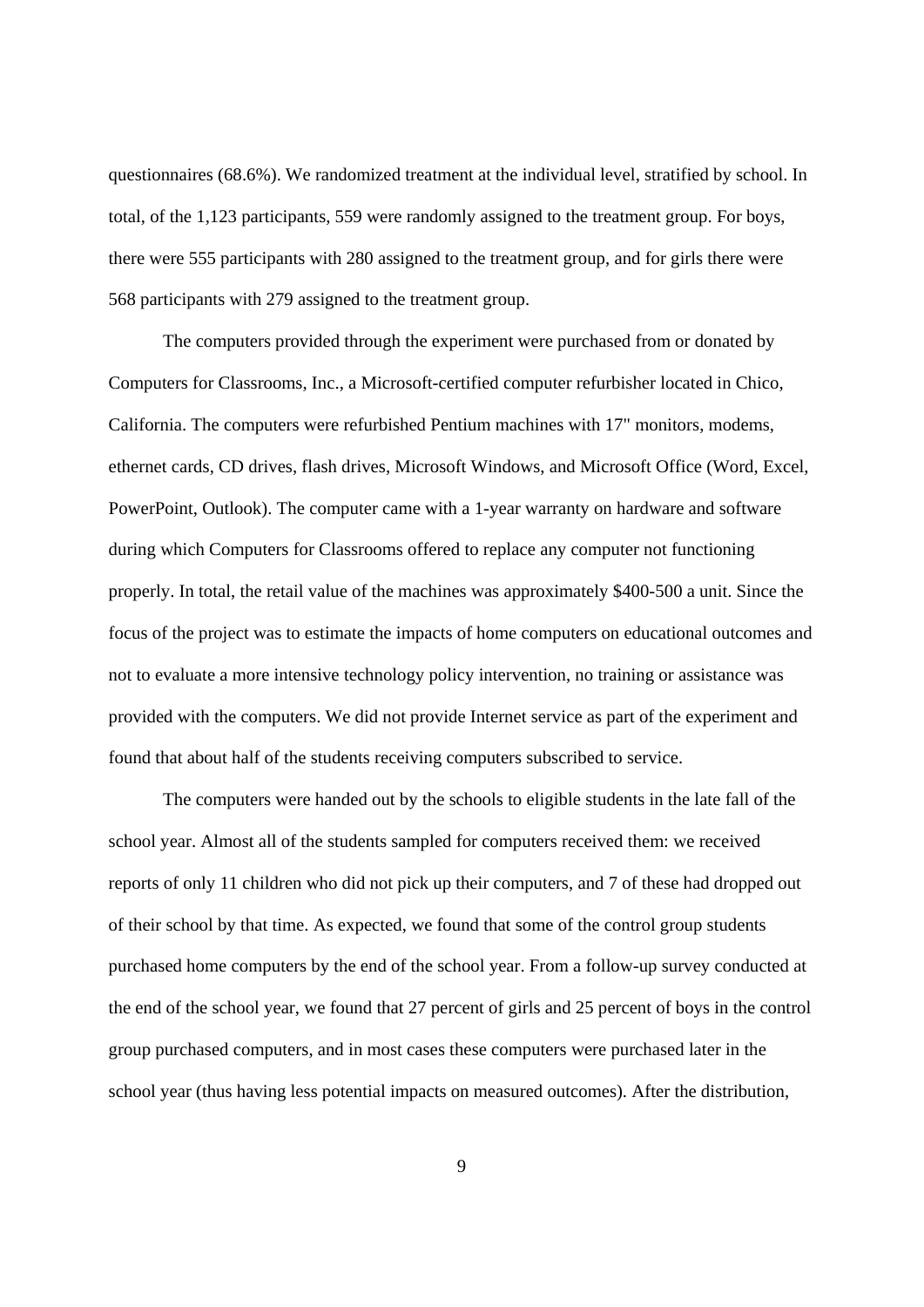neither the research team nor Computers for Classrooms had any contact with students during the school year. In addition, many of the outcomes were collected at least 6 months after the computers were given out (for example, end-of-year standardized test scores and fourth quarter grades). Thus, it is very unlikely that student behavior would have changed for any reason other than the computers themselves (for instance, via Hawthorne effects).

 Data from the experiment were collected from four main sources. First, we administered a detailed baseline survey which was required to participate in the project (as that was where consent was obtained). The survey includes detailed information on student and household characteristics. Second, we administered a follow-up survey at the end of the school year, which included detailed questions about computer ownership, homework time, and homework effort allowing for a comparison of first-stage and homework crowd-out effects. The response rates for the follow-up survey were high: 78.2 percent for boys and 76.6 percent for girls.<sup>8</sup> Third, each school provided us with detailed administrative data on educational outcomes for all students covering the entire academic year. These administrative data include grades in all courses taken and disciplinary information. Finally, schools provided us with standardized test scores from the California Standardized Testing and Reporting (STAR) program. A major advantage of the administrative data on test scores as well as grades and other outcomes is that they are measured without any measurement error, and attrition is virtually non-existent. The collection of these datasets provides an extensive amount of information on computer ownership and educational outcomes.

<sup>&</sup>lt;sup>8</sup> The response rates are 76.7 percent for the control group and 79.6 percent for the treatment group for boys, and 75.4 percent for the control group and 77.8 percent for the treatment group for girls.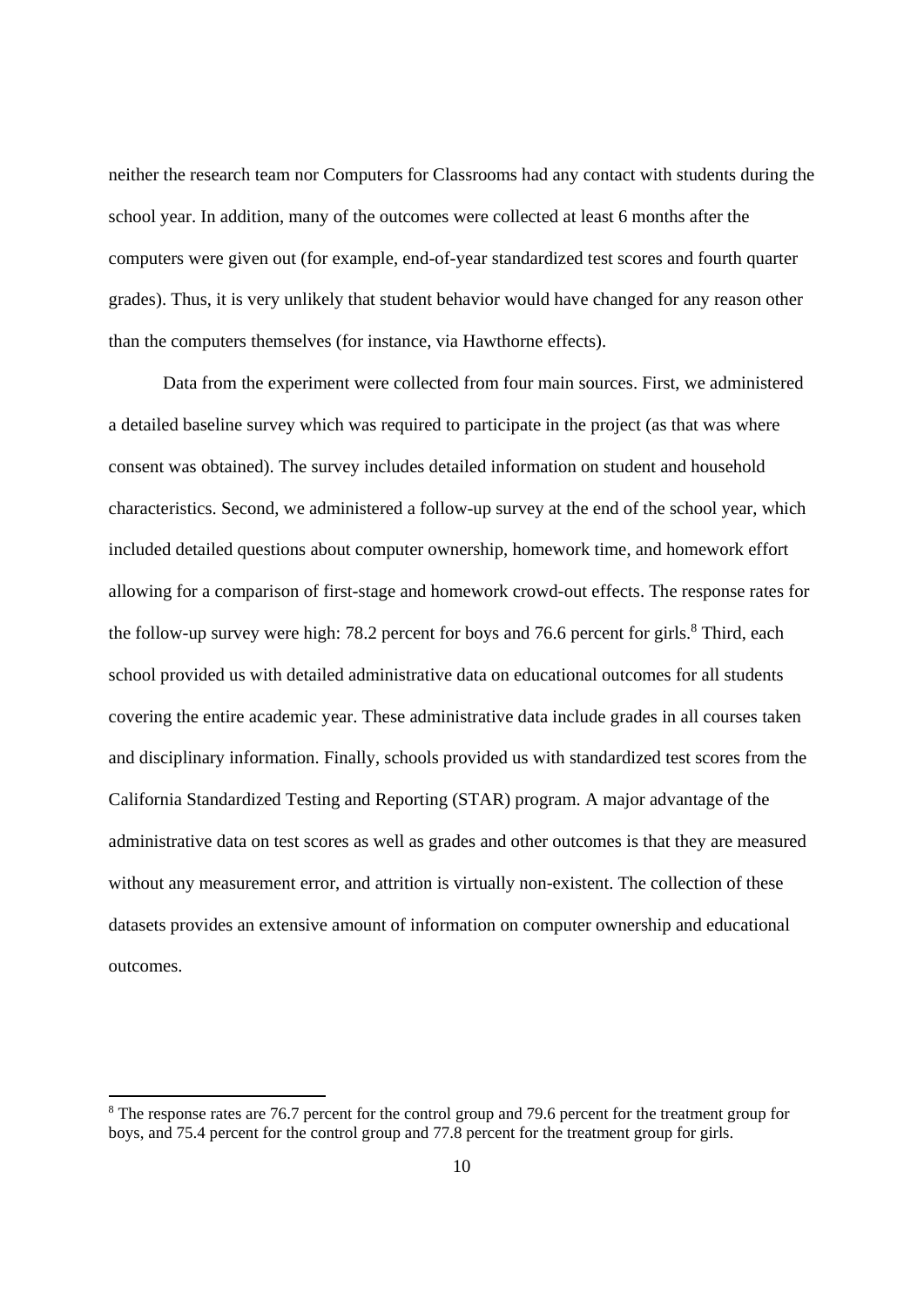#### *Randomization and Implementation Checks*

 Appendix Table 1 reports summary statistics for the treatment and control groups and provides a balance check. Balance checks are reported for the total sample, the girl sample, and the boy sample. For each sample, means for the treatment and control groups and the p-value for a t-test of equality are reported. Overall, there is very little difference between the treatment and control groups in all three samples. The only variable with a difference that is statistically significant is that treatment children are less likely to live with their mother in the boy sample (although the difference of 0.06 is small relative to the base of 0.93). It is likely that this one difference is caused by random chance given the large number of comparisons being made – nevertheless, all of these covariates are controlled for in the regressions that follow.

 As a check of the experimental implementation, I also examine whether there is a large relative increase in reported computer ownership and whether the effect is similar for boys and girls. Information on computer ownership is obtained from the follow-up survey conducted at the end of the school year. For girls, I find that 82% of the treatment group and 27% of the control group report having a computer at follow-up. For boys, the overall levels are similar and the treatment-control difference is identical, with 80% of the treatment group and 25% of the control group reporting having a computer at follow-up. While these treatment-control differences of 55 percentage points are very large, if anything they are understated because only a very small fraction of the 559 students in the treatment group did not receive one (as noted above, we had reports of only 11 students who did not pick up their computer). In fact, I find that one quarter of the boy and girl treatment groups report positive hours of computer use at home even though they report in a previous question that they do not have a computer at home and are supposed to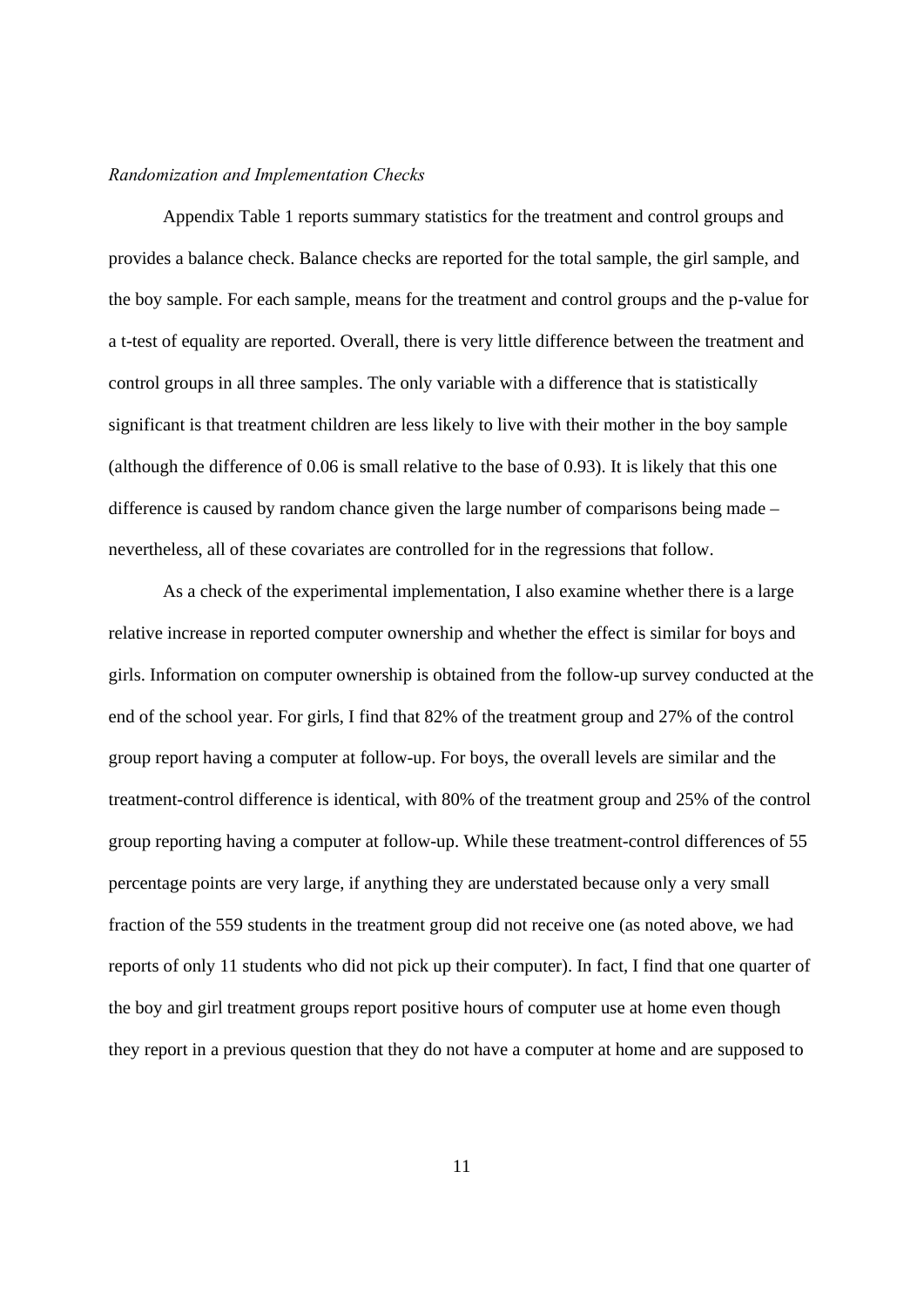skip the question. In addition, any measurement error in computer ownership would understate differences in reported ownership.

 The follow-up survey also asked children a battery of questions about how much they use computers for five different types of activities at home, school, and other locations. With the resulting 15 different questions of types of use, the self-reported hours responses are noisy with many missing values and some inconsistencies in reporting. Appendix Table 2 reports the average value of responses to these questions. Overall, computer use increased for both boys and girls. This includes separate use for schoolwork, email, games, and social networking. Unfortunately, the estimates are not precise enough to identify girl-boy differences in use. With so many different categories to report hours of use there is likely to be a fair amount of measurement error in these estimates, and thus I do not place too much weight on them.

 These results are suggestive of three important findings regarding first-stage effects. First, the experiment had a large effect for both boys and girls on increasing computer ownership. Second, the increase in computer ownership was similar for girls and boys. Third, the experiment also increased computer use for both boys and girls for numerous activities.

#### **3. Girl-Boy Differences in Academic Performance**

 I first examine girl-boy differences in academic performance. Figure 1 reports average grades for boys and girls from the High School Transcript Study which is part of the National Assessment of Educational Progress (NAEP) conducted by the National Center for Educational Statistics (NCES). The latest available data is for 2009 and grades are available overall and in several different subjects. The estimates clearly indicate that girls obtain better grades than boys. They have higher overall grades than boys and obtain better grades in every core subject matter.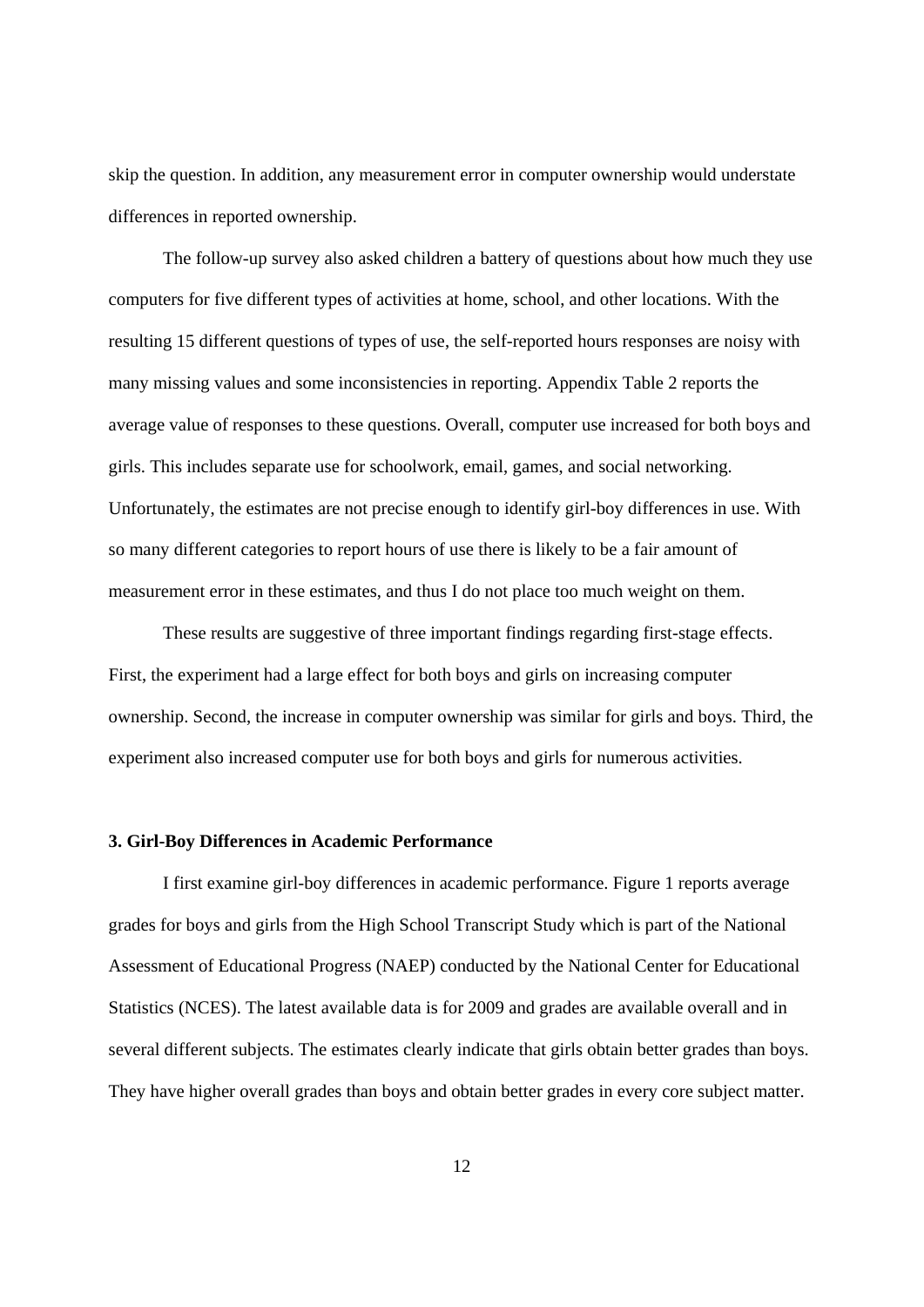The disparities are large. Even in math and science, girls obtain grades that are nearly 0.2 points higher, and in English grades are over 0.3 points higher (which is equivalent to  $a + or$  – modifier on a letter grade).

 Gender differences are large among disadvantaged schoolchildren. Table 1 reports average grades by parental education and race (which are the categories available in the NAEP grade data). Boys from families with low parental education or from underrepresented minority groups have lower grades in all subjects than girls from similar families. In fact, the grade underperformance of boys relative to girls is large across all parental education groups and all racial groups.

 Figure 2 reports test score data for boys and girls collected as part of the 2011 NAEP. Overall girls score better, on average, than boys on reading and writing assessment tests, similarly on math assessment tests, but slightly lower on science assessment tests. Table 2 reports test scores by school lunch eligibility and race (which are the categories available in the NAEP test score data). The girl-boy patterns in test scores across subjects (i.e. girls score higher in reading and writing, similarly in math, and slightly lower in science than boys) hold for lowincome and minority schoolchildren.

Using the NAEP data on test scores, I also examine girl and boy distributions of test scores. Figure 3 reports inverse cumulative distribution functions for each of the test scores reported in Figure 2 for both boys and girls. The distributional estimates are limited by NAEP reporting to showing the  $10^{th}$ ,  $25^{th}$ ,  $50^{th}$ ,  $75^{th}$ , and  $90^{th}$  percentiles, but these percentiles characterize the full distribution reasonably well. Because I report inverse CDFs, the vertical difference at each of the reported points in the distribution is the equivalent to a quantile treatment effect (QTE) estimate. In addition to girls having higher average test scores in reading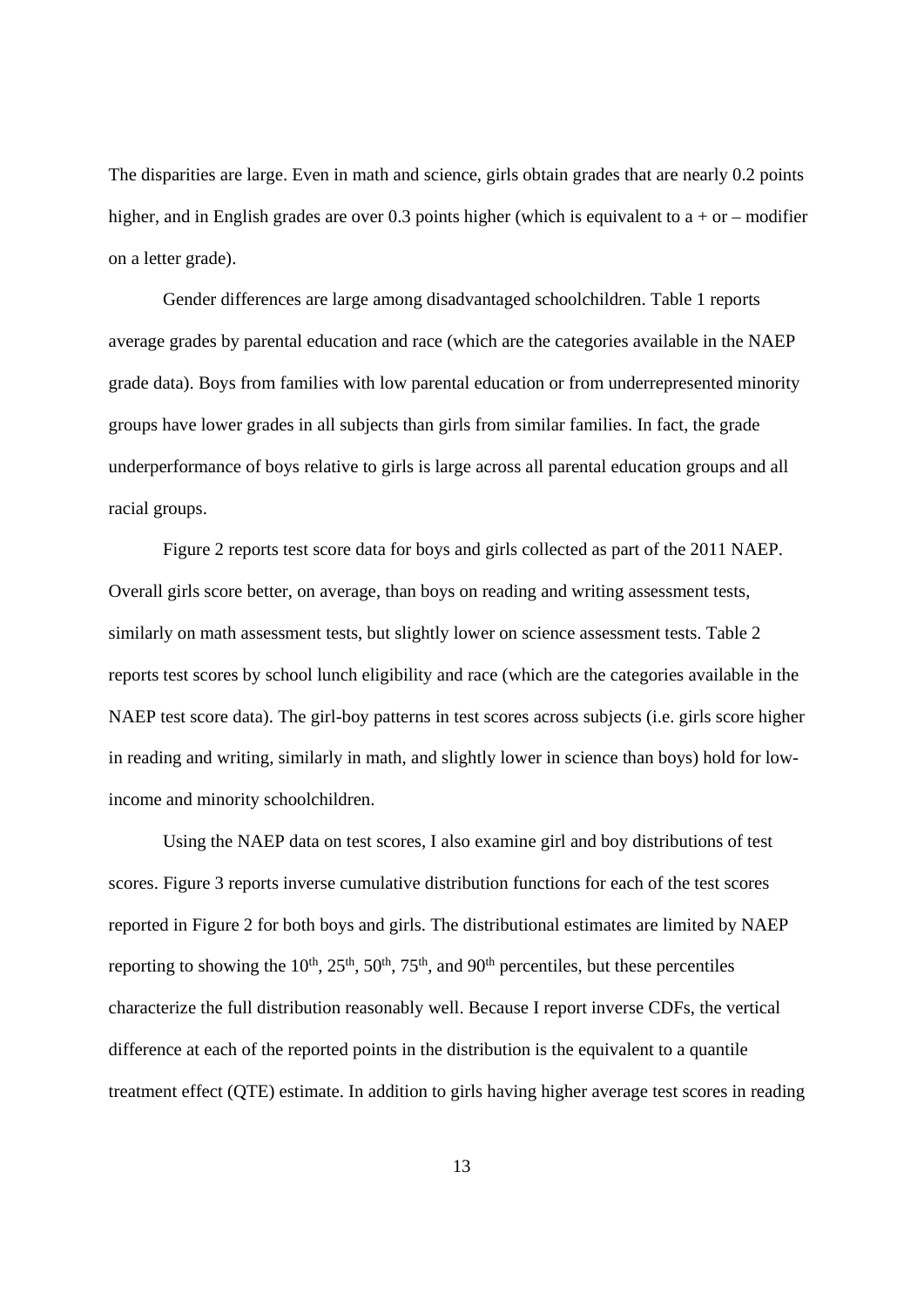and writing, girls have higher test scores throughout the distribution. At each reported percentile girls have higher scores than boys. For math test scores, girls and boys have roughly similar scores throughout the distribution with some slight differences at the reported tails. For science test scores, the distribution for boys is slightly higher at all points.

 In addition to performing better on grades, and reading and writing test scores, girls outperform boys along numerous other measures of educational outcomes. Girl-boy disparities in many of these measures are not as well-known as those for grades, high school graduation rates, and college attendance. Appendix Table 3 provides evidence of consistent and sizeable gender disparities in several educational outcomes starting with outcomes relevant to school entry and ending with high school graduation.

 The evidence clearly indicates that boys are doing worse in school than girls. Schoolchildren from disadvantaged families are no exception, with minority and low-income boys having lower grades in all subjects and test scores in some subjects than girls. Although some of these differences in academic performance have received attention recently, we know relatively little about differences in computer access, use, and a broader set of after-school time investments made by boys and girls.

### **4. Girl-Boy Differences in Computer Access and Use**

 Microdata from the computer supplement to the 2011 CPS is first used to explore whether girls and boys have similar levels of access to computers at home. Table 3 reports home computer access rates for girls and boys. Overall, boys and girls have identical rates of access to computers at home. The lack of differences by gender is not simply due to boys and girls living in the same households. Even in households with only boys or only girls access rates are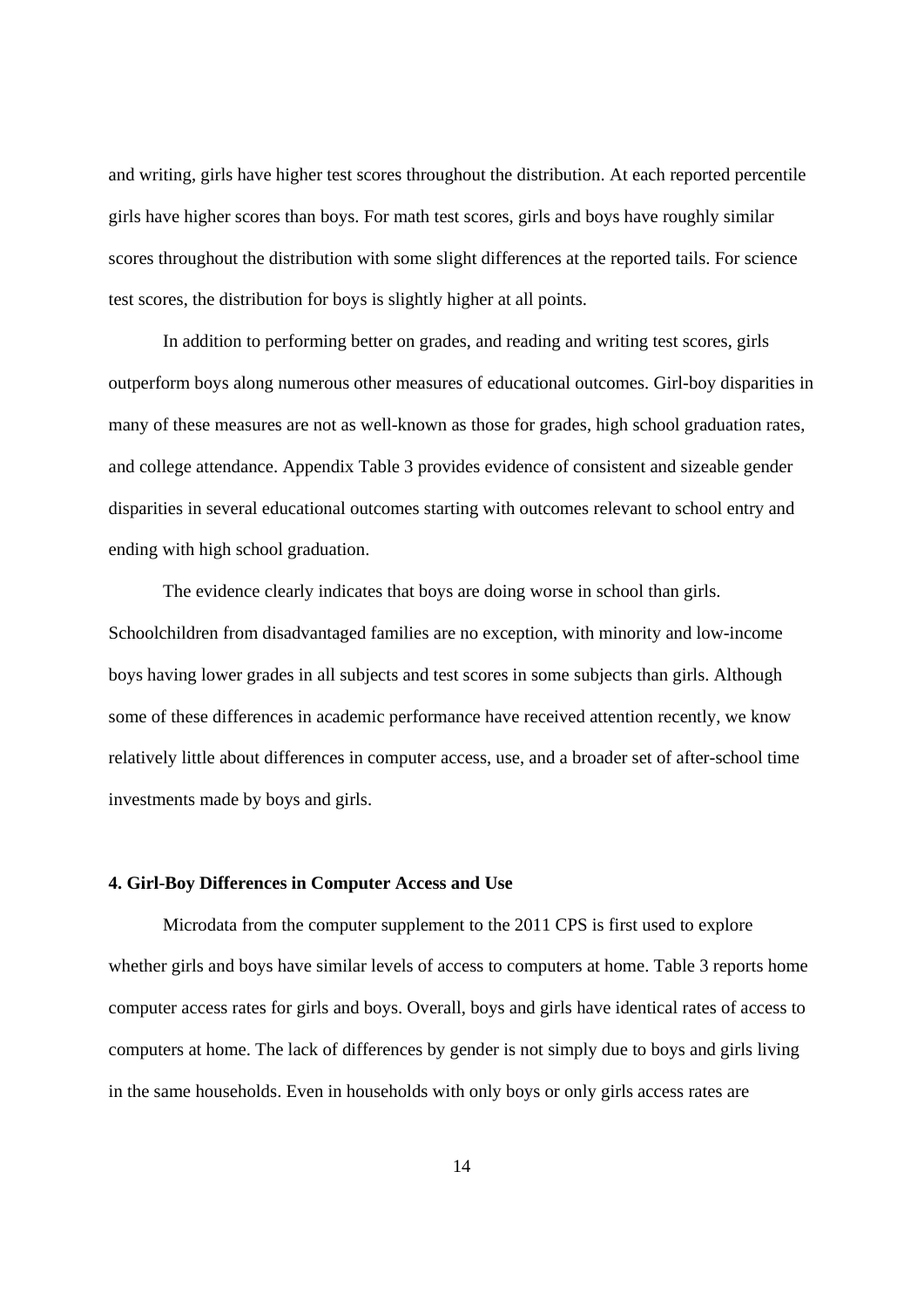identical. Among low-income families and disadvantaged minorities, boys and girls also have similar access rates to home computers. This finding of lack of girl/boy differences in computer access differs substantially from the large differences found by race or income (see Hoffman and Novak 1998; Mossberger, Tolbert, and Stansbury 2003; Ono and Zavodny 2003b; Fairlie 2004; Goldfarb and Prince 2008 for example). Ruling out gender differences in access to home computers is important because it focuses the analysis on differential use of computers between boys and girls, which is examined next.

 Data from three national sources are used to examine whether disadvantaged boys and girls use computers differently. I use microdata from the 2003 CPS Computer and Internet Use Supplement, microdata from surveys of teenagers conducted as part of the Pew Internet and American Life Project, and a time use diary study of the use of technology by children conducted by the Kaiser Family Foundation. Table 4 reports gender differences in use. Focusing on how boys and girls use computers reveals some interesting differences. I find consistent evidence of four main patterns across the datasets. First, I find that girls are more likely than boys to use computers for schoolwork (although these differences are not large). Second, boys spend more time playing video games on computers than do girls. Third, I find some evidence that girls use computers more for social networking, email, and other communication activities. Finally, these patterns are similar for low-income and high-income children.

 These results provide some evidence that boys and girls use computers differently, but it is not clear whether these differences lead to differential effects of home computers on crowding out homework and educational outcomes, and thus contribute to the gender achievement gap. Unfortunately, this question is not an easy one to answer empirically. One possibility is to conduct an experiment in which computers are randomly taken away from schoolchildren who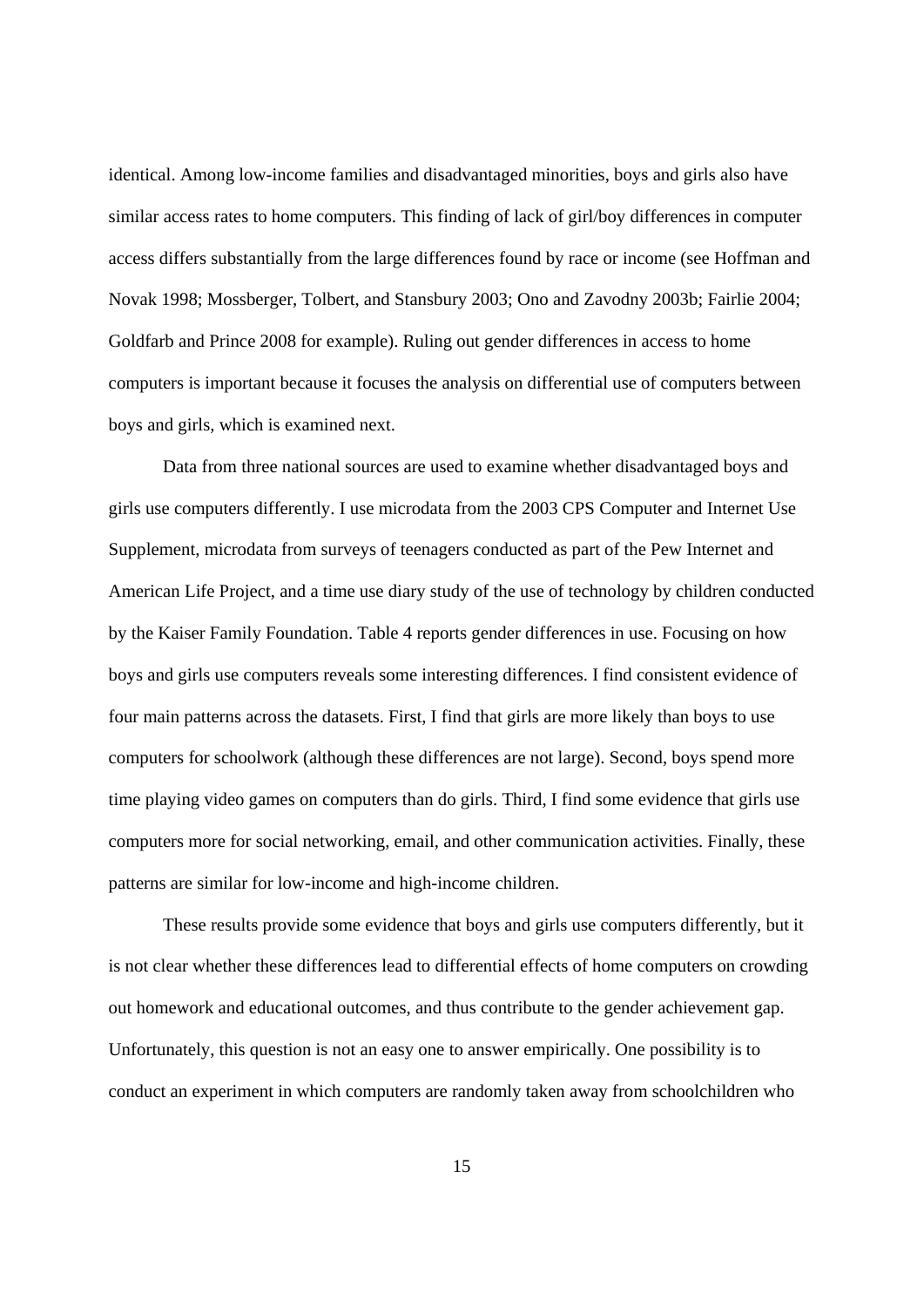already own them and examine their subsequent academic performance. Another approach, which is much more feasible, is to conduct a random experiment providing computers to schoolchildren who do not already own them and examine their subsequent academic performance.<sup>9</sup> I take this approach next.

# **5. Girl-Boy Differences in Impacts of Computers on Crowding Out Homework and Educational Outcomes**

 In this section, I examine whether computers crowd out homework time and effort differently for boys and girls, and whether computers have differential impacts on the educational outcomes of boys and girls. Recent research focusing on all children finds mixed results on the impacts of home computers on educational outcomes, but none of these studies focus on differential impacts by gender and their implications for the gender gap in academic achievement.10 To examine whether home computers have differential educational impacts for boys and girls using the experimental data, I can simply calculate treatment-control differences in mean values of each measure for the boy and girl samples separately. To improve precision and confirm the robustness of the results to randomization, however, I estimate several regressions for homework time and educational outcomes. The regression equation is straightforward in the context of the random experiment:

*(1)*  $Y_i = \alpha + \beta^G T_i G_i + \beta^B T_i B_i + \theta G_i + \delta X_i + \varepsilon_i$ 

<sup>&</sup>lt;sup>9</sup> The alternative approaches also have different implications for external validity. An experiment taking the former approach focuses on a more advantaged group whereas as an experiment taking the latter approach focuses on a less advantaged group. The two groups may use computers differently.

 $10$  See Schmitt and Wadsworth (2004); Fairlie (2005); Fuchs and Woessmann (2004); Fiorini (2010); Beltran, et al. (2010); Malamud and Pop-Eleches (2010); Beuermann et al. (2012); Fairlie and Robinson (2013); Vigdor, et al. (2014); Falck, et al. 2015 for example, and see Bulman and Fairlie (2015) for a recent review of the literature.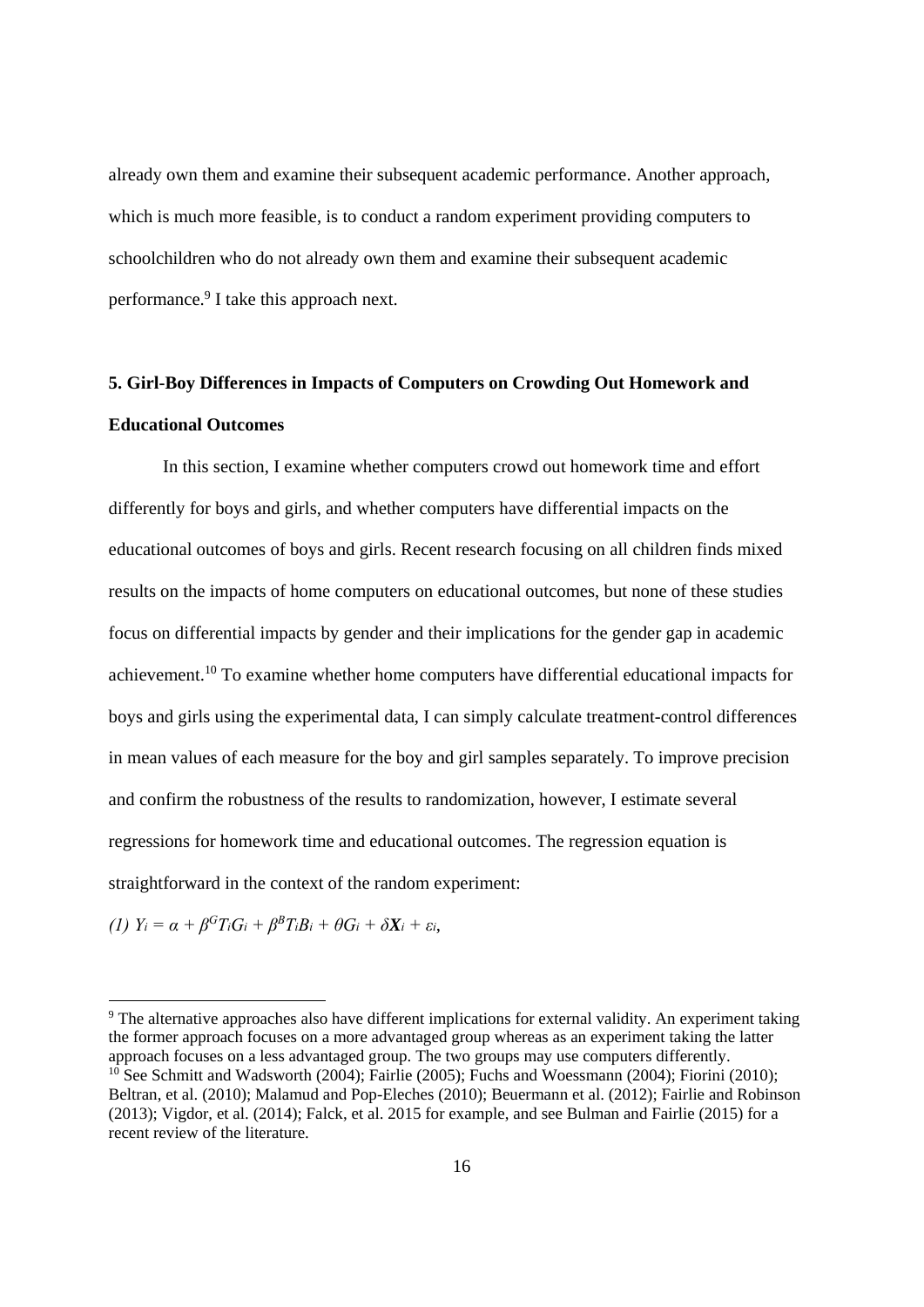where  $Y_i$  is the outcome for student *i* (e.g. grade),  $T_i$  is an indicator variable for being in the treatment group,  $G_i$  is an indicator for girls,  $B_i$  is an indicator for boys,  $X_i$  includes the baseline characteristics such as demographic and family characteristics reported in Appendix Table 1, and  $\varepsilon_i$  is an error term. The separate effects of becoming eligible for a free computer or the "intent-totreat" estimate of the giveaway program are captured by  $\beta^G$  for girls and  $\beta^B$  for boys, respectively. The differential impact of home computers on educational outcomes between girls and boys is equal to  $\beta^G - \beta^B$ . All specifications are estimated using OLS and robust standard errors are reported with adjustments for multiple observations per student (i.e. clustered by student) when needed for grades.<sup>11</sup> The standard error for  $\beta^G - \beta^B$  is estimated from the re-specified regression:

*(2) Yi = α + βBTi + (βG-βB)TiGi + θGi + δXi + εi*.

Marginal effects estimates are similar from probit and logit models, and are thus not reported.

 I first examine whether obtaining a computer crowds out homework time and effort for boys relative to girls using information collected from our follow-up survey. Table 5 reports estimates of home computer effects on self-reported measures of time spent doing homework, turning assignments in on time, and how much time is spent on the last essay or report. I report estimates of treatment effects separately for boys and girls and the difference between the two (which is estimated in a separate regression to obtain the standard error). Home computers do not crowd out homework time for boys relative to girls. The point estimate on the girl-boy treatment is actually negative, although small and statistically insignificant. Obtaining a personal computer

<sup>&</sup>lt;sup>11</sup> For all regressions for each educational outcome, I include controls for the sampling strata (school\*year) in addition to the controls listed in Appendix Table 1. To avoid dropping observations, for each control variable, I create a dummy equal to 1 if the variable is missing for a student and code the original variable as a 0 (so that the coefficients are identified from those with non-missing values). Estimates are similar when I instead exclude these observations (there are only a few missing values).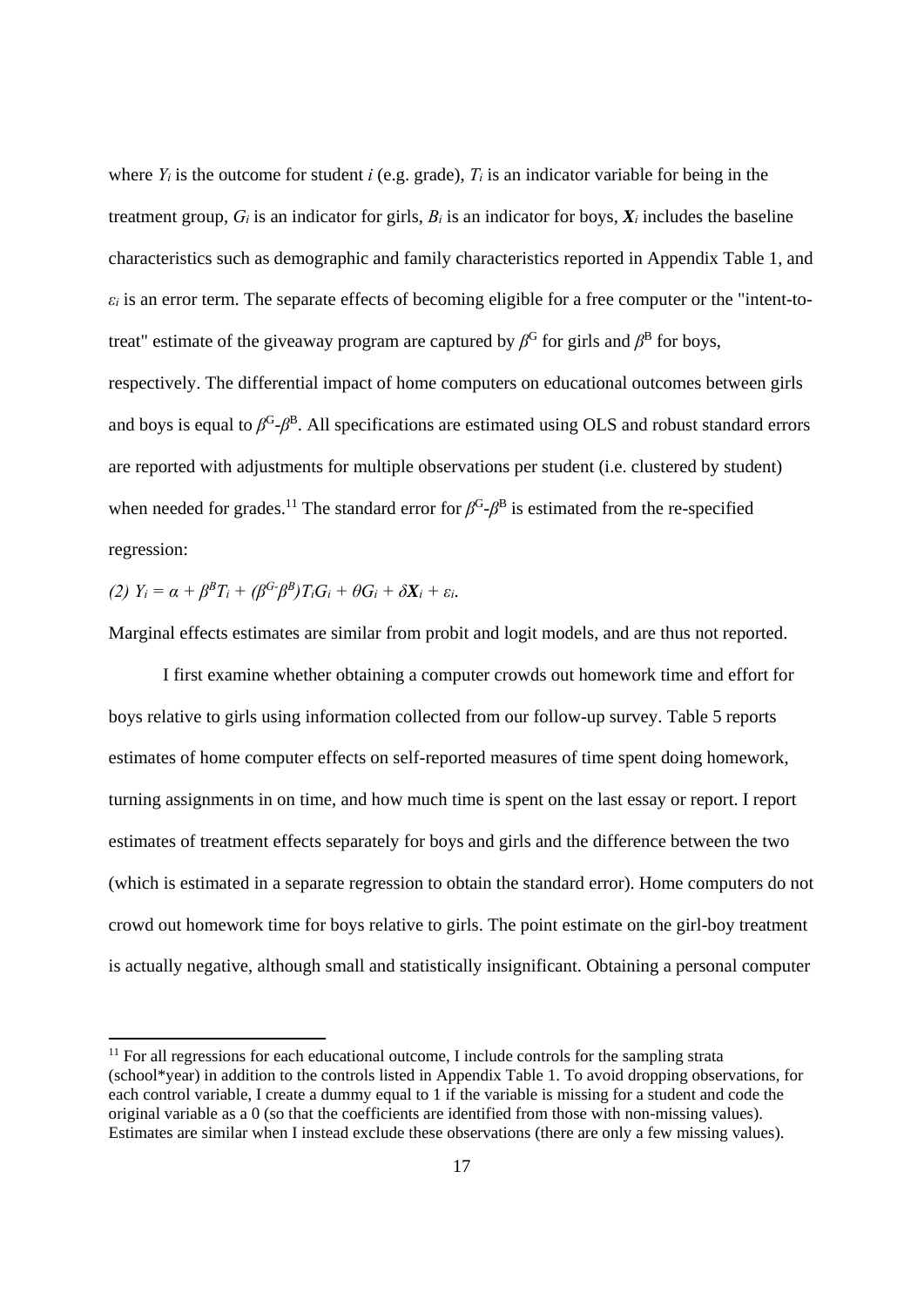also has no negative effect on whether boys report turning in homework on time relative to girls. Finally, the computers did not appear to result in boys spending less time working on essays than girls.

 Overall, there is no evidence indicating that computers crowd out homework time and effort for boys relative to girls. Another interesting finding is that in absolute terms I also do not find evidence that computers crowd out homework time and effort among boys (or girls).

 Turning to educational outcomes, I examine whether home computers have a negative effect on grades, test scores, total courses completed and tardies obtained from administrative data from each of the schools. Table 6 reports estimates of the separate effects of home computers on grades for boys and girls and the difference between the two.12 Panel A reports estimates of treatment effects on overall grades and grades in academic subjects (i.e. math, English, social studies, science) for boys and girls and the difference between the two. For the grade regressions, I pool the quarter 3 and 4 grades together. I find similar results when I estimate separate regressions for quarter 3 and quarter 4. I also include controls for quarter 1 grades, the subject and quarter in the regressions. Grades are coded as A-4, B-3, C-2, D-1, F-0. +/- modifiers are set equal to 0.33 points. In all cases, I find no evidence of a positive or negative effect of computers on grades for boys or girls.<sup>13</sup> Similarly, home computers do not have a differential effect on grades for boys and girls.

 $12$  I focus on grades first because of their importance in determining high school graduation and college admissions (Betts and Morrell 2009).

 $13$  LATE (or IV) estimates would be about twice as large (since the difference in computer usage is 55 percentage points). I do not report these estimates, however, because I cannot technically scale up the coefficients with the IV estimator because of differential timing of purchasing computers over the school year by the control group (two thirds of the control group with a home computer at follow-up obtained this computer after the fall). The finding that 80-82 percent of the treatment group reports having a computer at the end of the school year also creates difficulty in scaling up the ITT estimates because I know that essentially all treatment students picked up their computers and that many of the treatment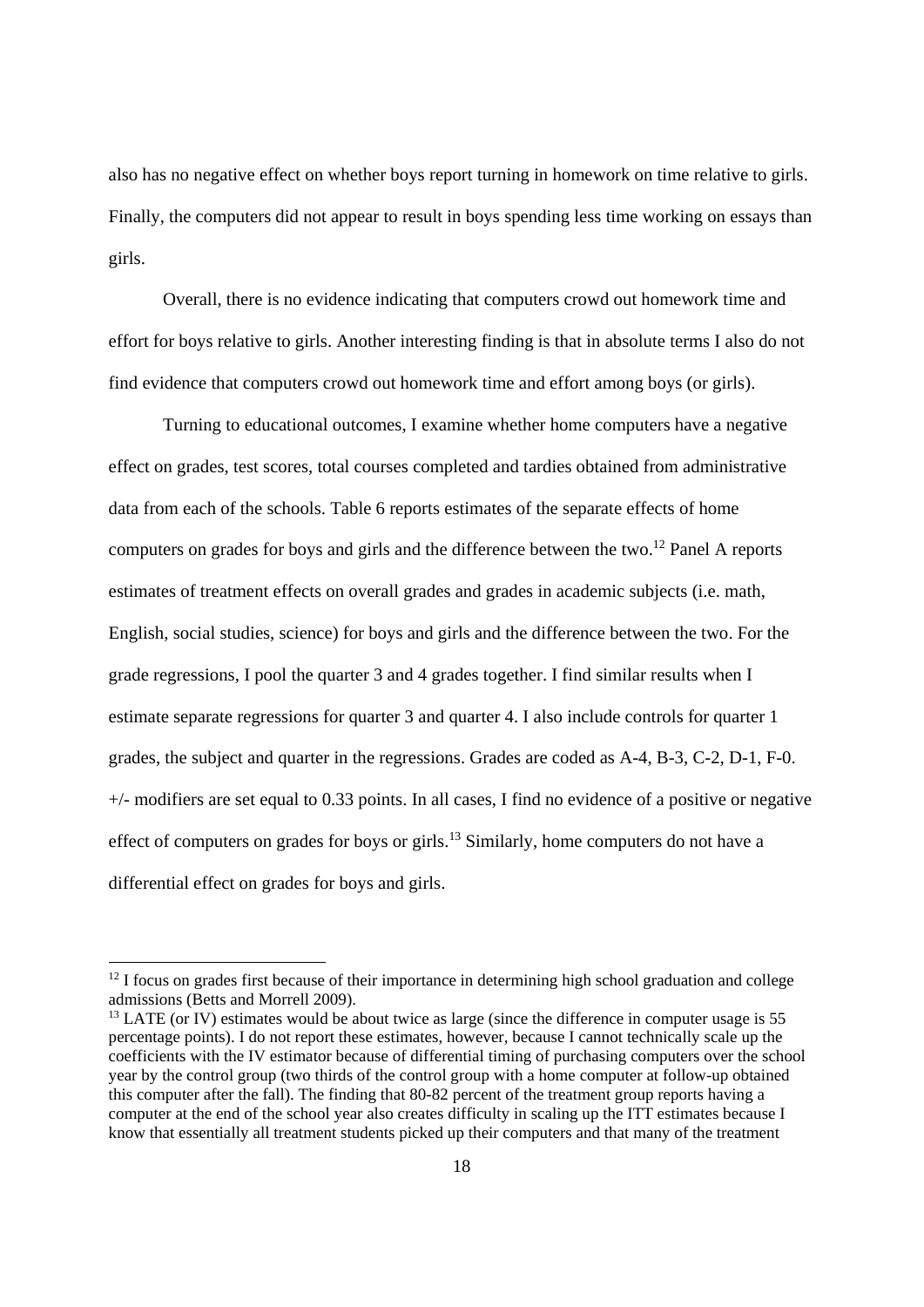In Columns 3-4, I supplement the overall grade estimate by focusing on the effects of home computers on the pass/fail part of the grade distribution. In all of the schools, a grade of Dor higher is considering passing and provides credit towards moving to the next grade level and graduation. Again, I find no evidence of a differential effect of home computers between boys and girls. Expanding the distribution even further, I focus on the effects of home computers on the probability of obtaining a grade of B or higher (columns 5-6) and a grade of A or higher (columns 7-8). In both cases, I find no evidence of a differential effect of home computers for boys and girls. Estimates from quantile regressions for the full post-treatment achievement distribution confirm these findings (not reported). I do not find evidence of a clear pattern of differential treatment effects across the distribution.

I also examine whether treatment effects differ by subject. The finding for overall grades holds when examining courses separately by subject. Girls perform better in all subjects than boys, but home computers have no differential effect, either negative or positive, on grades for any subject. The lack of a negative *relative* effect for boys suggests that home computers are not contributing to why boys have lower grades in all subjects than girls. The finding holds for both average grades and along the pass/fail margin.

Related to this issue, I examine whether there are differential treatment effects across the pre-treatment grade distribution. There might be negative relative treatment effects for boys for some parts of the distribution that cannot be identified focusing on the average treatment effect. I estimate the following regression:

$$
(3) Y_i = \beta_{pc} * D_{ip} * C_i + \beta_{pt} * D_{ip} * T_i + \delta \mathbf{X}_i + \varepsilon_i
$$

group reporting not having a computer at follow-up indeed had a computer at home (based on subsequent conversations with the students by principals). For these reasons I focus on the ITT estimates.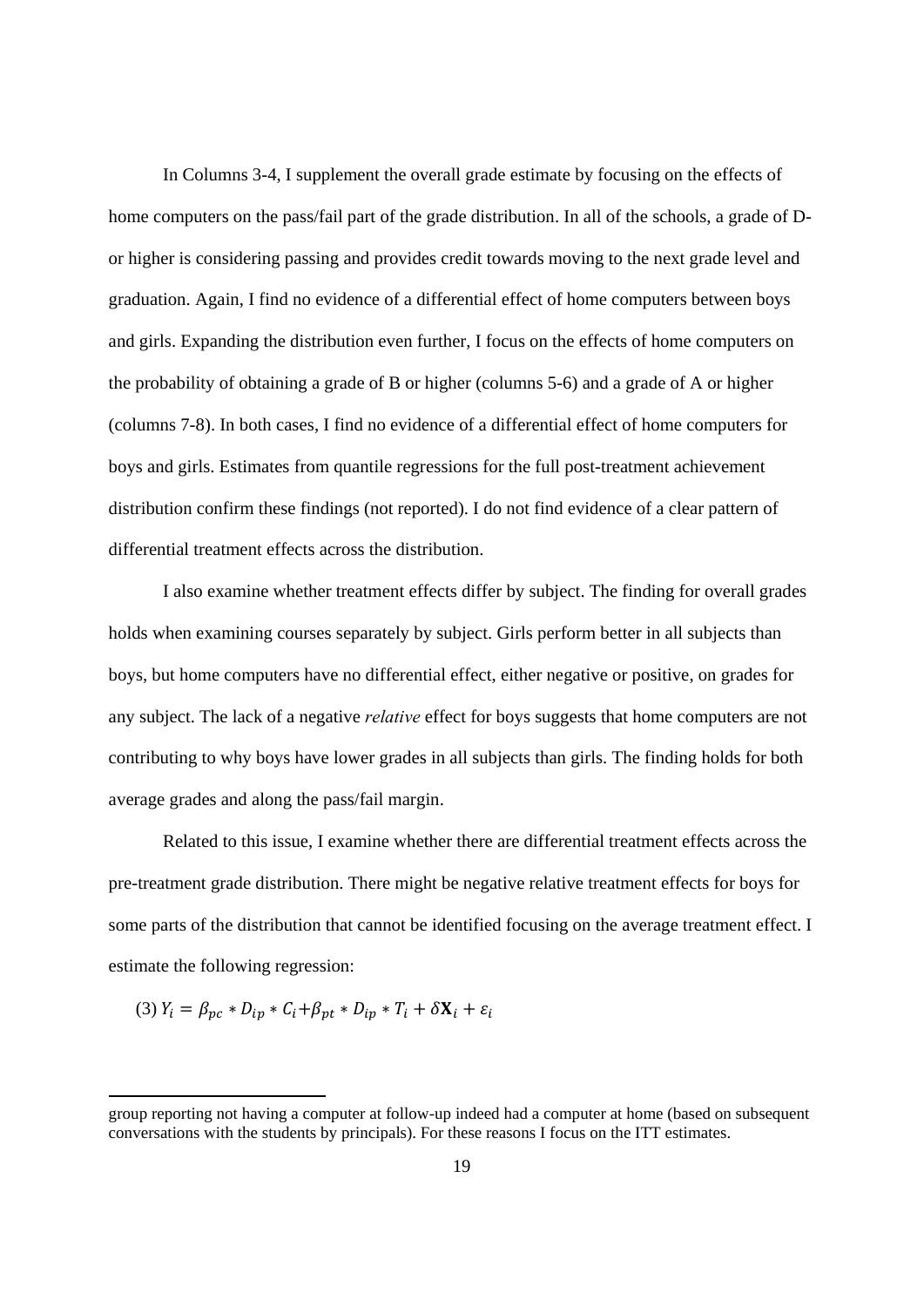In the regression,  $D_{ip}$  is an indicator for whether individual *i* is in the *p*th percentile of the pretreatment GPA distribution. Percentiles are calculated within each school and are restricted to 20 different percentile categories.  $C_i$  is an indicator for the control group, and  $T_i$  is an indicator for the treatment group. Thus,  $\beta_{pc}$  and  $\beta_{pt}$  are estimates of the relationship between pre- and posttreatment performance in the control and treatment groups, respectively, and the difference,  $\beta_{pt} - \beta_{pc}$  provides an estimate of the treatment effect at the *p*th percentile.  $\mathbf{X}_i$  is a minimal set of controls, including only subject and quarter indicators (so that the coefficients represent the unconditional relationship between pre- and post-performance for the treatment and control groups).  $\beta_{pc}$  and  $\beta_{pt}$  are reported in Figure 4a for girls and Figure 4b for boys. Standard errors are clustered at the individual level, and the 95% confidence interval of the difference between the treatment and control groups is plotted.

 The estimates displayed in the figures indicate that treatment effects are indistinguishable from zero at almost all points of the pre-treatment grade distribution for both girls and boys. Thus, I do not find evidence of differential effects of home computers for boys and girls across the distribution.

 I also estimate the impacts of home computers performance on the California Standardized Testing and Reporting (STAR) Program tests. As part of the STAR Program, all California students are required to take standardized tests for English-Language Arts and math each spring. For regressions in which test scores are the dependent variable, I focus on two key measures. First, I report estimates for a standardized test score based on raw values. These test scores are normalized to have mean 0 and standard deviation 1. I also report estimates for an indicator of proficiency. This variable is coded as 1 if the student receives a 4 or 5 (out of 5) on the test, and 0 otherwise. Proficiency and advanced scores meet state standards and are important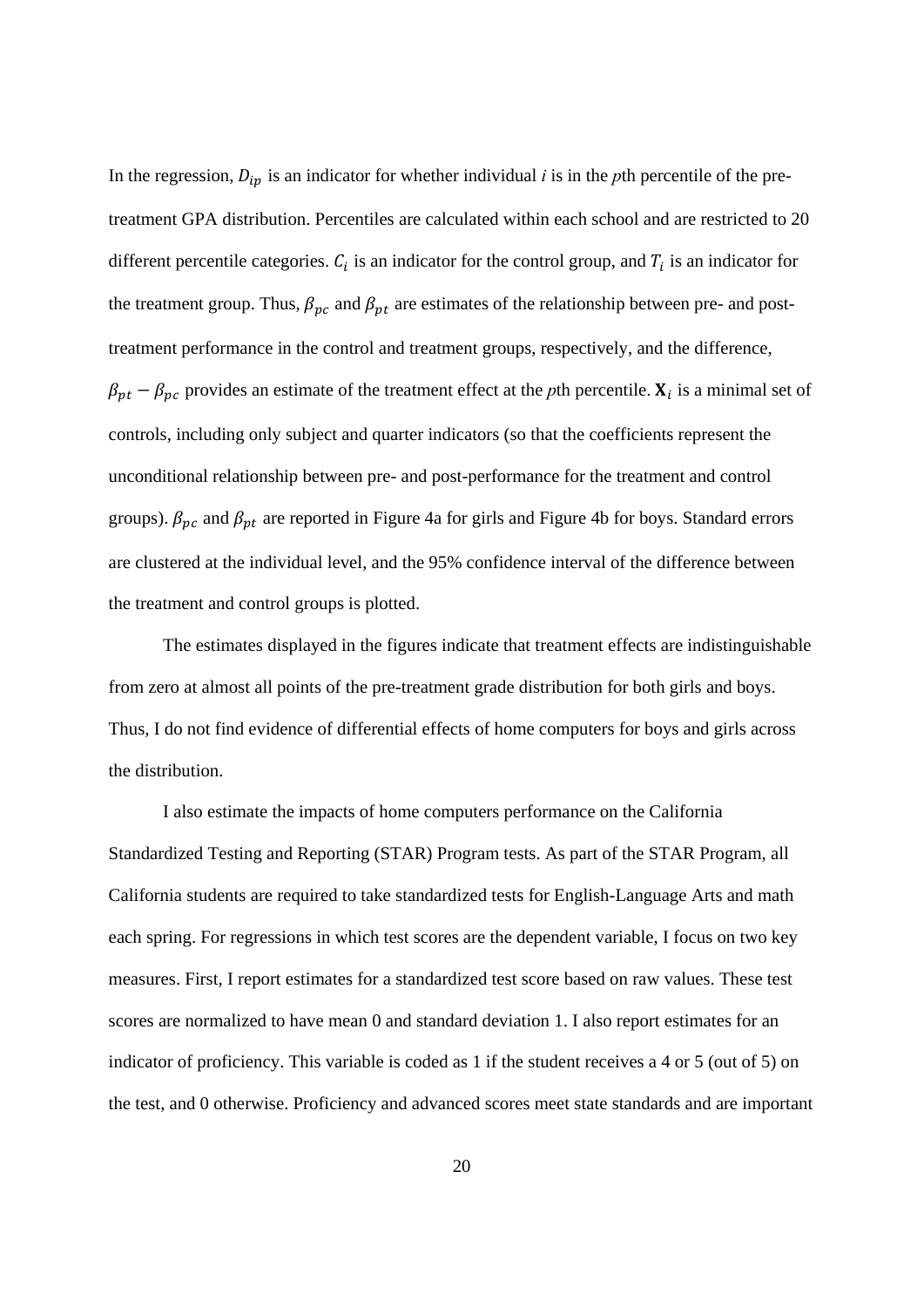for schools to satisfy Adequate Yearly Progress (AYP) as part of the No Child Left Behind Act.

 Table 7 reports estimates of the effects of home computers on test scores in English/Language Arts and mathematics. For both test scores, and whether I use a standardized test score or an indicator for meeting proficiency levels, I do not find evidence that home computers have a differential effect for boys and girls.

 In addition to not finding a differential effect between girls and boys at the proficiency level I also do not find effects throughout the distribution. Plots of inverse cumulative distribution functions (CDFs) for both boys and girls reveal substantial overlap between the treatment and control groups for both test scores.<sup>14</sup> The lack of treatment effects across the distribution implies that there are no differential effects between boys and girls. Similarly, Figures 5 and 6 examine the effects of home computers on STAR scores by prior achievement levels. Again, there is no discernible effect at almost any point in the pre-treatment STAR distribution. The finding holds for both English/Language Arts and math test scores. These figures suggest minimal effects of computers across the pre-treatment ability distribution and rule out the possibility that the null estimates of average treatment effects are due to offsetting positive and negative treatment effects at different parts of the pre-treatment achievement distribution. Most importantly, the lack of treatment effects for both boys and girls implies no differential effects throughout the distribution.

 I also examine the effects of home computers on total courses completed and number of tardies. Estimates are reported in Columns 5-7 of Table 7. I find no evidence of a differential effect of home computers on total courses completed in the 3<sup>rd</sup> and 4<sup>th</sup> quarters of the academic

<sup>&</sup>lt;sup>14</sup> I examined inverse CDFs because the STAR scores are lumped into only 5 bins and thus I cannot estimate quantile treatment effects.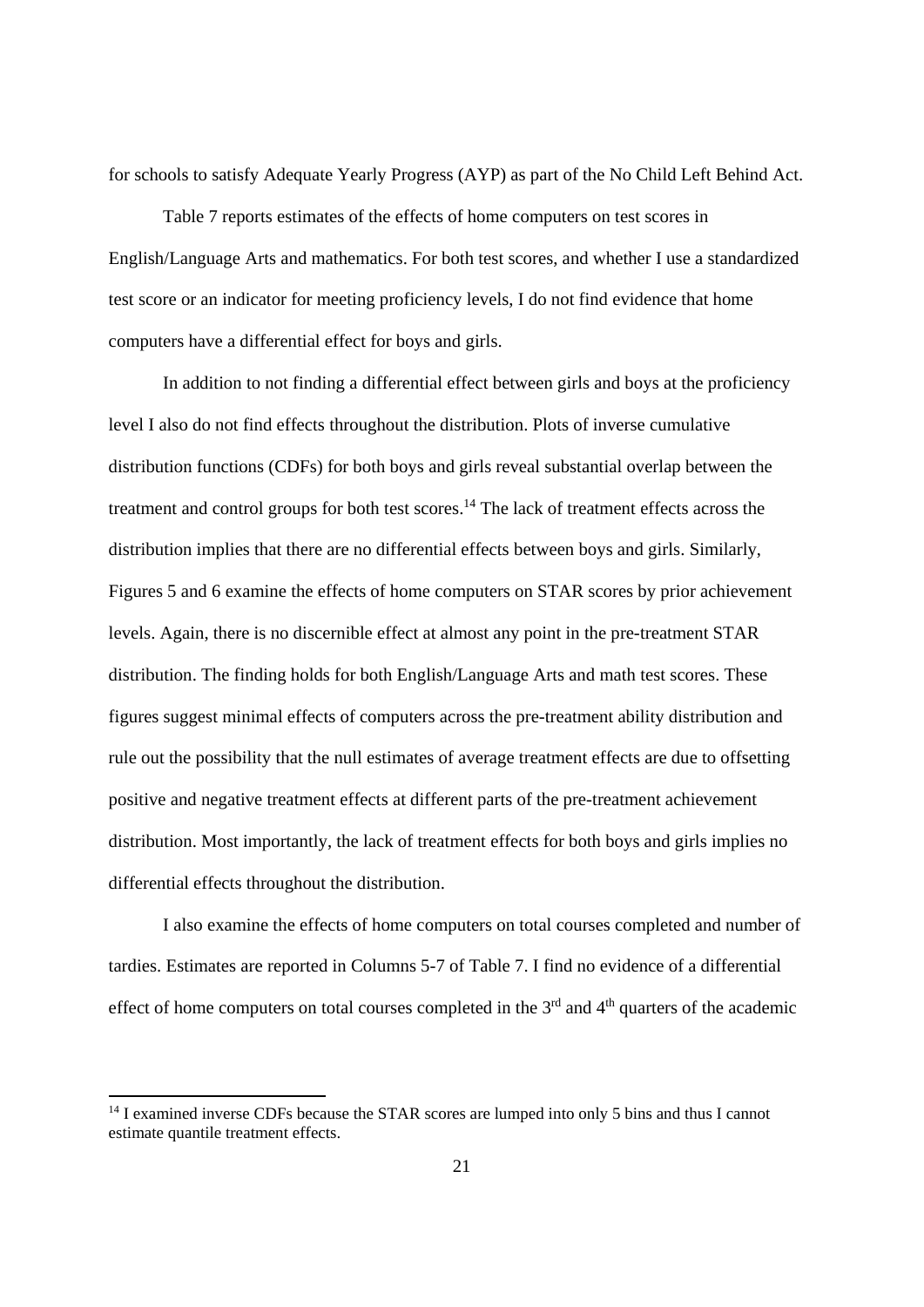year. Estimates from the experiment also do not indicate that differential effects of home computers explain boy-girl differences in being tardy for school.

 For all of the educational outcomes examined there is no evidence of a negative relative effect for boys suggesting that home computers and their use cannot explain why boys generally do worse in school than girls.

# **6. Conclusions**

 The results from this study provide the first evidence in the literature on whether disadvantaged boys and girls use computers differently, whether home computers crowd out homework time differently for boys and girls, and whether home computers have differential effects on educational outcomes among boys and girls. Although estimates from the CPS indicate that girls and boys have similar rates of access to home computers, evidence from several sources of data indicate that boys use computers differently than girls. Boys use computers less for schoolwork and more for playing games, but less for communication such as through social networking, email and instant messaging, than girls. Using data from a large field experiment that randomly provides free personal computers to schoolchildren for home use, I test the hypothesis that these gender differences in computer use partly explain why boys generally do worse than girls in school. I do not find evidence that computers crowd out homework time and effort more for boys than for girls. Examining impacts on grades, test scores and additional educational outcomes, the evidence does not indicate negative effects of home computers for boys relative to girls. I do not find differential effects at notable points in the distribution such as pass rates and meeting proficiency standards, or throughout the distribution of post-treatment outcomes.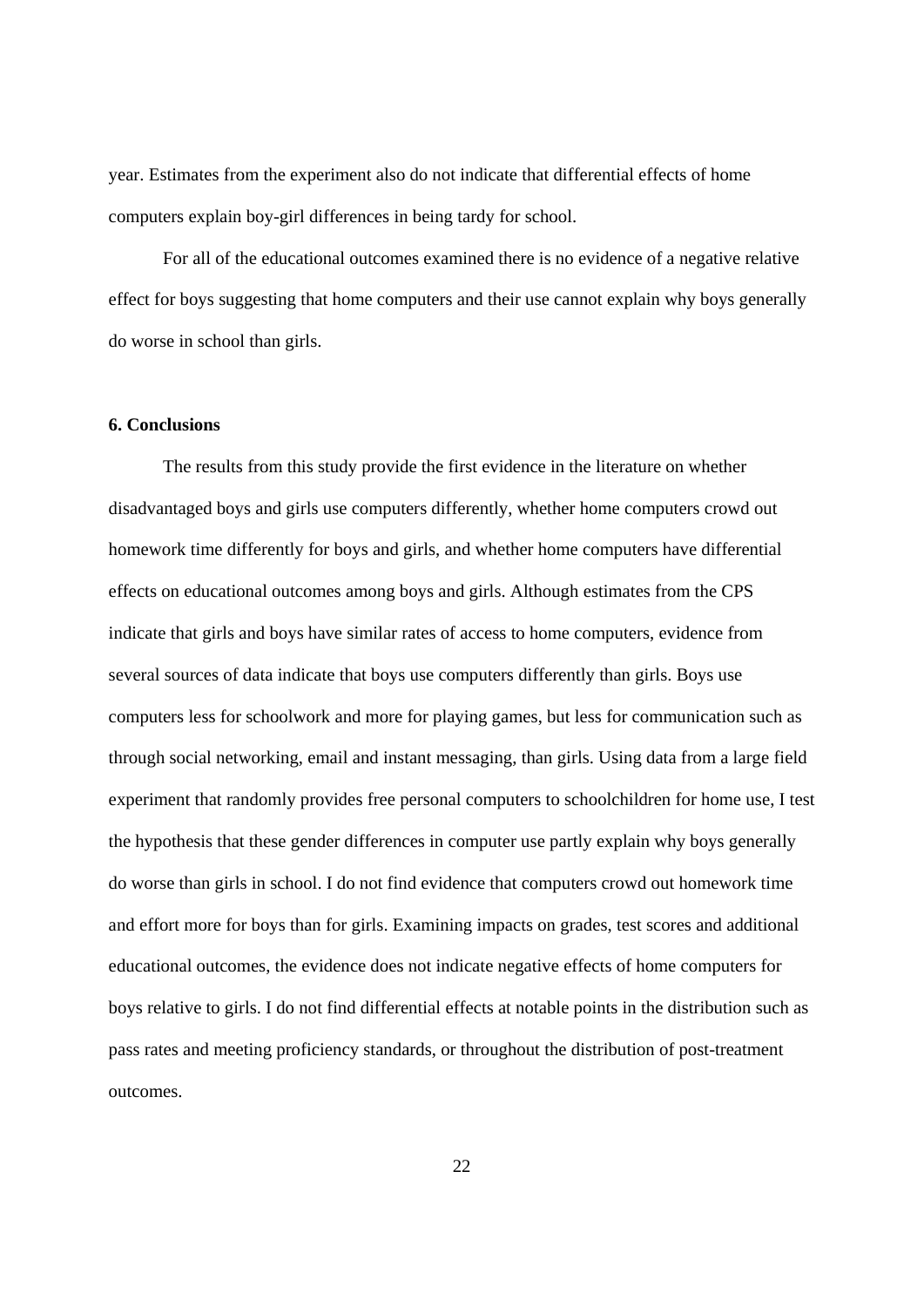Disadvantaged boys and girls differ in how they use computers, but these differences do not appear to lead to different levels of crowding out of homework and study time, and do not ultimately lead to different grades, test scores and other educational outcomes. Thus, gender differences in time investments in how personal computers are used at home do not appear to contribute to the achievement gap between disadvantaged boys and girls. This finding has implications for the general view that girls are more "self-disciplined" than are boys. Both girls and boys are found here to use computers for non-educational activities, but for both boys and girls these activities do not appear to crowd out homework time and negatively affect performance in school.

 For the broader picture of the girl-boy achievement gap, identifying, or ruling out, potential explanations for why boys are doing worse in school than girls is extremely important. Some policy recommendations include increasing the number of male teachers at young grades, all-boy classrooms, more hands-on activities, and more frequent or longer recesses. Recent trends in educational outcomes do not show relative improvement for boys, and differences between boys and girls are quite large. The girl-boy difference in grades of 0.2 grade points is only slightly smaller than the white-Latino difference of 0.25 grade points and half the whiteblack difference of 0.4 grade points. The racial achievement gap, however, has attracted considerably more attention in the literature and policy arena (e.g. Jencks and Phillips 1998). Further research on the causes of gender differences in educational outcomes especially among disadvantaged and low-income children is clearly needed.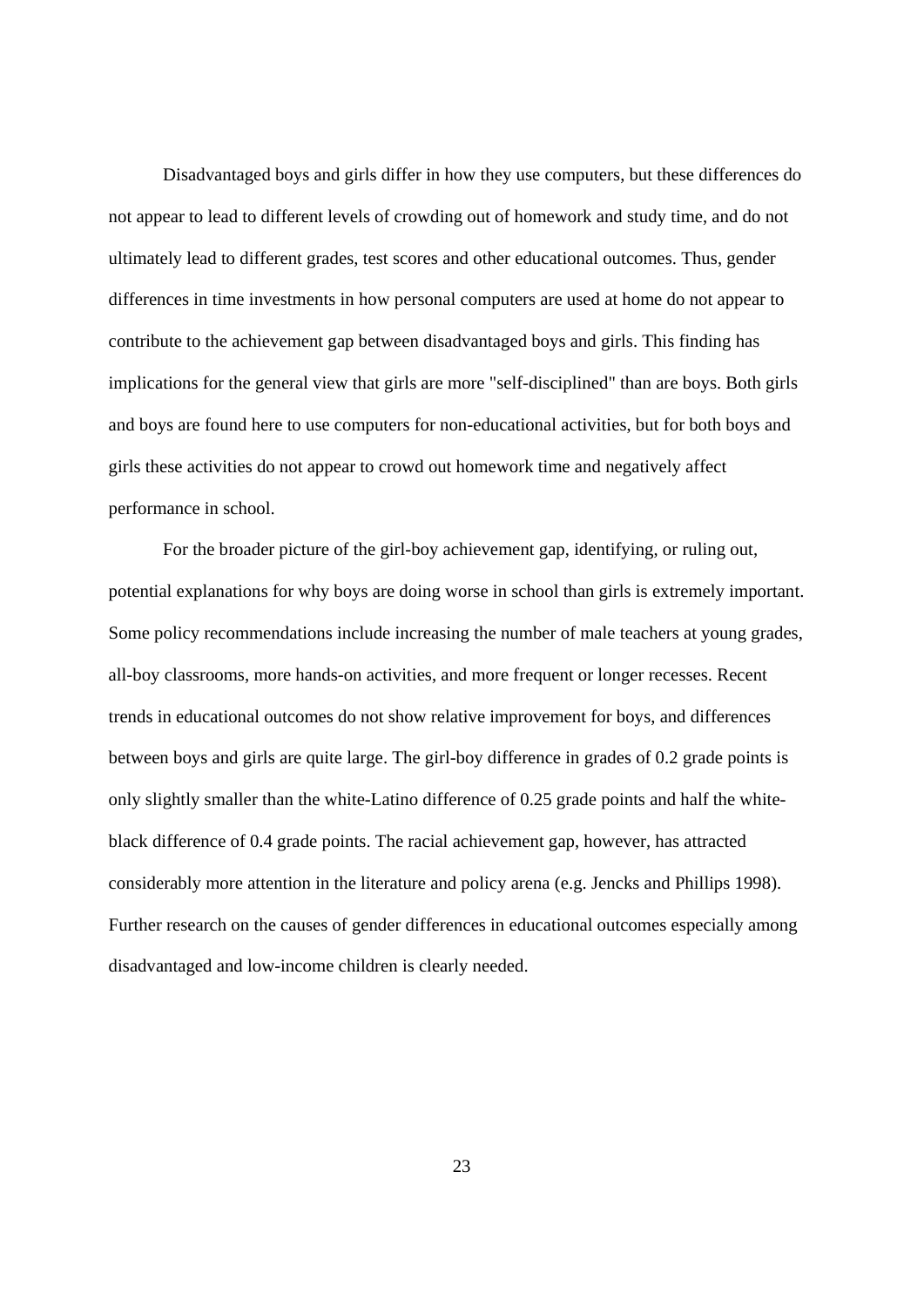#### **References**

Anderson, Michael. 2008. "Multiple Inference and Gender Differences in the Effects of Early Intervention: A Reevaluation of the Abecedarian, Perry Preschool, and Early Training Projects." *Journal of the American Statistical Association*, 103(484): 1481-1495.

Antecol, Heather, Ozkan Eren, and Serkan Ozbeklik. 2013. The effect of Teach for America on the distribution of student achievement in primary school: Evidence from a randomized experiment, *Economics of Education Review*, 37: 113–125.

Beltran, Daniel O., Kuntal K. Das, and Robert W. Fairlie. 2010. "Home Computers and Educational Outcomes: Evidence from the NLSY97 and CPS," *Economic Inquiry* 48(3): 771- 792.

Betts, Julian and Darlene Morell. 1999. "The Determinants of Undergraduate Grade Point Average: The Relative Importance of Family Background, High School Resources, and Peer Group Effects." *Journal of Human Resources,* Vol. 34, No. 2: 268-93.

Beuermann, Diether W., Julián P. Cristia, Yyannu Cruz-Aguayo, Santiago Cueto, and Ofer Malamud. 2012. "Home Computers and Child Outcomes: Short-Term Impacts from a Randomized Experiment in Peru," Inter-American Development Bank Working Paper No. IDB-WP-382.

Bulman, George, and Robert W. Fairlie. 2015. "Technology and Education: Computers, Software, and the Internet " *Handbook of the Economics of Education, Volume 5*, eds. Rick Hanushek, Steve Machin, and Ludger Woessmann, North-Holland.

California Department of Education. 2010. 2010 STAR Test Results: California STAR Program, http://star.cde.ca.gov/star2010/

Cornwell, Christopher M., David B. Mustard, and Jessica Van Parys. 2013. "Non-cognitive Skills and the Gender Disparities in Test Scores and Teacher Assessments: Evidence from Primary School." *Journal of Human Resources*, 48(1): 236-264.

Dee, Thomas S. 2007. "Teachers and the Gender Gaps in Student Achievement," *Journal of Human Resources*, XLII(3): 528-554.

Duckworth, Angela Lee, and Martin E. P. Seligman. 2006. "Self-Discipline Gives Girls the Edge: Gender in Self-Discipline, Grades, and Achievement Test Scores," *Journal of Educational Psychology*, 98(1): 198–208.

Fairlie, Robert W. 2004. "Race and the Digital Divide," *Contributions to Economic Analysis & Policy, The Berkeley Electronic Journals* 3(1), Article 15: 1-38.

Fairlie, Robert W. 2005. "The Effects of Home Computers on School Enrollment," *Economics of Education Review* 24(5): 533-547.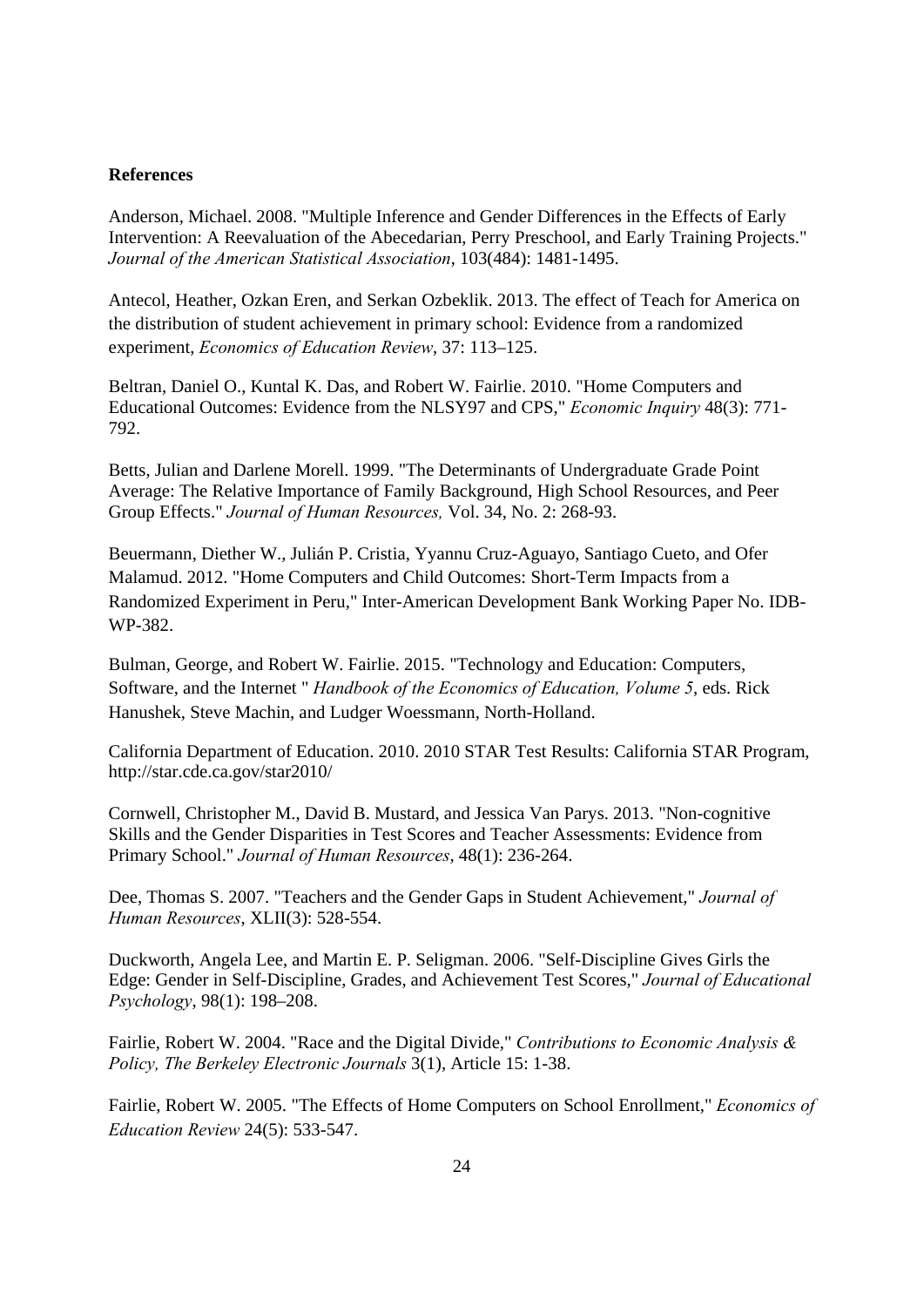Fairlie, Robert W., and Jonathan Robinson. 2013. "Experimental Evidence on the Effects of Home Computers on Academic Achievement among Schoolchildren." *American Economic Journal: Applied Economics*, 5(3): 211-40.

Falck, Oliver, Constantin Mang, and Ludger Woessmann. 2015. "Virtually No Effect? Different Types of Computer Use and the Effect of Classroom Computers on Student Achievement," CESifo Working Paper No. 5266.

Figlio, David, Mark Rush, and Lu Yin. 2013. "Is It Live or Is It Internet? Experimental Estimates of the Effects of Online Instruction on Student Learning." *Journal of Labor Economics* 31(4): 763-784.

Fiorini, M. 2010. "The Effect of Home Computer Use on Children's Cognitive and Non-Cognitive Skills," *Economics of Education Review* 29: 55-72.

Fuchs, Thomas, and Ludger Woessmann. 2004. "Computers and Student Learning: Bivariate and Multivariate Evidence on the Availability and Use of Computers at Home and at School." CESifo Working Paper No. 1321.

Goldfarb, Avi, and Jeffrey Prince. 2008. "Internet Adoption and Usage Patterns are Different: Implications for the Digital Divide." *Information Economics and Policy* 20(1), 2-15.

Goldin, Claudia, Lawrence Katz, and Ilyana Kuziemko (2006). "The Homecoming of American College Women: The Reversal of the College Gender Gap." *Journal of Economic Perspectives*.

Gordo, Blanca. 2008. Disconnected: A Community and Technology Needs Assessment of the Southeast Los Angeles Region. Center for Latino Policy Research, UC Berkeley Report.

Hargittai, Eszter. 2007. "Whose Space? Differences among Users and Non-Users of Social Network Sites," *Journal of Computer-Mediated Communication* 13(1): 276–297.

Hoffman, Donna L. and Thomas P. Novak. 1998. "Bridging the Racial Divide on the Internet." *Science* 17 April: 390-391.

Jencks, Christopher, and Meredith Phillips. 1998. *The Black-White Test Score Gap*, Washington, DC: Brookings Institution Press.

Kaiser Family Foundation. 2010. *Generation M<sup>2</sup> : Media in the Lives of 8- to 18-Year Olds*. Kaiser Family Foundation Study.

Karpinski, A.C. 2009. "A description of Facebook use and academic performance among undergraduate and graduate students," paper presented at the Annual Meeting of the American Educational Research Association, San Diego, Calif.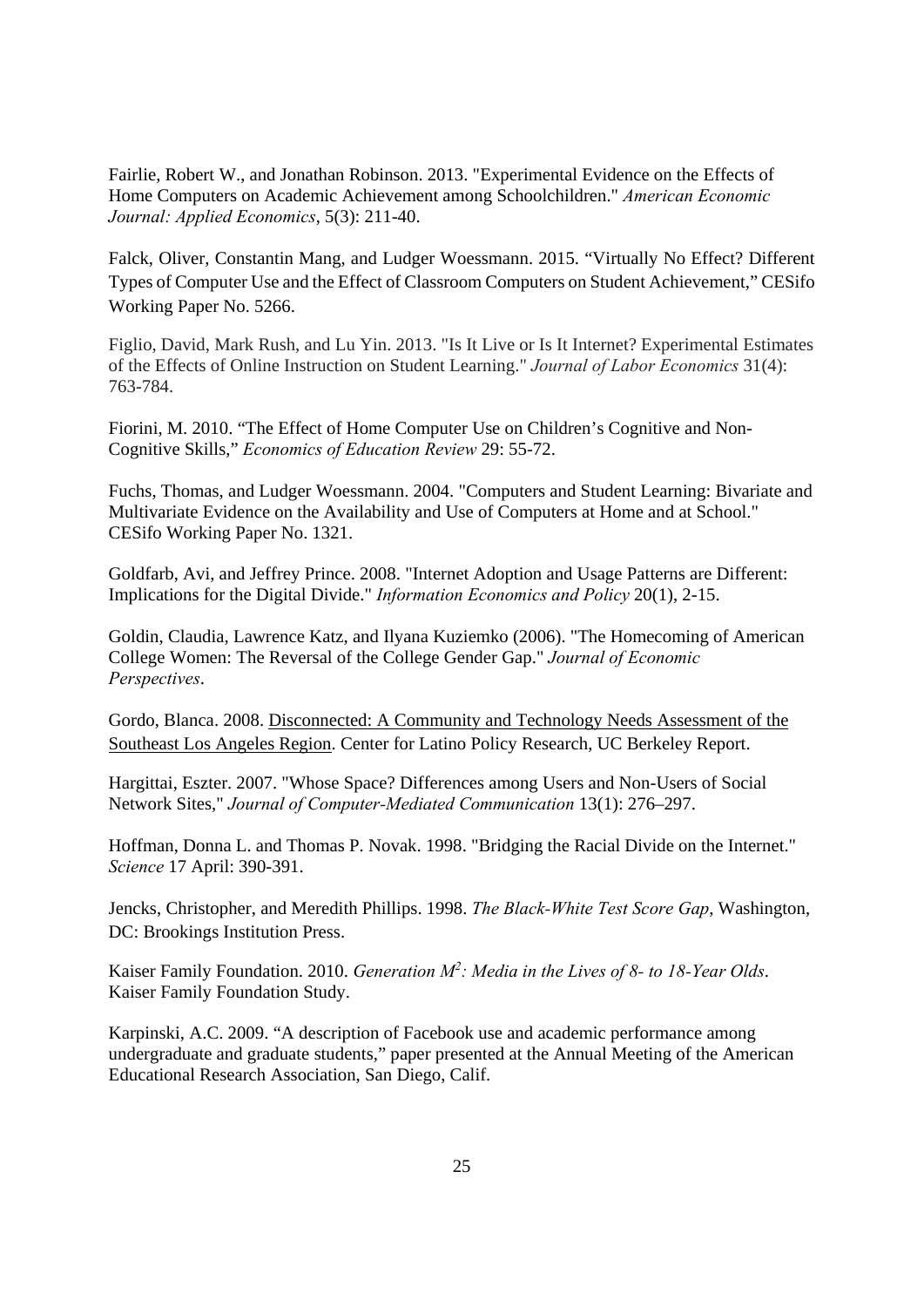Lazarus, Wendy. 2006. California Competes: Deploying Technology to Help California Youth Compete in a 21st-Century World: A Three-Point Digital Opportunity Action Plan, Children's Partnership Report.

Malamud, Ofer, and Cristian Pop-Eleches. 2011. "Home Computer Use and the Development of Human Capital," *Quarterly Journal of Economics* 126: 987-1027.

Malamud, Ofer and Diane Schanzenbach (2007). "The Disparity between Boys' Performance and Teacher Evaluations during Elementary School." University of Chicago working paper.

Mossberger, Karen. 2008. "Toward Digital Citizenship: Addressing Inequality in the Information Age," in Handbook of Internet Politics, Andrew Chadwick and Philip Howard, eds. London: Routledge.

Mossberger, K., C. Tolbert, and M. Stansbury. 2003. *Virtual Inequality: Beyond the Digital Divide*. Georgetown University Press, Washington, DC.

Mossberger, K., C. Tolbert, and M. Gilbert. 2006. "Race, Place, and Information Technology," *Urban Affairs Review*, 41(5): 583-620.

National Telecommunications and Information Administration. 2011. *Digital Nation: Expanding Internet Usage*, Washington, D.C.: U.S. Department of Commerce, National Telecommunications and Information Administration.

National Center for Educational Statistics. 2011. *Digest of Educational Statistics 2011*, Washington, D.C.: U.S. Department of Education, National Center for Educational Statistics.

National Center for Educational Statistics. 2012. *Youth Indicators 2011: America's Youth: Transitions to Adulthood*, Washington, D.C.: U.S. Department of Education, National Center for Educational Statistics.

Ono, Hiroshi, and Madeline Zavodny. 2003. "Gender and the Internet," *Social Science Quarterly* 84(1): 111–121.

Ono, Hiroshi, and Madeline Zavodny. 2007. "Digital Inequality: A Five Country Comparison Using Microdata," *Social Science Research,* 36 (September 2007): 1135-1155.

Pasek, Josh, and Eszter Hargittai. 2009. "Facebook and academic performance: Reconciling a media sensation with data," *First Monday*, Volume 14, Number 5 - 4.

Pew Internet Project. 2008. *Teens, Video Games, and Civics*, Washington, D.C.: Pew Internet & American Life Project.

Pew Internet Project. 2008. *Writing, Technology and Teens*, Washington, D.C.: Pew Internet & American Life Project.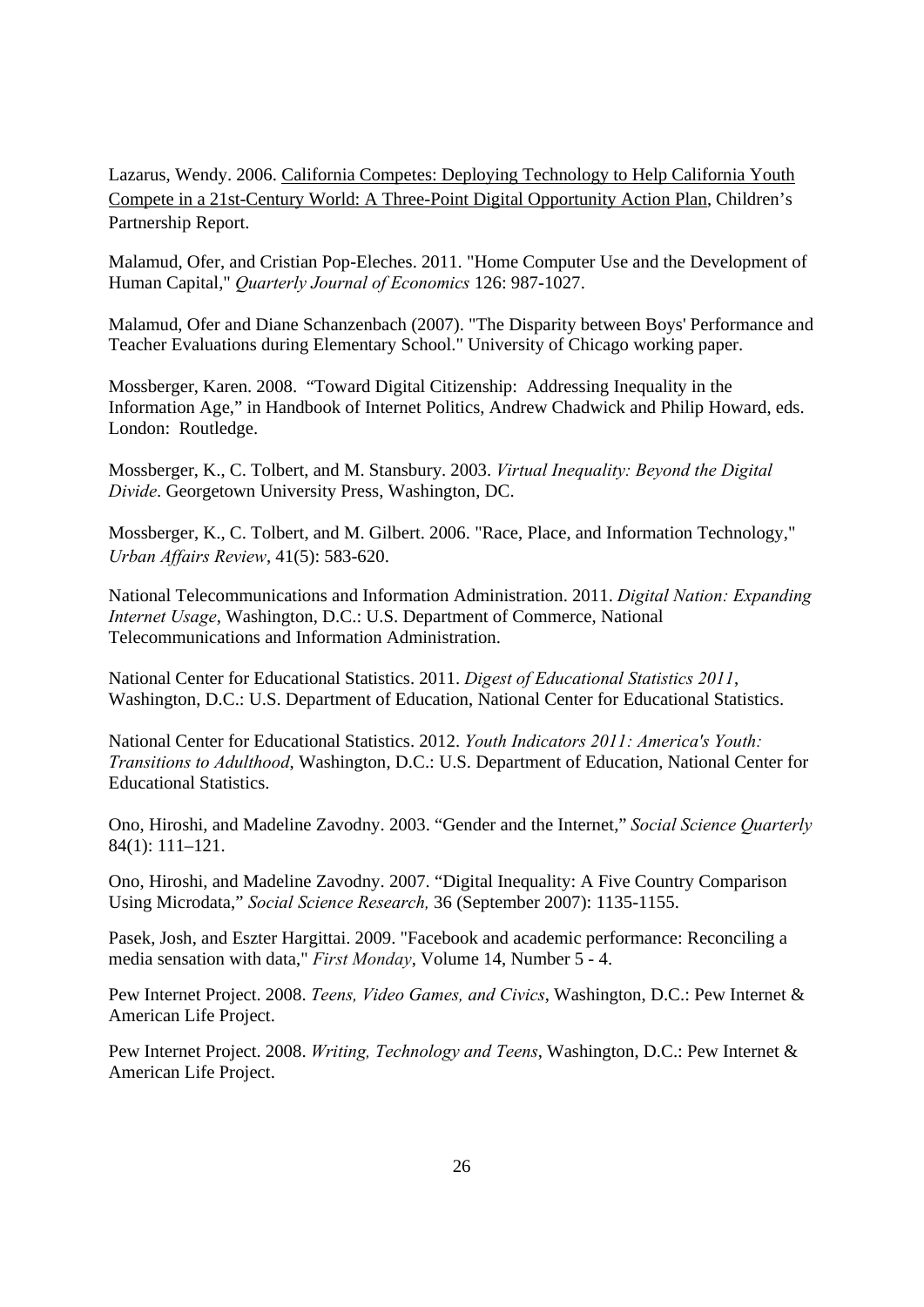Puma, Michael J., Duncan D. Chaplin, and Andreas D. Pape. 2000. E-Rate and the Digital Divide: A Preliminary Analysis from the Integrated Studies of Educational Technology. Urban Institute.

Servon, Lisa. 2002.Bridging the Digital Divide: Community, Technology and Policy (Blackwell).

Servon, Lisa J., and Marla K. Nelson. 2001. Community Technology Centers: Narrowing the Digital Divide in Low-Income, Urban Communities, *Journal of Urban Affairs*, 23(3-4): 279– 290.

Schmitt, John, and Jonathan Wadsworth. 2006. "Is There an Impact of Household Computer Ownership on Children's Educational Attainment in Britain?" *Economics of Education Review*, 25: 659-673.

Sundstrom, William A. 2004. "The College Gender Gap in Comparative Perspective, 1950- 2000," Santa Clara University, Department of Economics Working Paper.

U.S. Department of Education. 2011. "School Locator," National Center for Educational Statistics, http://nces.ed.gov/ccd/schoolsearch/

Universal Services Administration Company. 2013. *Annual Report* http://www.usac.org/about/tools/publications/annual-reports/default.aspx.

Vigdor, Jacob L., Helen F. Ladd, and Erika Martinez. 2014. "Scaling the Digital Divide: Home Computer Technology and Student Achievement," *Economic Inquiry*. 52(3): 1103–1119.

Zavodny, Madeline. 2006. "Does Watching Television Rot Your Mind? Estimates of the Effect on Test Scores," *Economics of Education Review* 25: 565-573.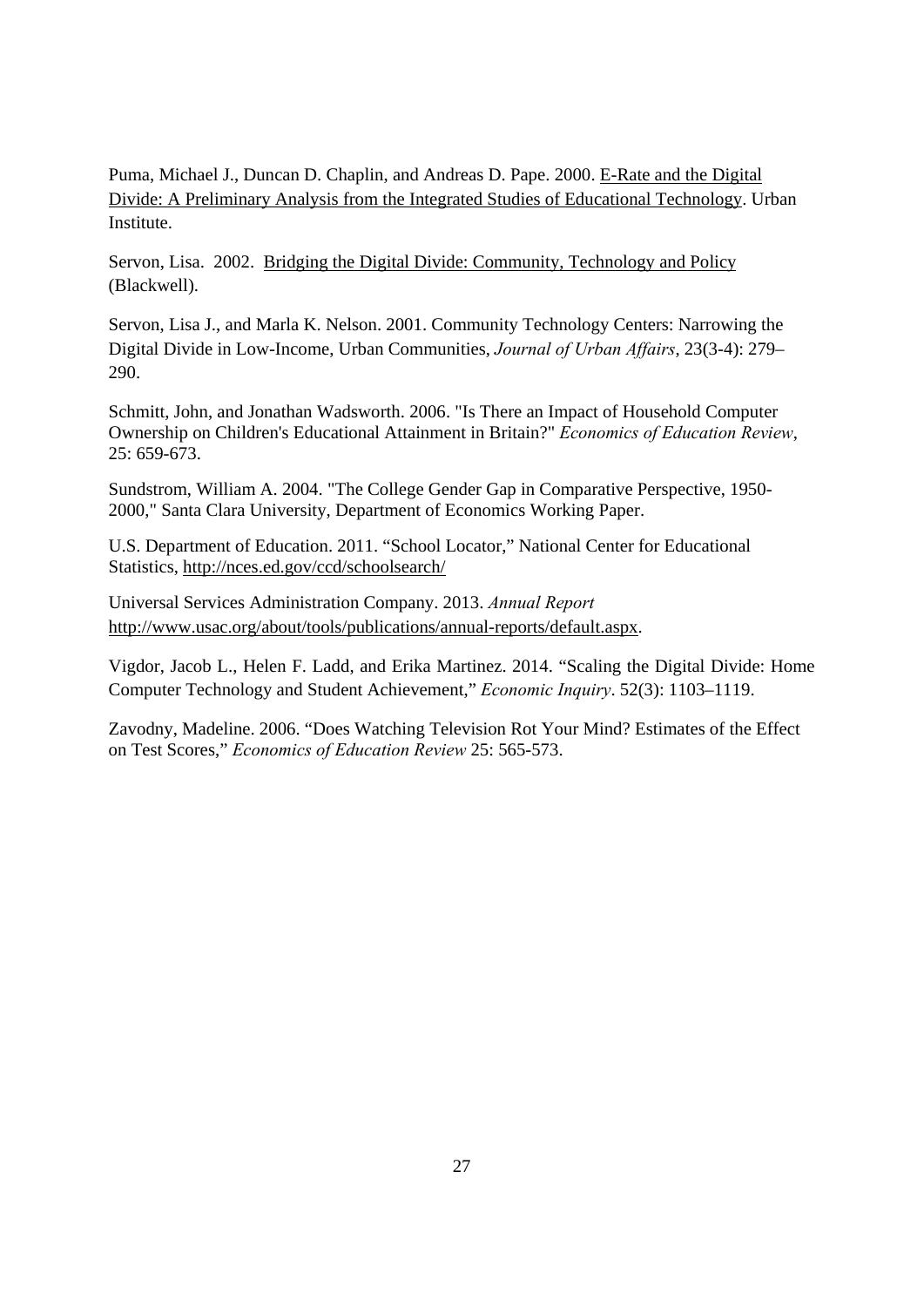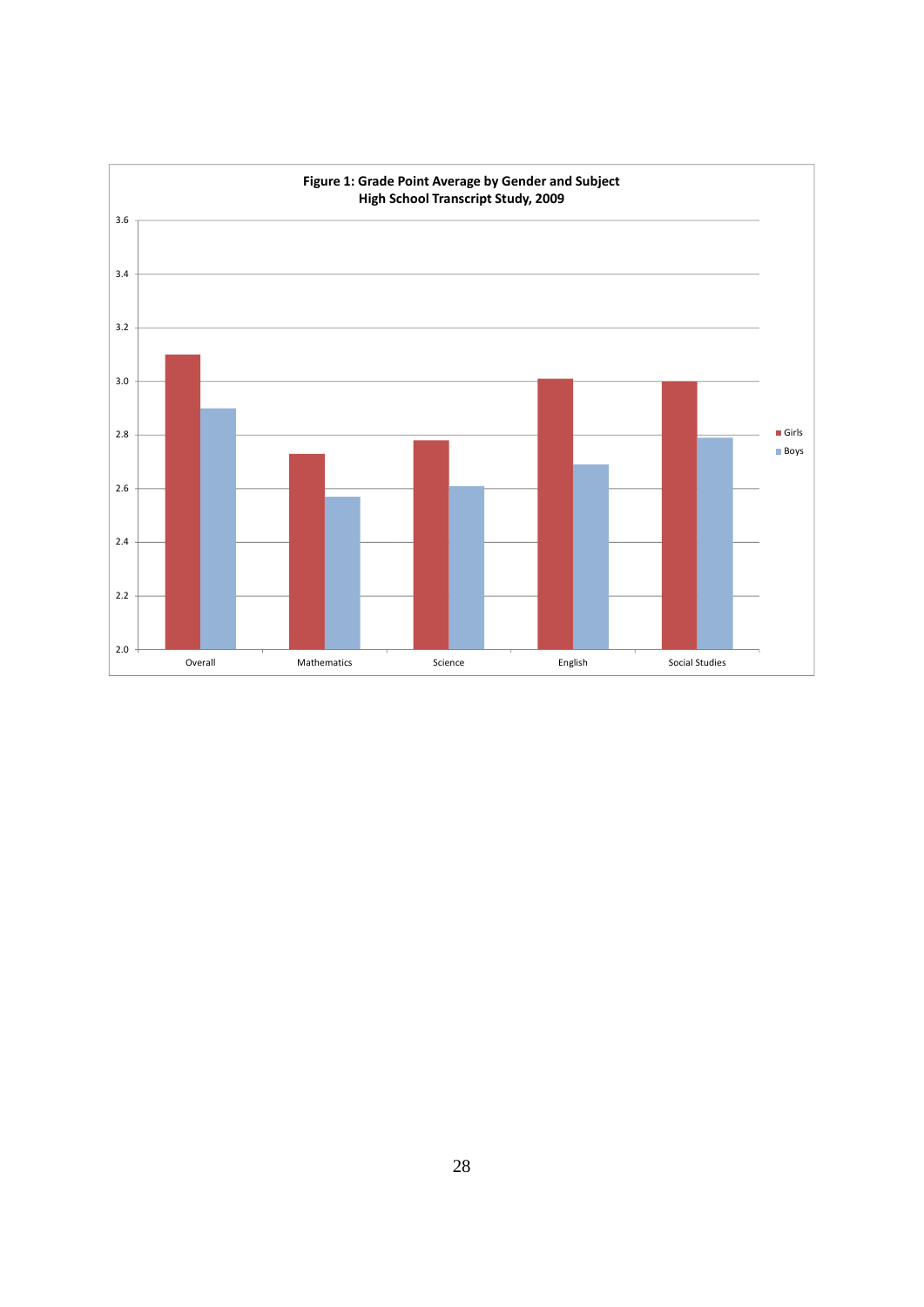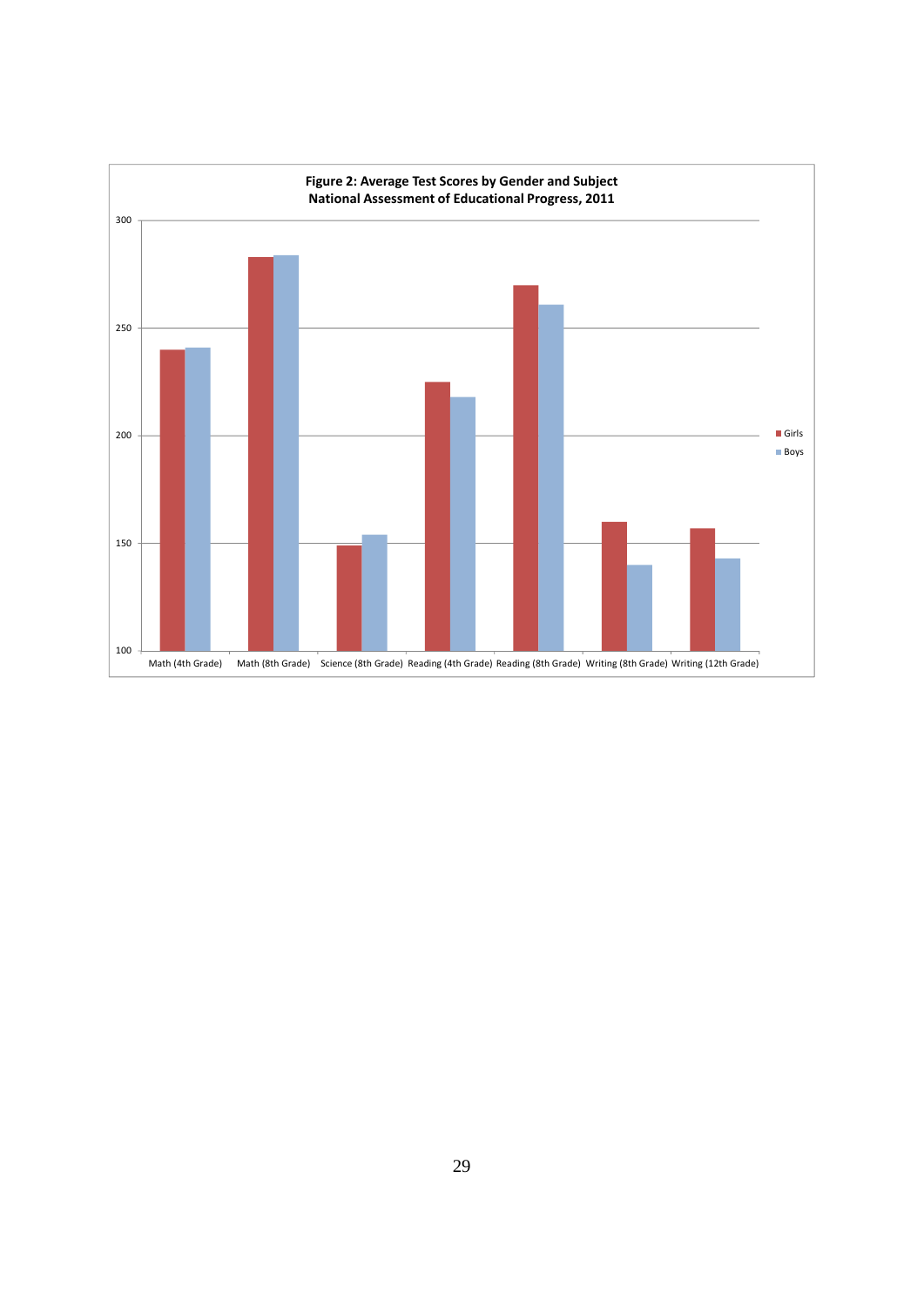

Figure 3.A: Inverse CDF for Test Scores (Reading and Writing) National Assessment of Educational Progress, 2011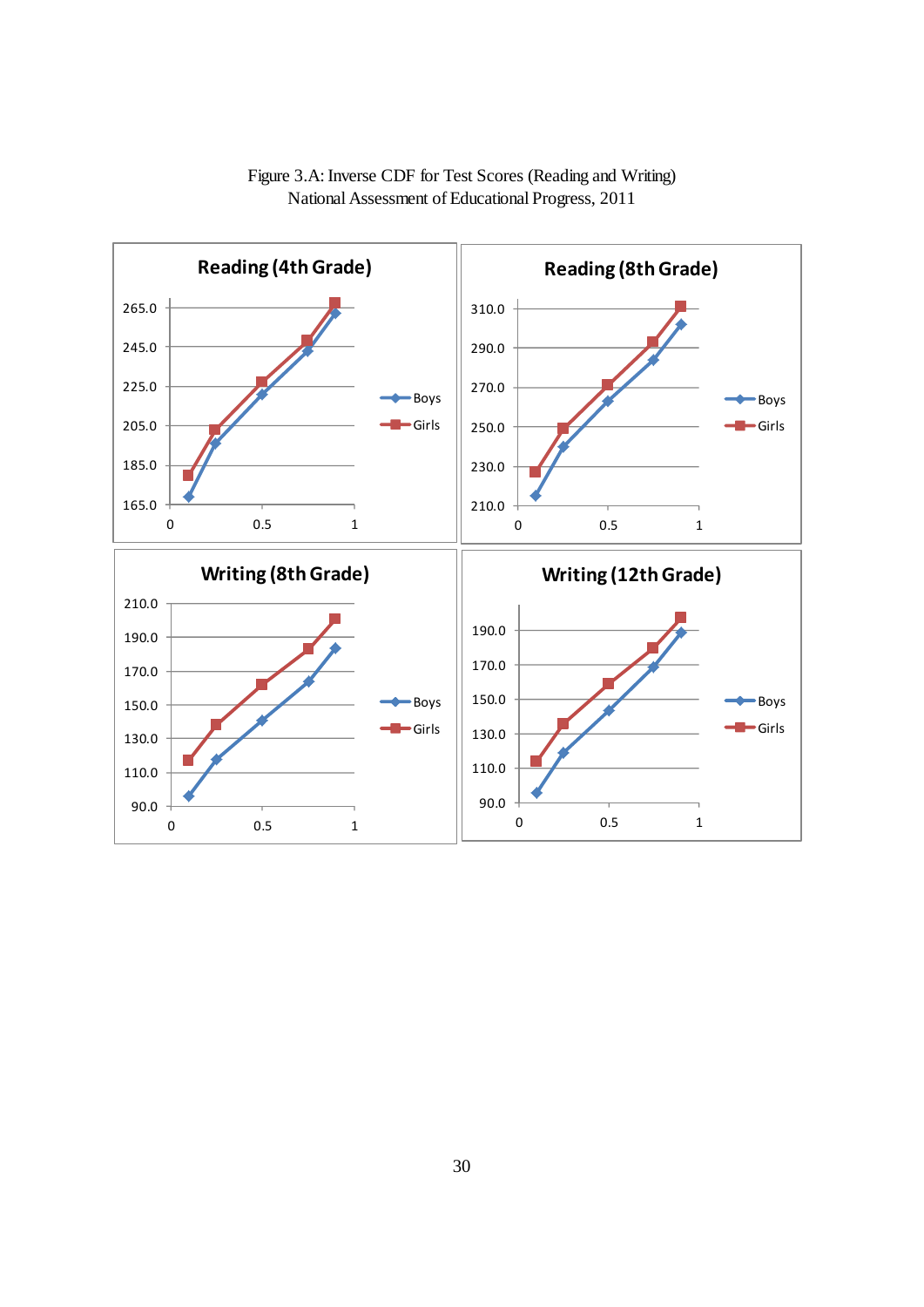

Figure 3.B: Inverse CDF for Test Scores (Math and Science) National Assessment of Educational Progress, 2011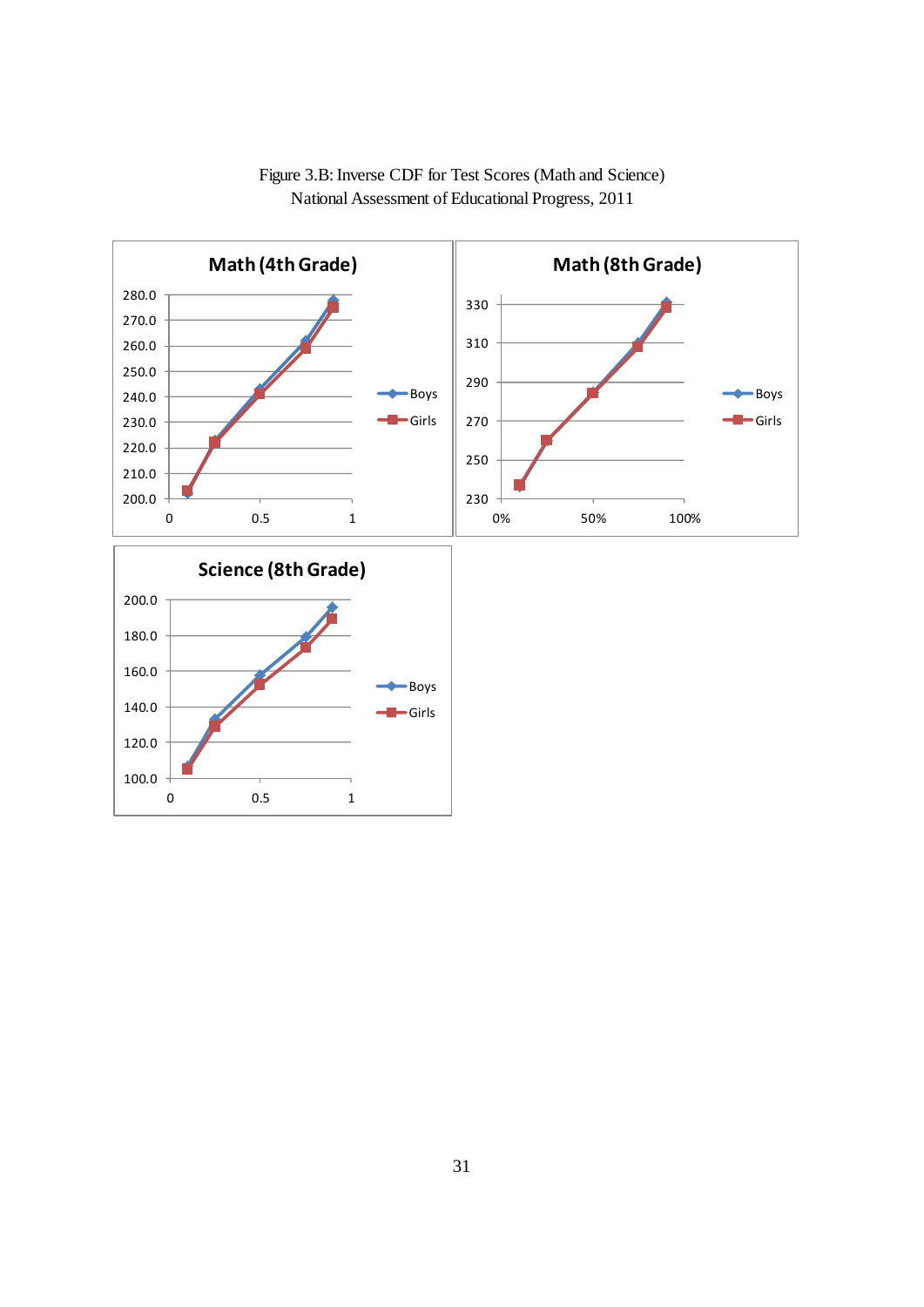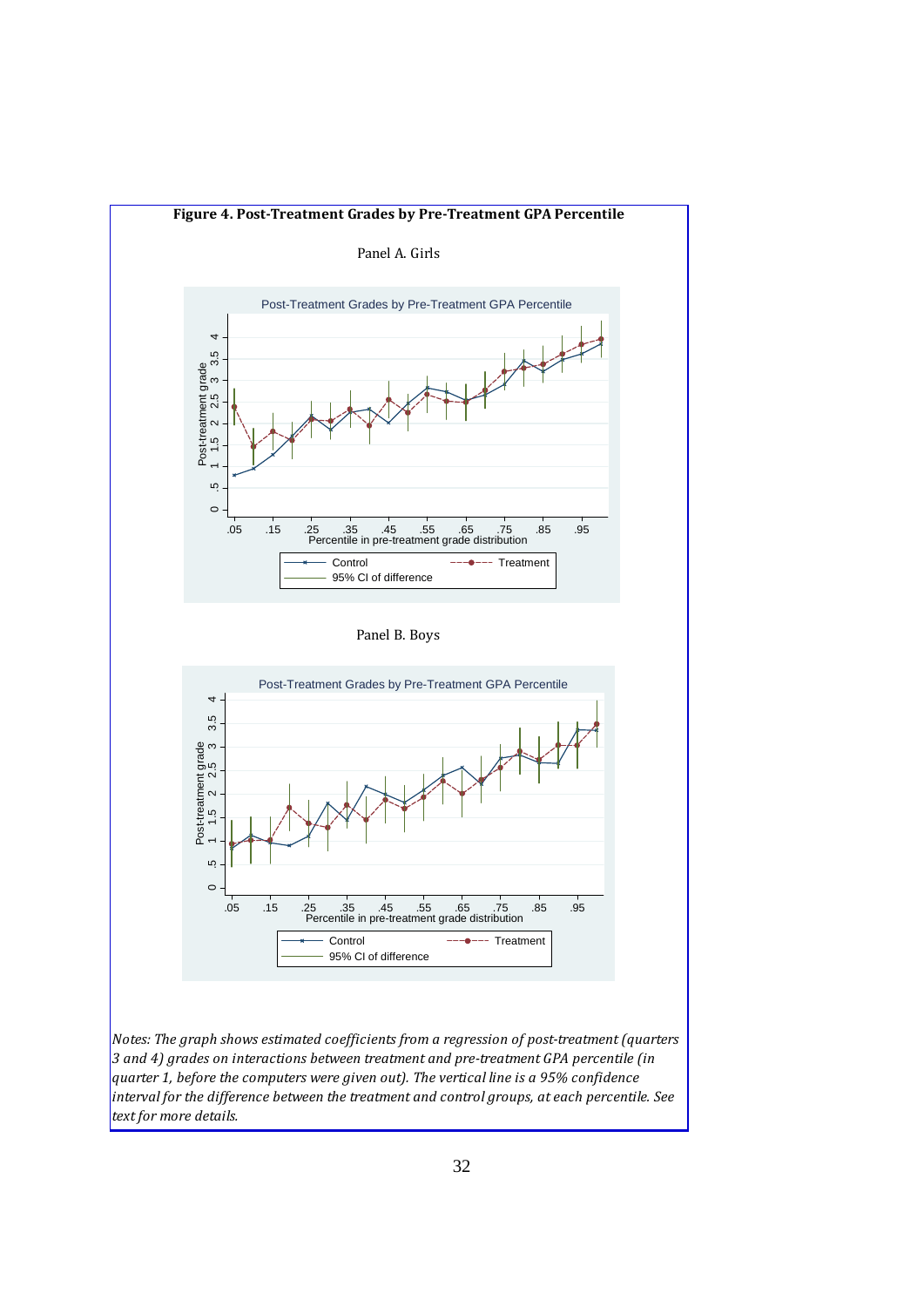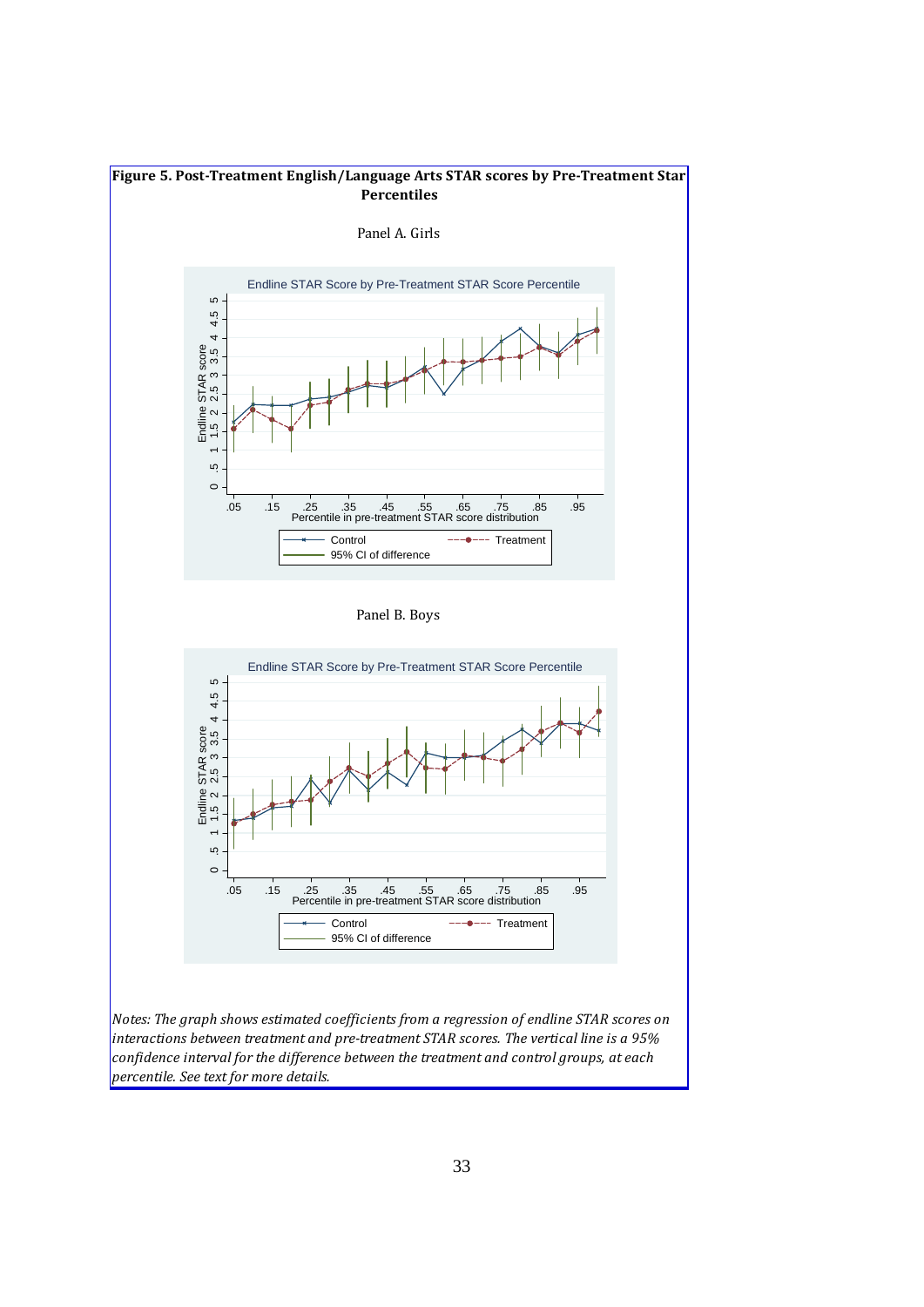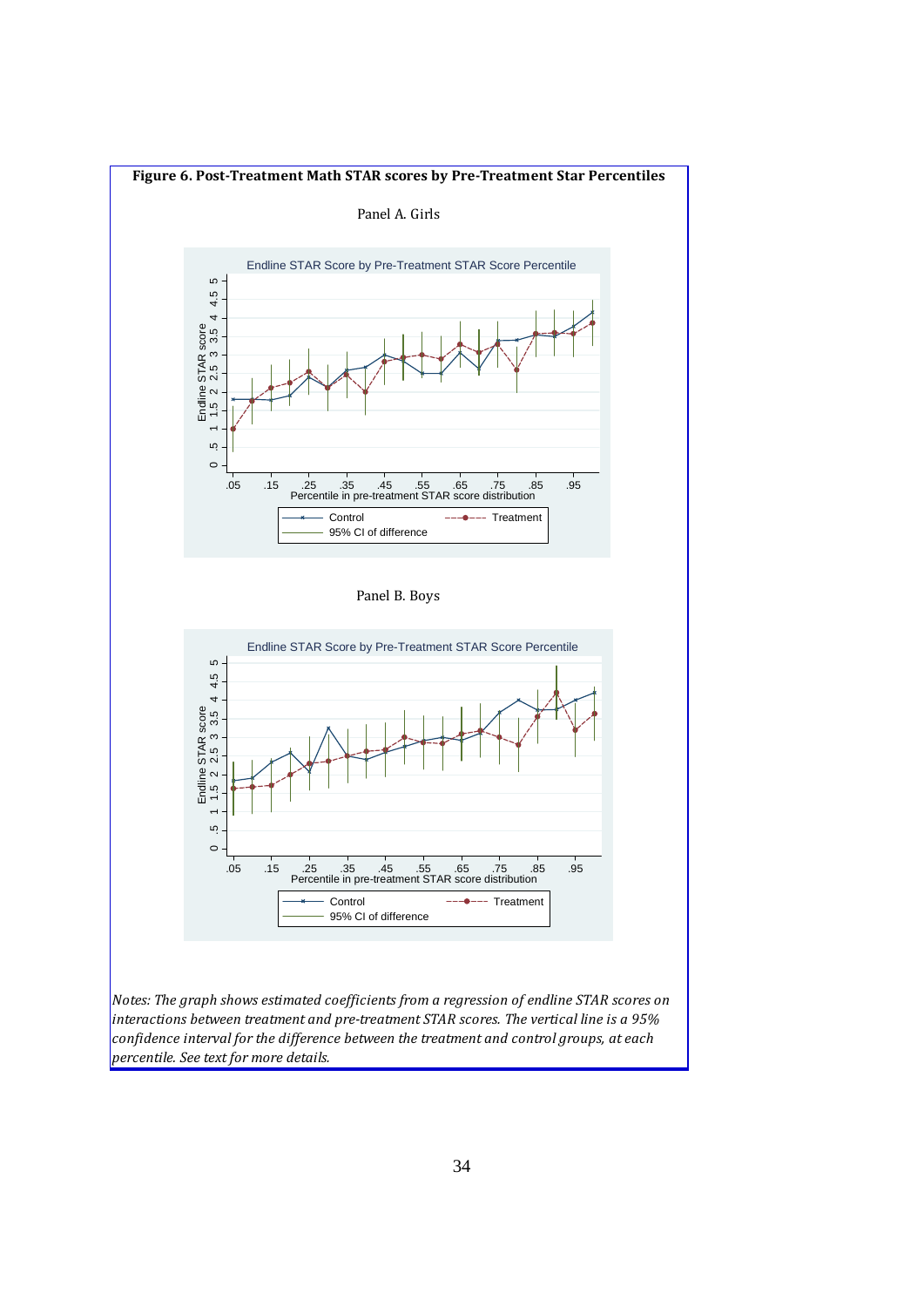| Table 1. Grade Point Average by Gender, Parental Education and Race |              |              |                        |
|---------------------------------------------------------------------|--------------|--------------|------------------------|
|                                                                     |              |              |                        |
|                                                                     | Girls        | <b>Boys</b>  | Girl-Boy<br>Difference |
| Grade Point Average (Overall)                                       |              |              |                        |
| <b>All Students</b>                                                 | 3.10         | 2.90         | 0.20                   |
| Parental Education: High School Dropout                             | 2.88         | 2.75         | 0.13                   |
| Parental Education: Graduated High School                           | 2.98         | 2.77         | 0.21                   |
| Parental Education: Graduated College                               | 3.27         | 3.04         | 0.23                   |
| Race: White                                                         | 3.20         | 2.98         | 0.22                   |
| Race: Black                                                         | 2.79         | 2.57         | 0.22                   |
| Race: Hispanic                                                      | 2.91         | 2.75         | 0.16                   |
| Race: Asian                                                         | 3.37         | 3.15         | 0.22                   |
| <b>Grade Point Average (Mathematics)</b>                            |              |              |                        |
| <b>All Students</b>                                                 | 2.73         | 2.56         | 0.17                   |
| Parental Education: High School Dropout                             | 2.51         | 2.42         | 0.09                   |
| Parental Education: Graduated High School                           | 2.61         | 2.43         | 0.18                   |
| Parental Education: Graduated College                               | 2.92         | 2.72         | 0.20                   |
| Race: White                                                         | 2.84         | 2.63         | 0.21                   |
| Race: Black                                                         | 2.41         | 2.23         | 0.18                   |
| Race: Hispanic                                                      | 2.51         | 2.43         | 0.08                   |
| Race: Asian                                                         | 3.09         | 2.94         | 0.15                   |
| Grade Point Average (Science)                                       |              |              |                        |
| Average                                                             | 2.78         | 2.61         | 0.17                   |
| Parental Education: High School Dropout                             | 2.52         | 2.43         | 0.09                   |
| Parental Education: Graduated High School                           | 2.64         | 2.47         | 0.17                   |
| Parental Education: Graduated College                               | 2.99         | 2.78         | 0.21                   |
| Race: White                                                         | 2.89         | 2.70         | 0.19                   |
| Race: Black                                                         | 2.47         | 2.24         | 0.23                   |
| Race: Hispanic                                                      | 2.53         | 2.44         | 0.09                   |
| Race: Asian                                                         | 3.10         | 2.93         | 0.17                   |
| Grade Point Average (English)                                       |              |              |                        |
| <b>All Students</b>                                                 | 3.01         | 2.69         | 0.32                   |
| Parental Education: High School Dropout                             | 2.74         | 2.49         | 0.25                   |
| Parental Education: Graduated High School                           | 2.87         | 2.53         | 0.34                   |
| Parental Education: Graduated College                               | 3.20         | 2.86         | 0.34                   |
| Race: White                                                         | 3.11         | 2.77         | 0.34                   |
| Race: Black                                                         | 2.71         | 2.37         | 0.34                   |
| Race: Hispanic                                                      | 2.80         | 2.53         | 0.27                   |
| Race: Asian                                                         | 3.30         | 2.97         | 0.33                   |
| Grade Point Average (Social Studies)                                |              |              |                        |
| <b>All Students</b>                                                 | 3.00         | 2.79         | 0.21                   |
| Parental Education: High School Dropout                             | 2.73         | 2.59         | 0.14                   |
| Parental Education: Graduated High School                           | 2.86         | 2.62         | 0.24                   |
| Parental Education: Graduated College<br>Race: White                | 3.20         | 2.96         | 0.24                   |
| Race: Black                                                         | 3.10<br>2.68 | 2.88<br>2.43 | 0.22<br>0.25           |
| Race: Hispanic                                                      | 2.78         | 2.60         | 0.18                   |
| Race: Asian                                                         | 3.28         | 3.05         | 0.23                   |
| Source: High School Transcript Study, 2009.                         |              |              |                        |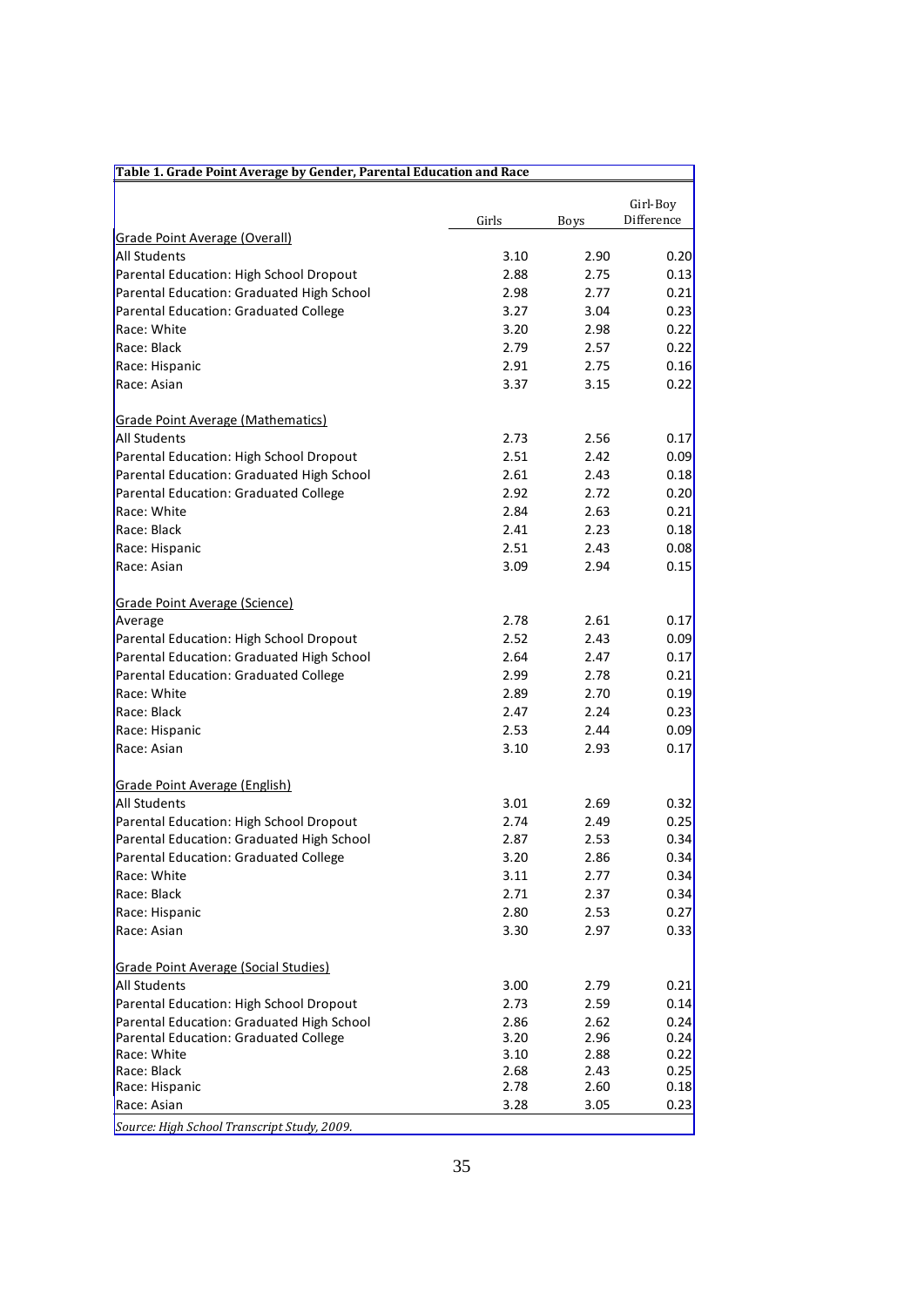| Table 2. Average Test Scores by Gender, School Lunch Eligibility and Race |       |             |                        |
|---------------------------------------------------------------------------|-------|-------------|------------------------|
|                                                                           |       |             |                        |
|                                                                           | Girls | <b>Boys</b> | Girl-Boy<br>Difference |
| <u>Average Test Score (Math 4th Grade)</u>                                |       |             |                        |
| All Students                                                              | 240   | 241         | $-1$                   |
| Eligible for National School Lunch Program                                | 229   | 229         | $\overline{0}$         |
| Not Eligible for National School Lunch Program                            | 251   | 253         | $-2$                   |
| Race: White                                                               | 248   | 251         | $-3$                   |
| Race: Black                                                               | 225   | 225         | $\overline{0}$         |
| Race: Hispanic                                                            | 231   | 232         | $-1$                   |
| Race: Asian                                                               | 260   | 260         | $\overline{0}$         |
| <u>Average Test Score (Math 8th Grade)</u>                                |       |             |                        |
| All Students                                                              | 283   | 284         | $-1$                   |
| Eligible for National School Lunch Program                                | 270   | 270         | $\overline{0}$         |
| Not Eligible for National School Lunch Program                            | 296   | 298         | $-2$                   |
| Race: White                                                               | 294   | 296         | $-2$                   |
| Race: Black                                                               | 265   | 262         | $\overline{3}$         |
| Race: Hispanic                                                            | 272   | 272         | $\overline{0}$         |
| Race: Asian                                                               | 310   | 311         | $-1$                   |
| <u>Average Test Score (Science 8th Grade)</u>                             |       |             |                        |
| All Students                                                              | 149   | 154         | $-5$                   |
| Eligible for National School Lunch Program                                | 135   | 139         | $-4$                   |
| Not Eligible for National School Lunch Program                            | 161   | 166         | $-5$                   |
| Race: White                                                               | 162   | 168         | $-6$                   |
| Race: Black                                                               | 127   | 130         | $-3$                   |
| Race: Hispanic                                                            | 136   | 140         | $-4$                   |
| Race: Asian                                                               | 161   | 164         | $-3$                   |
| <b>Average Test Score (Reading 4th Grade)</b>                             |       |             |                        |
| All Students                                                              | 225   | 219         | 6                      |
| Eligible for National School Lunch Program                                | 211   | 204         | $\overline{7}$         |
| Not Eligible for National School Lunch Program                            | 239   | 233         | $6 \overline{}$        |
| Race: White                                                               | 235   | 229         | $6 \overline{}$        |
| Race: Black                                                               | 212   | 203         | $\overline{9}$         |
| Race: Hispanic                                                            | 214   | 207         | 7                      |
| Race: Asian                                                               | 243   | 236         | 7                      |
| <u>Average Test Score (Reading 8th Grade)</u>                             |       |             |                        |
| All Students                                                              | 270   | 261         | 9                      |
| Eligible for National School Lunch Program                                | 259   | 249         | 10 <sub>l</sub>        |
| Not Eligible for National School Lunch Program                            | 284   | 273         | 11                     |
| Race: White                                                               | 282   | 273         | $\overline{9}$         |
| Race: Black                                                               | 256   | 245         | 11                     |
| Race: Hispanic                                                            | 261   | 252         | 9                      |
| Race: Asian                                                               | 289   | 277         | 12                     |
| Average Test Score (Writing 8th Grade)                                    |       |             |                        |
| All Students                                                              | 160   | 140         | 20                     |
| Eligible for National School Lunch Program                                | 144   | 125         | 19                     |
| Not Eligible for National School Lunch Program                            | 171   | 151         | 20 <sub>l</sub>        |
| Race: White                                                               | 169   | 149         | 20                     |
| Race: Black                                                               | 140   | 123         | 17                     |
| Race: Hispanic                                                            | 147   | 129         | 18                     |
| Race: Asian                                                               | 175   | 158         | 17                     |
| Average Test Score (Writing 12th Grade)                                   |       |             |                        |
| All Students                                                              | 157   | 143         | 14                     |
| Eligible for National School Lunch Program                                | 140   | 126         | 14                     |
| Not Eligible for National School Lunch Program                            | 165   | 150         | 15                     |
| Race: White                                                               | 167   | 152         | 15                     |
| Race: Black                                                               | 136   | 123         |                        |
| Race: Hispanic                                                            | 142   | 130         | 13<br>12               |
| Race: Asian                                                               | 164   | 152         | 12                     |
|                                                                           |       |             |                        |
| Source: National Assessment of Educational Progress, 2011.                |       |             |                        |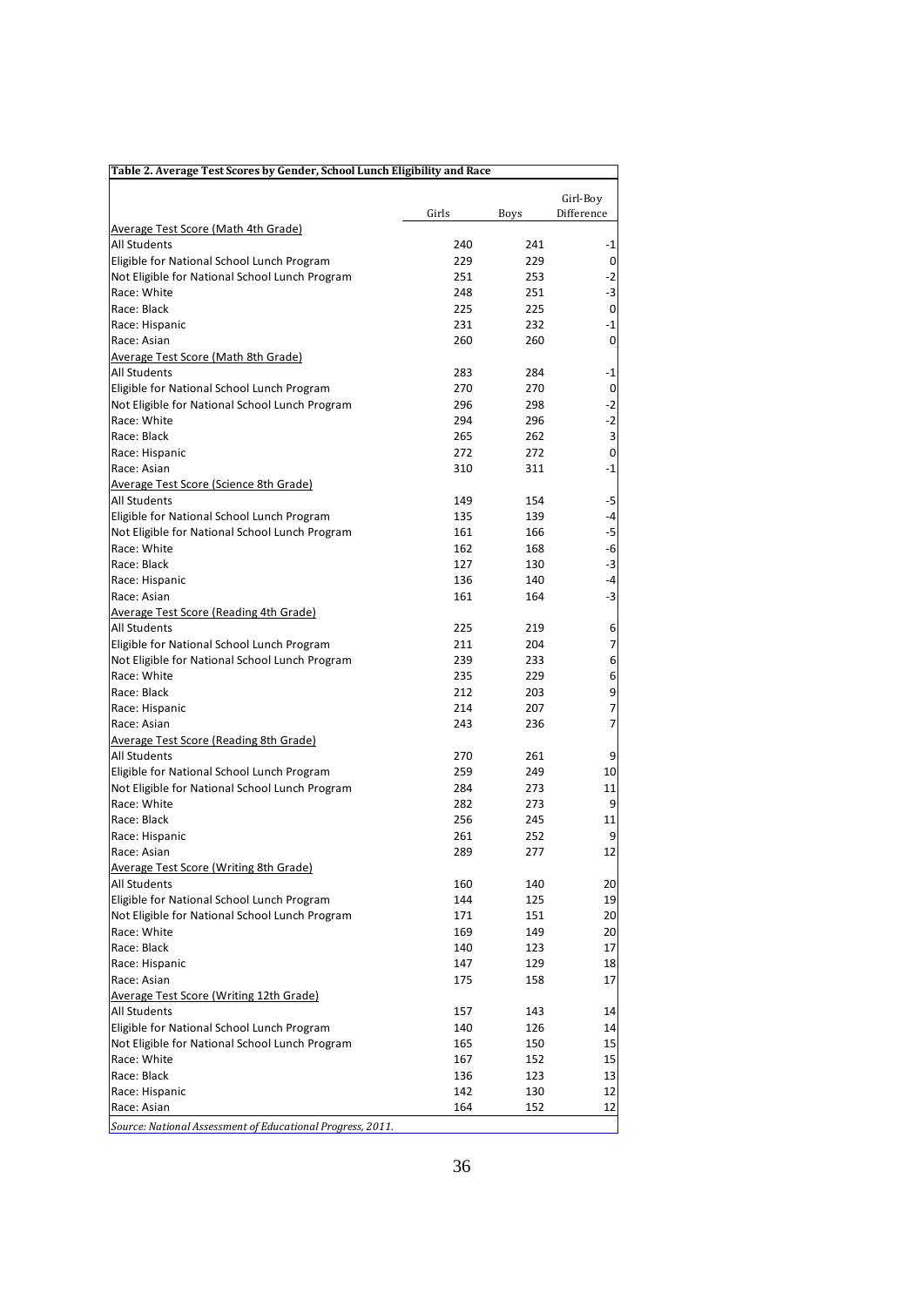| Table 3. Access to Personal Computers at Home by Boys and Girls                     |       |                                        |            |  |  |  |
|-------------------------------------------------------------------------------------|-------|----------------------------------------|------------|--|--|--|
|                                                                                     |       | Percent with access to a home computer |            |  |  |  |
|                                                                                     |       |                                        | Girl-Boy   |  |  |  |
|                                                                                     | Girls | <b>Boys</b>                            | Difference |  |  |  |
| Total                                                                               | 84%   | 84%                                    | 0%         |  |  |  |
| Girl only household                                                                 | 85%   |                                        |            |  |  |  |
| Boy only household                                                                  |       | 85%                                    |            |  |  |  |
| Girl and boy household                                                              | 83%   | 83%                                    | 0%         |  |  |  |
| Ages $5-9$                                                                          | 81%   | 82%                                    | 0%         |  |  |  |
| Ages 10-14                                                                          | 85%   | 84%                                    | $1\%$      |  |  |  |
| Ages 15-17                                                                          | 86%   | 87%                                    | 0%         |  |  |  |
| Family income $<$ \$20,000                                                          | 62%   | 60%                                    | 2%         |  |  |  |
| Family income \$20,000-39,999                                                       | 75%   | 75%                                    | $-1\%$     |  |  |  |
| Family income \$40,000-74,999                                                       | 91%   | 92%                                    | $-1%$      |  |  |  |
| Family income \$75,000-99,999                                                       | 97%   | 96%                                    | 1%         |  |  |  |
| Family income \$100,000 or more                                                     | 98%   | 97%                                    | 1%         |  |  |  |
| White, non-Hispanic                                                                 | 91%   | 91%                                    | 1%         |  |  |  |
| Hispanic                                                                            | 70%   | 71%                                    | $-1\%$     |  |  |  |
| Black                                                                               | 75%   | 75%                                    | 0%         |  |  |  |
| Asian                                                                               | 93%   | 96%                                    | $-3%$      |  |  |  |
| Source: Current Population Survey, Computer and Internet Supplement 2011 Microdata. |       |                                        |            |  |  |  |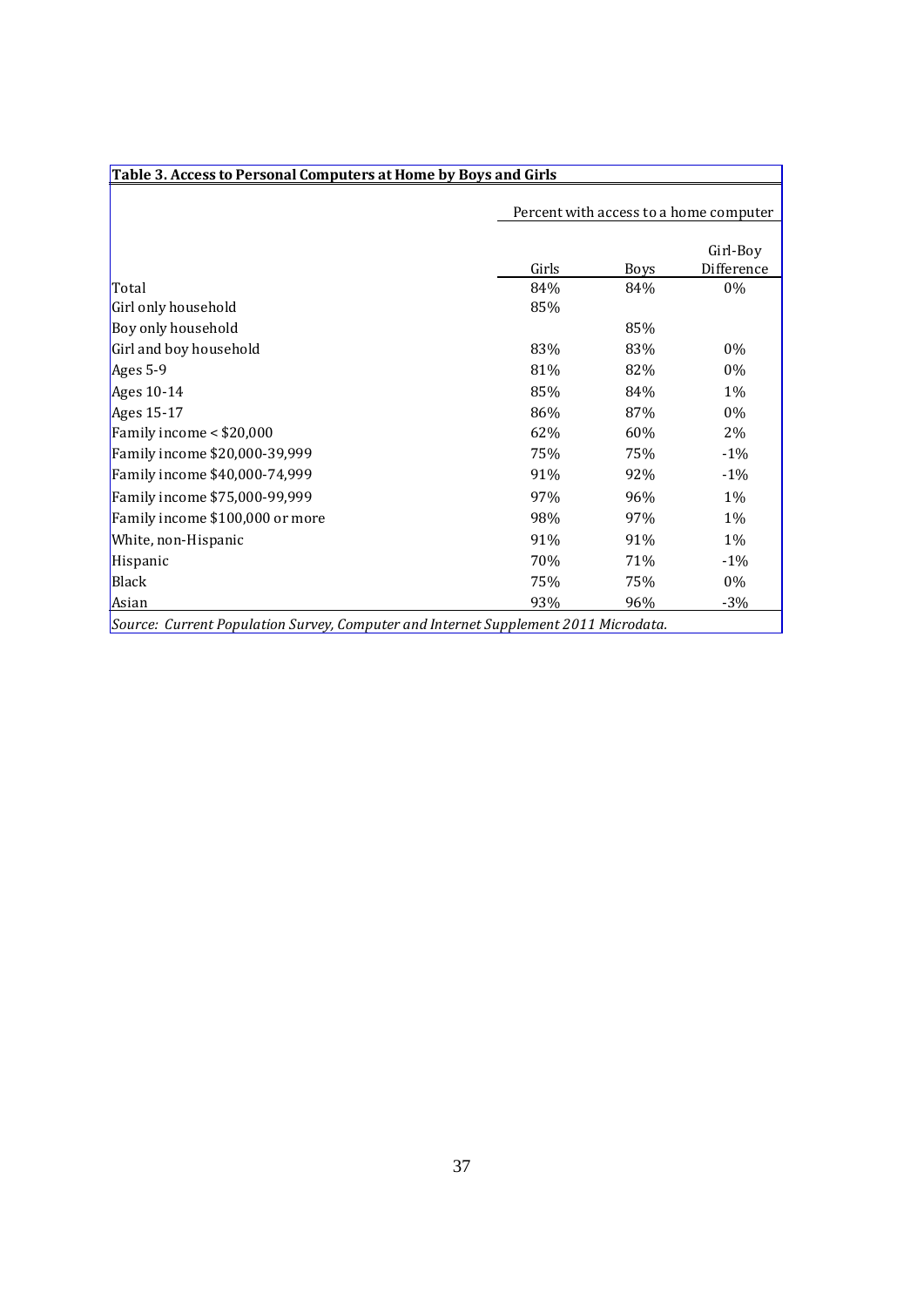| Table 4. Computer Use by Gender and Family Income                                                                                                                                 |       |             |                |
|-----------------------------------------------------------------------------------------------------------------------------------------------------------------------------------|-------|-------------|----------------|
|                                                                                                                                                                                   |       |             | Girl-Boy       |
|                                                                                                                                                                                   | Girls | <b>Boys</b> | Difference     |
| <b>Current Population Survey 2003</b>                                                                                                                                             |       |             |                |
| Percent of Internet users using for playing games                                                                                                                                 | 61%   | 68%         | $-7%$          |
| Low-income children                                                                                                                                                               | 59%   | 65%         | $-6%$          |
| High-income children                                                                                                                                                              | 63%   | 69%         | $-6%$          |
| Percent of Internet users using for email and messaging                                                                                                                           | 64%   | 57%         | 7%             |
| Low-income children                                                                                                                                                               | 52%   | 49%         | 3%             |
| High-income children                                                                                                                                                              | 69%   | 60%         | 9%             |
| Percent of Internet users using for school assignments                                                                                                                            | 79%   | 77%         | 2%             |
| Low-income children                                                                                                                                                               | 75%   | 73%         | 2%             |
| High-income children                                                                                                                                                              | 80%   | 78%         | 2%             |
| Percent using Internet anywhere                                                                                                                                                   | 61%   | 58%         | 3%             |
| Low-income children                                                                                                                                                               | 49%   | 46%         | 3%             |
| High-income children                                                                                                                                                              | 70%   | 69%         | 1%             |
| Pew Internet Study (2007-08)                                                                                                                                                      |       |             |                |
| Percent playing video games daily                                                                                                                                                 | 22%   | 39%         | $-17%$         |
| Low-income children                                                                                                                                                               | 23%   | 40%         | $-17%$         |
| High-income children                                                                                                                                                              | 20%   | 37%         | $-17%$         |
| Percent sending email on a daily basis                                                                                                                                            | 20%   | 12%         | 8%             |
| Low-income children                                                                                                                                                               | 20%   | 11%         | 9%             |
| High-income children                                                                                                                                                              | 17%   | 10%         | 7%             |
| Percent using Internet ever for school research                                                                                                                                   | 96%   | 92%         | 4%             |
| Low-income children                                                                                                                                                               | 89%   | 88%         | 1%             |
| High-income children                                                                                                                                                              | 97%   | 92%         | 5%             |
| Kaiser Foundation Time Use Diary 2009                                                                                                                                             |       |             |                |
| Minutes of computer use for playing games                                                                                                                                         | 8     | 25          | $-17$          |
| Minutes of computer use for videos and other entertainme:                                                                                                                         | 19    | 23          | -4             |
| Minutes of computer use for social networking                                                                                                                                     | 25    | 19          | 6              |
| Minutes of computer use for email and instant messaging                                                                                                                           | 18    | 16          | $\overline{2}$ |
| Minutes of computer use for other activities                                                                                                                                      | 12    | 14          | $-2$           |
| Minutes of computer use for schoolwork                                                                                                                                            | 19    | 13          | 6              |
| Total minutes per day of computer use                                                                                                                                             | 101   | 110         | $-9$           |
| Sources: Kaiser Family Foundation (2010); Microdata from the Pew Internet Projects (2008a, 2008b);<br>Current Population Survey, Computer and Internet Supplement 2003 microdata. |       |             |                |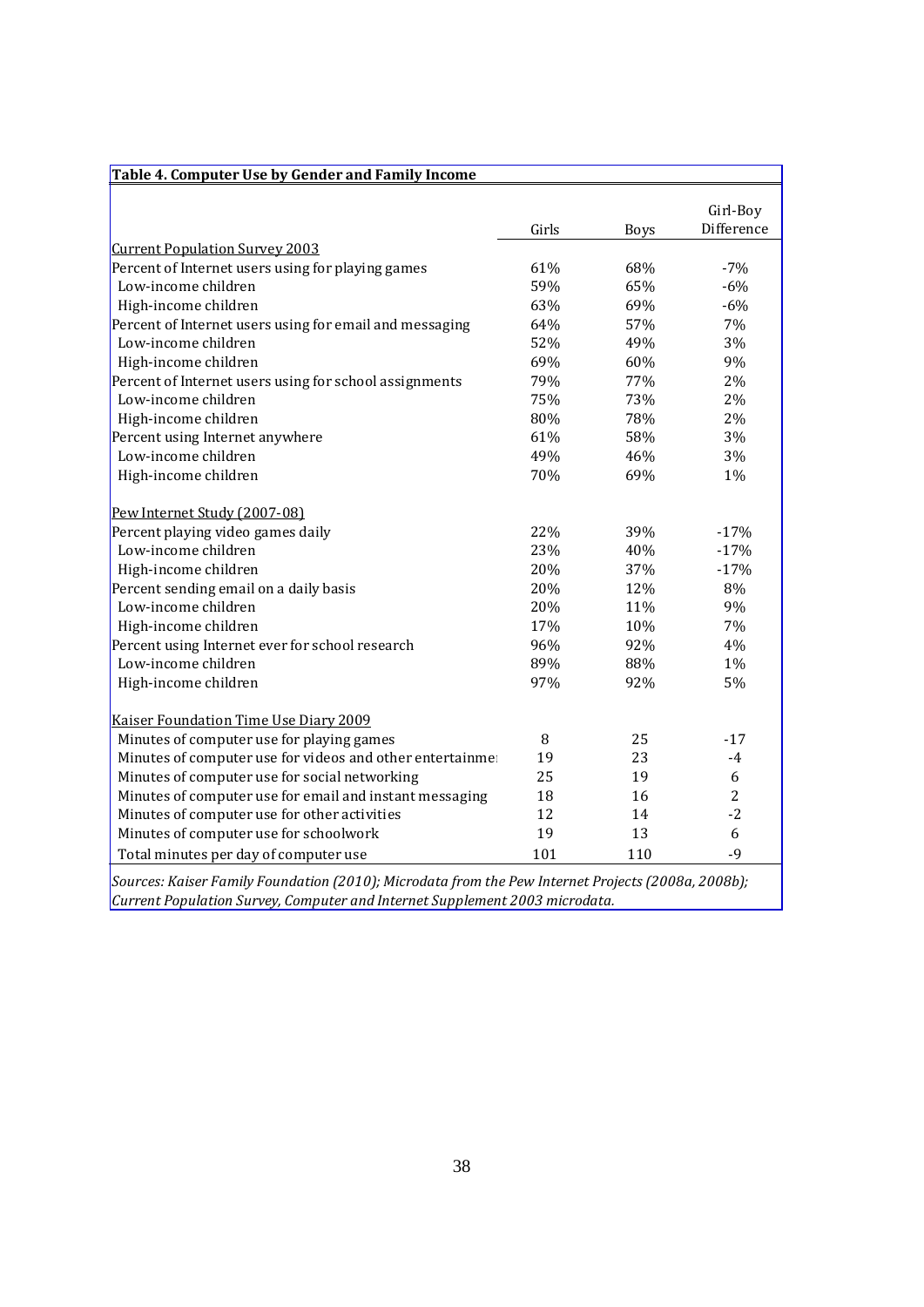| Table 5. Experimental Estimates of Computer Crowd-Out Impacts on Homework Time and Effort                      |                              |         |         |                                      |                             |  |  |  |
|----------------------------------------------------------------------------------------------------------------|------------------------------|---------|---------|--------------------------------------|-----------------------------|--|--|--|
|                                                                                                                | (1)                          | (2)     | (3)     | (4)                                  | (5)                         |  |  |  |
|                                                                                                                | How many                     |         |         | How often do you turn in homework on | How much time did           |  |  |  |
|                                                                                                                | hours per week               |         | time?   |                                      |                             |  |  |  |
|                                                                                                                | do you spend<br>on homework? | Always  | Usually | Sometimes                            | you spend on last<br>essay? |  |  |  |
| Girl treatment                                                                                                 | $-0.38$                      | $-0.01$ | $-0.02$ | 0.03                                 | $-0.22$                     |  |  |  |
|                                                                                                                | (0.38)                       | (0.05)  | (0.05)  | (0.04)                               | (1.15)                      |  |  |  |
| <b>Boy treatment</b>                                                                                           | 0.20                         | $-0.07$ | 0.07    | 0.00                                 | 0.16                        |  |  |  |
|                                                                                                                | (0.39)                       | (0.05)  | (0.05)  | (0.04)                               | (1.17)                      |  |  |  |
| Girl-boy treatment diff.                                                                                       | $-0.58$                      | 0.06    | $-0.10$ | 0.04                                 | $-0.38$                     |  |  |  |
|                                                                                                                | (0.56)                       | (0.07)  | (0.07)  | (0.05)                               | (1.66)                      |  |  |  |
| Observations                                                                                                   | 825                          | 853     | 853     | 853                                  | 805                         |  |  |  |
| Girl control mean                                                                                              | 2.79                         | 0.48    | 0.37    | 0.15                                 | 4.02                        |  |  |  |
| Boy control mean                                                                                               | 2.49                         | 0.46    | 0.38    | 0.17                                 | 4.77                        |  |  |  |
| Notes: Data is from follow-un survey completed by students at end of school year. Rearessions include controls |                              |         |         |                                      |                             |  |  |  |

Notes: Data is from follow-up survey completed by students at end of school year. Regressions include controls for sampling strata (school\*year) and variables listed in Appendix Table 1. \*\*\*, \*\*, \* indicates significance at 1, 5 *and 10%.*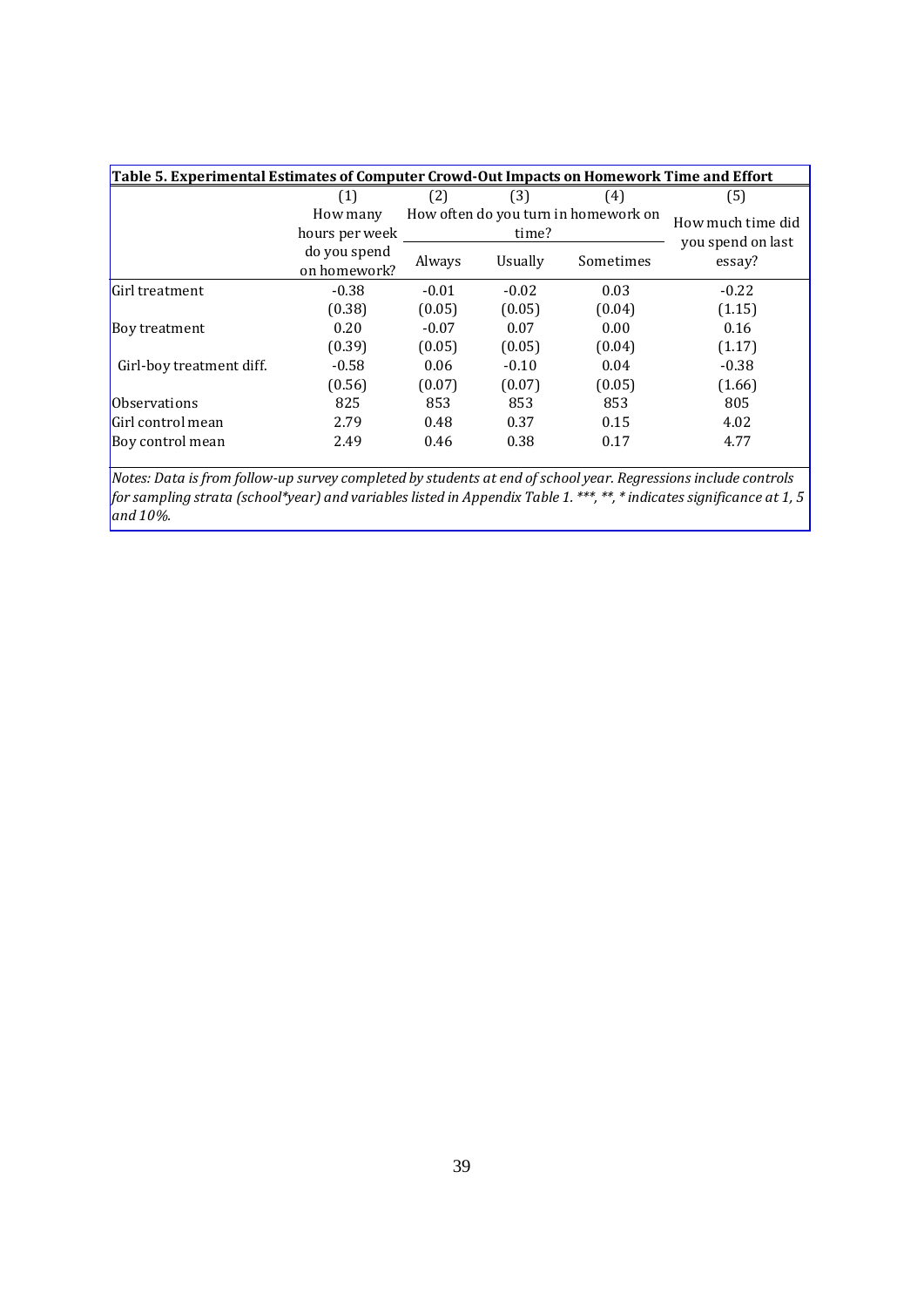|                                  | (1)               | (2)                  | (3)                            | (4)                  | (5)                                | (6)                  | (7)                                | (8)                  |
|----------------------------------|-------------------|----------------------|--------------------------------|----------------------|------------------------------------|----------------------|------------------------------------|----------------------|
|                                  | Grades            |                      | Indicator for passing<br>class |                      | Indicator for B or<br>Higher Grade |                      | Indicator for A or<br>Higher Grade |                      |
|                                  | All subjects      | Academic<br>Subjects | All subjects                   | Academic<br>Subjects | All subjects                       | Academic<br>Subjects | All subjects                       | Academic<br>Subjects |
| Panel A. Class Grades            |                   |                      |                                |                      |                                    |                      |                                    |                      |
| Girl treatment                   | 0.00<br>(0.05)    | 0.04<br>(0.06)       | 0.01<br>(0.01)                 | 0.02<br>(0.01)       | $-0.01$<br>(0.02)                  | 0.00<br>(0.02)       | $-0.02$<br>(0.02)                  | 0.00<br>(0.02)       |
| Boy treatment                    | $-0.03$<br>(0.05) | 0.00<br>(0.06)       | $-0.01$<br>(0.01)              | $-0.02$<br>(0.02)    | $-0.01$<br>(0.02)                  | 0.01<br>(0.02)       | 0.00<br>(0.02)                     | 0.01<br>(0.02)       |
| Girl-boy treatment diff.         | 0.03<br>(0.08)    | 0.04<br>(0.09)       | 0.02<br>(0.02)                 | 0.03<br>(0.02)       | 0.00<br>(0.03)                     | $-0.02$<br>(0.03)    | $-0.01$<br>(0.03)                  | $-0.01$<br>(0.03)    |
| Observations                     | 11514             | 7820                 | 11514                          | 7820                 | 11514                              | 7820                 | 11514                              | 7820                 |
| Number of students               | 1036              | 1035                 | 1036                           | 1035                 | 1036                               | 1035                 | 1036                               | 1035                 |
| Girl control mean                | 2.58              | 2.40                 | 0.90                           | 0.89                 | 0.59                               | 0.53                 | 0.33                               | 0.27                 |
| Boy control mean                 | 2.37              | 2.10                 | 0.86                           | 0.83                 | 0.52                               | 0.43                 | 0.28                               | 0.20                 |
|                                  |                   |                      | Grade                          |                      | Indicator for passing class        |                      |                                    |                      |
|                                  | Math              | English /<br>Reading | Social<br>Studies              | Science              | Math                               | English /<br>Reading | Social<br>Studies                  | Science              |
| Panel B. Class Grades by Subject |                   |                      |                                |                      |                                    |                      |                                    |                      |
| Girl treatment                   | 0.03              | $-0.06$              | 0.12                           | 0.09                 | 0.02                               | $-0.01$              | 0.05                               | 0.01                 |
|                                  | (0.09)            | (0.08)               | (0.09)                         | (0.08)               | (0.03)                             | (0.02)               | $(0.02)$ **                        | (0.02)               |
| Boy treatment                    | 0.01              | $-0.14$              | 0.07                           | 0.08                 | 0.00                               | $-0.03$              | $-0.01$                            | $-0.03$              |
|                                  | (0.09)            | (0.09)               | (0.10)                         | (0.09)               | (0.03)                             | (0.03)               | (0.03)                             | (0.03)               |
| Girl-boy treatment diff.         | 0.02              | 0.08                 | 0.05                           | 0.01                 | 0.02                               | 0.02                 | 0.06                               | 0.04                 |
|                                  | (0.13)            | (0.12)               | (0.13)                         | (0.12)               | (0.04)                             | (0.03)               | (0.04)                             | (0.03)               |
| Observations                     | 1886              | 2121                 | 1784                           | 1895                 | 1886                               | 2121                 | 1784                               | 1895                 |
| Number of students               | 969               | 903                  | 921                            | 960                  | 969                                | 903                  | 921                                | 960                  |
| Girl control mean                | 2.05              | 2.65                 | 2.45                           | 2.42                 | 0.83                               | 0.92                 | 0.88                               | 0.89                 |
| Boy control mean                 | 1.93              | 2.28                 | 2.10                           | 2.05                 | 0.81                               | 0.85                 | 0.82                               | 0.82                 |

*indicates significance at 1, 5 and 10%.*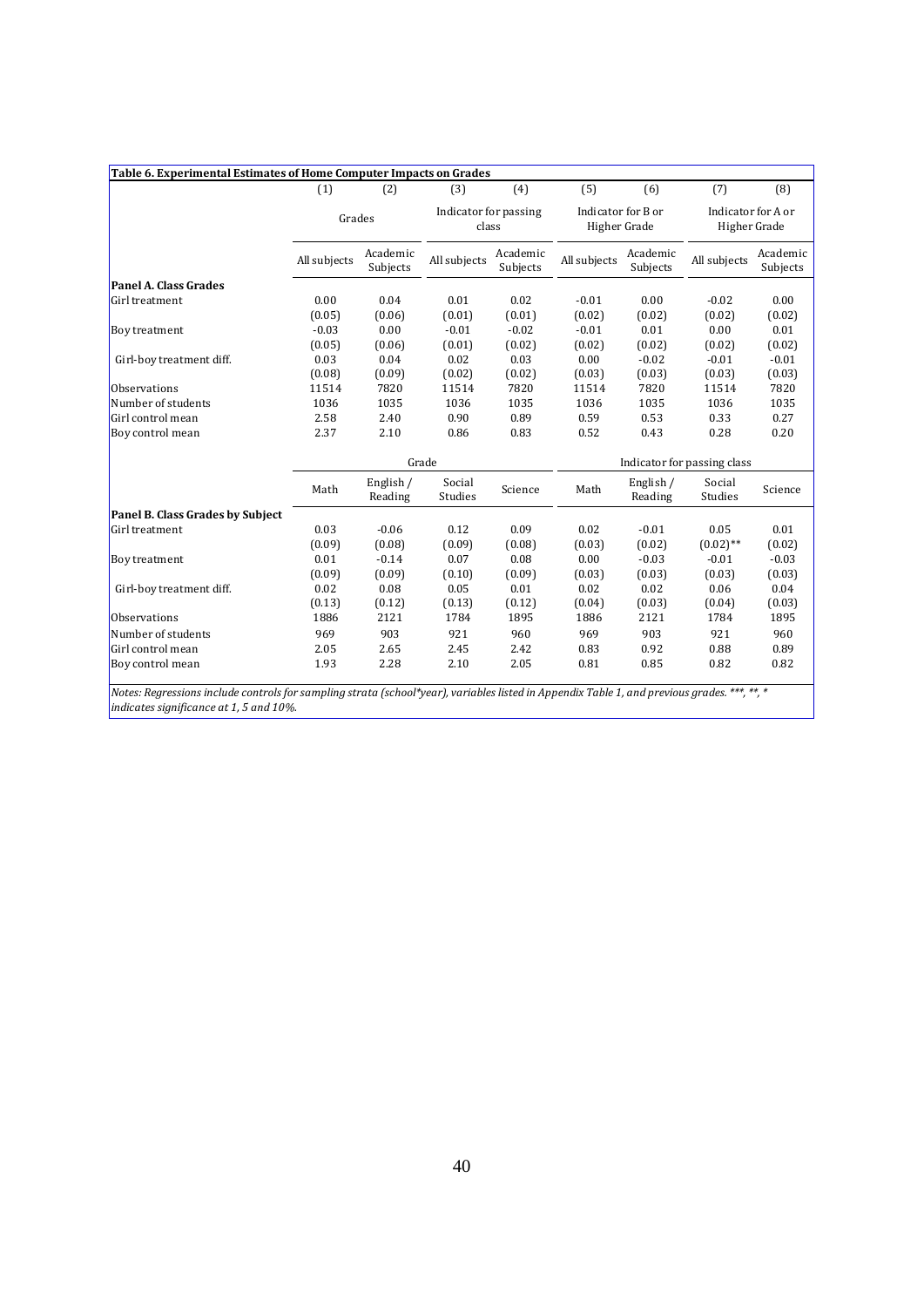| Table 7. Experimental Estimates of Home Computer Impacts on Test Scores and Other Educational Outcomes                                                                                       |                         |                    |                         |                       |                   |                             |                      |  |
|----------------------------------------------------------------------------------------------------------------------------------------------------------------------------------------------|-------------------------|--------------------|-------------------------|-----------------------|-------------------|-----------------------------|----------------------|--|
|                                                                                                                                                                                              | (1)                     | (2)                | (3)                     | (4)                   | (5)               | (6)                         | (7)                  |  |
|                                                                                                                                                                                              |                         | Standardized Score |                         | Proficiency Indicator |                   | <b>Total Credits Earned</b> |                      |  |
|                                                                                                                                                                                              | English /<br>Lang. Arts | Math               | English /<br>Lang. Arts | Math                  | In 3rd<br>quarter | In 4th<br>quarter           | Number of<br>Tardies |  |
| Girl treatment                                                                                                                                                                               | $-0.10$                 | 0.02               | $-0.02$                 | $-0.03$               | $-0.01$           | 0.04                        | 0.18                 |  |
|                                                                                                                                                                                              | (0.06)                  | (0.07)             | (0.03)                  | (0.04)                | (0.13)            | (0.14)                      | (1.31)               |  |
| Boy treatment                                                                                                                                                                                | 0.00                    | $-0.13$            | 0.02                    | 0.00                  | 0.09              | $-0.10$                     | $-0.72$              |  |
|                                                                                                                                                                                              | (0.07)                  | $(0.07)^*$         | (0.03)                  | (0.04)                | (0.14)            | (0.14)                      | (1.34)               |  |
| Girl-boy treatment diff.                                                                                                                                                                     | $-0.10$                 | 0.15               | $-0.04$                 | $-0.03$               | $-0.10$           | 0.15                        | 0.90                 |  |
|                                                                                                                                                                                              | (0.09)                  | (0.10)             | (0.05)                  | (0.05)                | (0.19)            | (0.20)                      | (1.89)               |  |
| <b>Observations</b>                                                                                                                                                                          | 961                     | 914                | 961                     | 914                   | 1123              | 1123                        | 1104                 |  |
| Girl control mean                                                                                                                                                                            | 0.13                    | $-0.04$            | 0.33                    | 0.29                  | 5.42              | 5.54                        | 9.65                 |  |
| Boy control mean                                                                                                                                                                             | $-0.13$                 | 0.04               | 0.25                    | 0.31                  | 5.30              | 5.43                        | 13.49                |  |
|                                                                                                                                                                                              |                         |                    |                         |                       |                   |                             |                      |  |
| Notes: Regressions include controls for sampling strata (school*year), variables listed in Appendix Table 1, and previous test scores. ***, **, *<br>indicates significance at 1, 5 and 10%. |                         |                    |                         |                       |                   |                             |                      |  |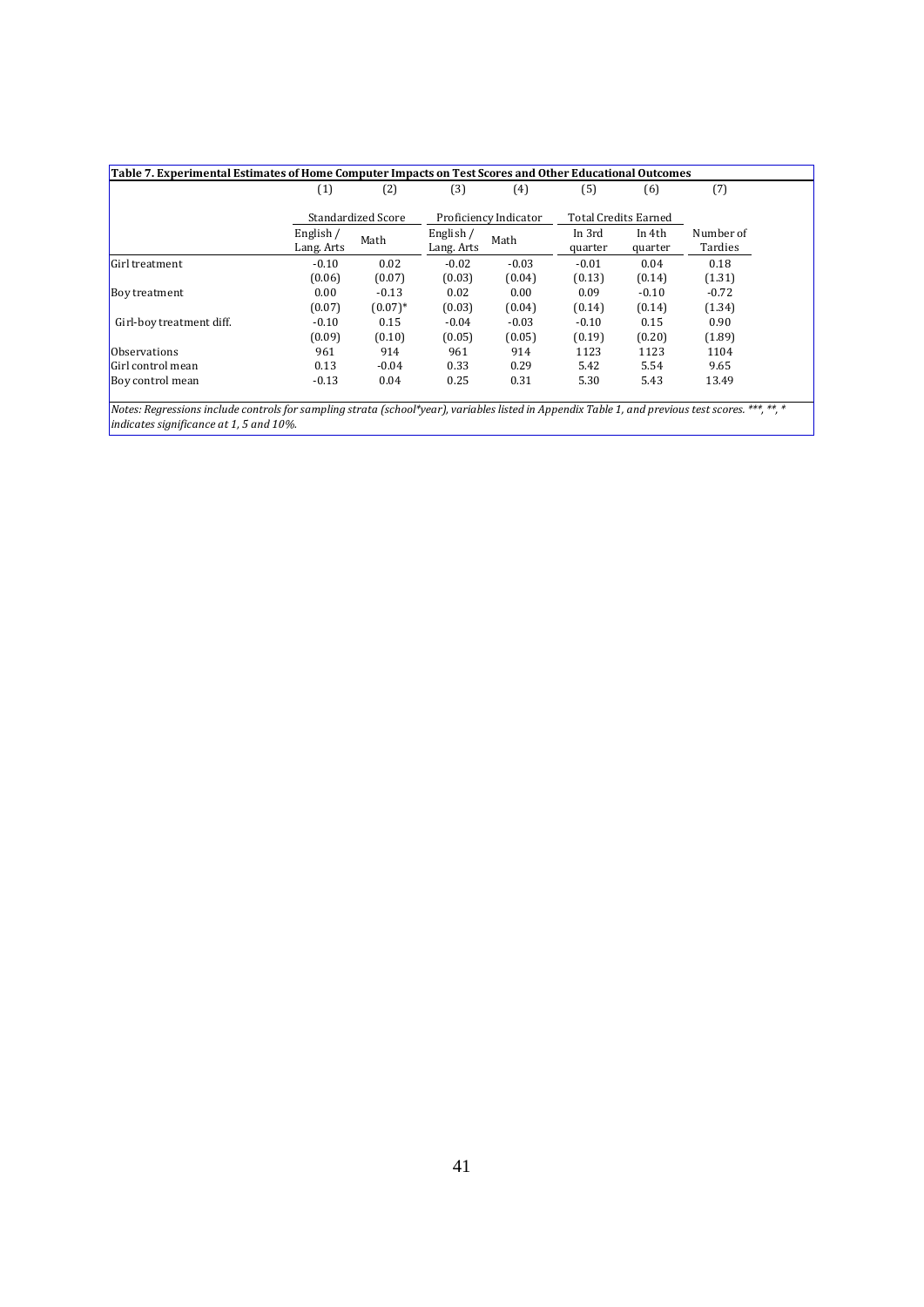| Appendix Table 1. Individual Level Summary Statistics and Balance Check |                |           |             |              |              |             |                  |             |             |
|-------------------------------------------------------------------------|----------------|-----------|-------------|--------------|--------------|-------------|------------------|-------------|-------------|
|                                                                         |                |           |             |              |              |             |                  |             |             |
|                                                                         |                | Total     | Equality of |              | Girls        | Equality of |                  | <b>Boys</b> | Equality of |
|                                                                         | Control        | Treatment | means       | Control      | Treatment    | means       | Control          | Treatment   | means       |
|                                                                         |                |           | p-value     |              |              | p-value     |                  |             | p-value     |
|                                                                         | 12.91          | 12.90     | 0.91        | 12.92        | 12.85        | 0.37        | 12.90            | 12.96       | 0.46        |
| Age                                                                     | (0.87)         | (0.84)    |             | (0.91)       | (0.78)       |             | (0.83)           | (0.89)      |             |
| Female                                                                  | 0.51           | 0.50      | 0.66        | $\mathbf{1}$ | $\mathbf{1}$ |             | $\boldsymbol{0}$ | $\bf{0}$    |             |
|                                                                         |                | (0.50)    |             |              |              |             |                  |             |             |
| Ethnicity = African American                                            | (0.50)<br>0.13 | 0.14      | 0.86        | 0.14         | 0.13         | 0.66        | 0.13             | 0.15        | 0.50        |
|                                                                         |                |           |             |              |              |             |                  |             |             |
|                                                                         | (0.34)         | (0.34)    |             | (0.35)       | (0.34)       |             | (0.33)           | (0.35)      |             |
| Ethnicity = Latino                                                      | 0.56           | 0.55      | 0.76        | 0.55         | 0.57         | 0.66        | 0.57             | 0.54        | 0.38        |
|                                                                         | (0.50)         | (0.50)    |             | (0.50)       | (0.50)       |             | (0.50)           | (0.50)      |             |
| Ethnicity = Asian                                                       | 0.12           | 0.14      | 0.42        | 0.12         | 0.14         | 0.49        | 0.12             | 0.13        | 0.66        |
|                                                                         | (0.33)         | (0.34)    |             | (0.33)       | (0.35)       |             | (0.33)           | (0.34)      |             |
| Ethnicity = White <sup>1</sup>                                          | 0.16           | 0.14      | 0.56        | 0.16         | 0.14         | 0.61        | 0.15             | 0.15        | 0.76        |
|                                                                         | (0.36)         | (0.35)    |             | (0.37)       | (0.35)       |             | (0.36)           | (0.35)      |             |
| Immigrant                                                               | 0.21           | 0.18      | 0.15        | 0.21         | 0.18         | 0.40        | 0.21             | 0.17        | 0.23        |
|                                                                         | (0.41)         | (0.38)    |             | (0.41)       | (0.39)       |             | (0.41)           | (0.38)      |             |
| Primary language is English                                             | 0.43           | 0.43      | 0.97        | 0.43         | 0.43         | 0.98        | 0.43             | 0.43        | 0.97        |
|                                                                         | (0.50)         | (0.50)    |             | (0.50)       | (0.50)       |             | (0.50)           | (0.50)      |             |
| Parent's education <sup>2</sup>                                         | 12.81          | 12.76     | 0.64        | 12.71        | 12.77        | 0.67        | 12.94            | 12.75       | 0.22        |
|                                                                         | (1.44)         | (1.49)    |             | (1.48)       | (1.50)       |             | (1.39)           | (1.48)      |             |
| Number of people living in household                                    | 4.98           | 5.02      | 0.79        | 5.03         | 5.13         | 0.62        | 4.93             | 4.92        | 0.95        |
|                                                                         | (2.43)         | (2.55)    |             | (2.34)       | (2.47)       |             | (2.53)           | (2.63)      |             |
| Lives with mother                                                       | 0.92           | 0.89      | 0.12        | 0.90         | 0.91         | 0.77        | 0.93             | 0.87        | $0.014**$   |
|                                                                         | (0.28)         | (0.32)    |             | (0.30)       | (0.29)       |             | (0.25)           | (0.34)      |             |
| Lives with father                                                       | 0.58           | 0.58      | 0.90        | 0.53         | 0.56         | 0.48        | 0.64             | 0.60        | 0.33        |
|                                                                         | (0.49)         | (0.49)    |             | (0.50)       | (0.50)       |             | (0.48)           | (0.49)      |             |
| Does your mother have job? $4$                                          | 0.47           | 0.46      | 0.68        | 0.47         | 0.44         | 0.55        | 0.47             | 0.48        | 0.98        |
|                                                                         | (0.50)         | (0.50)    |             | (0.50)       | (0.50)       |             | (0.50)           | (0.50)      |             |
| Does your father have a job?                                            | 0.73           | 0.70      | 0.36        | 0.70         | 0.65         | 0.41        | 0.77             | 0.74        | 0.66        |
|                                                                         | (0.44)         | (0.46)    |             | (0.46)       | (0.48)       |             | (0.43)           | (0.44)      |             |
| Full sample size                                                        | 564            | 559       |             | 289          | 279          |             | 275              | 280         |             |

Notes: In Columns 1, 2, 4, 5, 7 and 8, means reported with standard errors in parentheses. Column 3, 6 and 9 report the p-value for the t-test for the *equality of means. \*\*\*, \*\*, \* indicates significance at 1, 5 and 10%.*

*<sup>1</sup> Omitted ethnicity category is "not reported."*

 $^2$  This is the highest education level of either parent (which is the measure most schools in our sample collected).

3 The variables for mother's and father's job is reported only for households in which the given parent lives in the household.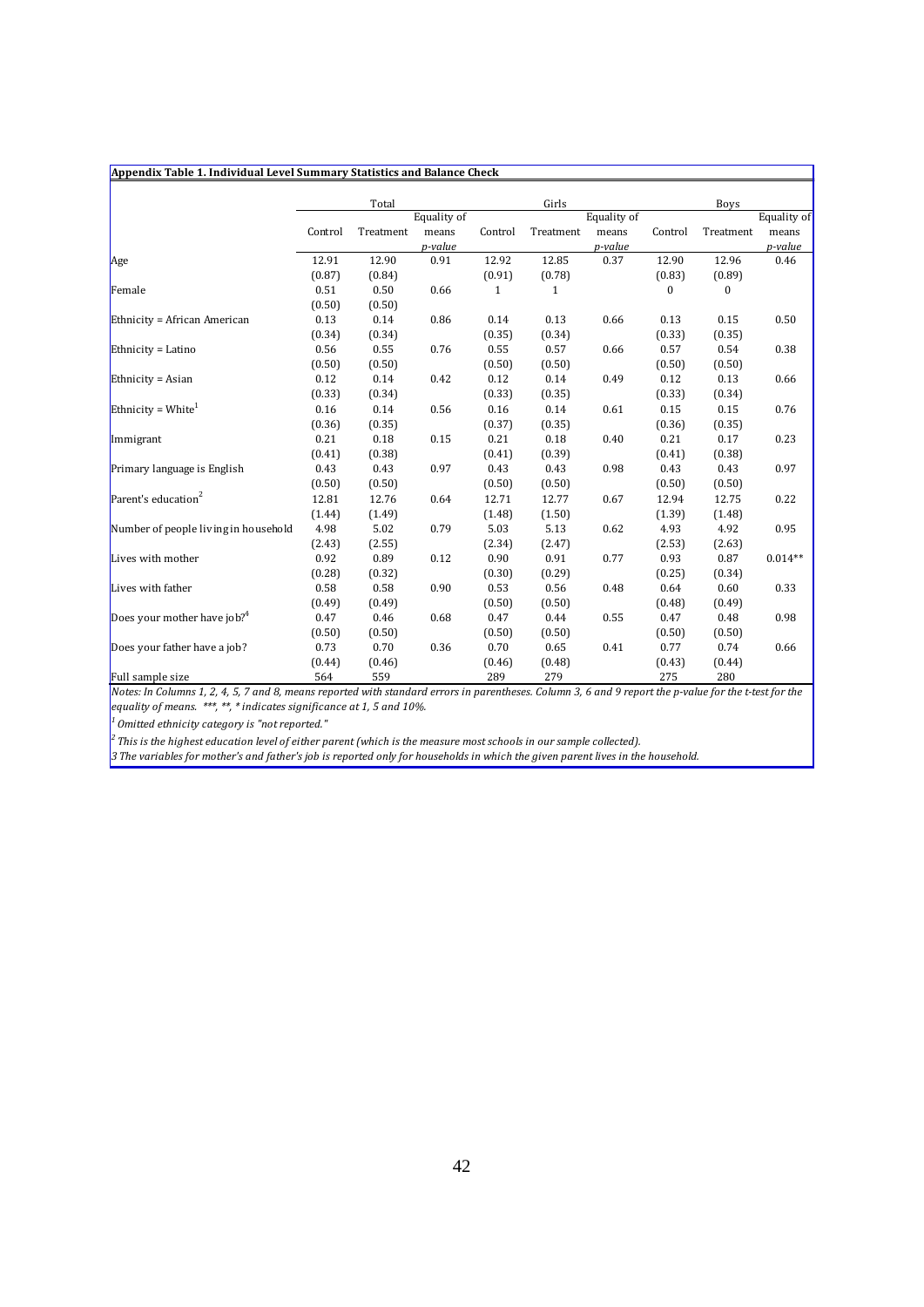| Appendix Table 2. First-Stage Effects on Reported Hours of Computer Use by Location and Type of Activity                         |              |              |                                |                       |              |  |  |
|----------------------------------------------------------------------------------------------------------------------------------|--------------|--------------|--------------------------------|-----------------------|--------------|--|--|
|                                                                                                                                  | (1)          | (2)          | (3)                            | (4)                   | (5)          |  |  |
|                                                                                                                                  |              |              | Hours of Computer Use Per Week |                       |              |  |  |
|                                                                                                                                  | Schoolwork   | Email        | Games, Videos,                 | Social                | Other        |  |  |
|                                                                                                                                  |              |              | Music, Ent.                    | Networking            |              |  |  |
| Panel A. Total                                                                                                                   |              |              |                                |                       |              |  |  |
| Girl control group                                                                                                               | 2.10         | 0.27         | 0.58                           | 0.44                  | 0.54         |  |  |
| Girl treatment group                                                                                                             | 2.84         | 0.59         | 1.27                           | 1.07                  | 0.77         |  |  |
| Treatment-control                                                                                                                | 0.74         | 0.31         | 0.69                           | 0.63                  | 0.23         |  |  |
|                                                                                                                                  | $(0.36)$ **  | $(0.17)*$    | $(0.29)$ **                    | $(0.24)$ **           | $-0.14$      |  |  |
| Boy control group                                                                                                                | 1.67         | 0.20         | 0.99                           | 0.68                  | 0.58         |  |  |
| Boy treatment group                                                                                                              | 2.57         | 0.74         | 1.74                           | 1.12                  | 0.77         |  |  |
| Treatment-control                                                                                                                | 0.90         | 0.54         | 0.75                           | 0.44                  | 0.19         |  |  |
|                                                                                                                                  | $(0.35)$ **  | $(0.16)$ *** | $(0.28)$ ***                   | $(0.24)$ <sup>*</sup> | $-0.14$      |  |  |
| Girl-Boy Treatment-Control                                                                                                       | $-0.16$      | $-0.23$      | $-0.06$                        | 0.19                  | 0.04         |  |  |
|                                                                                                                                  | (0.51)       | (0.23)       | (0.40)                         | (0.34)                | (0.20)       |  |  |
| Observations                                                                                                                     | 665          | 665          | 665                            | 665                   | 665          |  |  |
| Panel B. At Home                                                                                                                 |              |              |                                |                       |              |  |  |
| Girl control group                                                                                                               | 0.22         | 0.05         | 0.12                           | 0.14                  | 0.13         |  |  |
| Girl treatment group                                                                                                             | 1.03         | 0.29         | 0.65                           | 0.49                  | 0.35         |  |  |
| Treatment-control                                                                                                                | 0.81         | 0.24         | 0.54                           | 0.35                  | 0.22         |  |  |
|                                                                                                                                  | $(0.16)$ *** | $(0.09)$ *** | $(0.15)$ ***                   | $(0.12)$ ***          | $(0.07)$ *** |  |  |
| Boy control group                                                                                                                | 0.21         | 0.08         | 0.23                           | 0.12                  | 0.10         |  |  |
| Boy treatment group                                                                                                              | 0.98         | 0.33         | 0.81                           | 0.62                  | 0.34         |  |  |
| Treatment-control                                                                                                                | 0.77         | 0.25         | 0.59                           | 0.49                  | 0.24         |  |  |
|                                                                                                                                  | $(0.16)$ *** | $(0.09)$ *** | $(0.15)$ ***                   | $(0.12)$ ***          | $(0.07)$ *** |  |  |
| Girl-Boy Treatment-Control                                                                                                       | 0.04         | $-0.01$      | $-0.05$                        | $-0.14$               | $-0.02$      |  |  |
|                                                                                                                                  | (0.23)       | (0.13)       | (0.21)                         | (0.17)                | (0.10)       |  |  |
| Observations                                                                                                                     | 789          | 789          | 789                            | 789                   | 789          |  |  |
| Panel C. At School                                                                                                               |              |              |                                |                       |              |  |  |
| Girl control group                                                                                                               | 1.11         | 0.06         | 0.16                           | 0.05                  | 0.23         |  |  |
| Girl treatment group                                                                                                             | 0.97         | 0.05         | 0.12                           | 0.03                  | 0.17         |  |  |
| Treatment-control                                                                                                                | $-0.15$      | $-0.01$      | $-0.04$                        | $-0.01$               | $-0.06$      |  |  |
|                                                                                                                                  | $-0.16$      | $-0.03$      | $-0.11$                        | $-0.02$               | $-0.07$      |  |  |
| Boy control group                                                                                                                | 0.91         | 0.07         | 0.30                           | 0.08                  | 0.27         |  |  |
| Boy treatment group                                                                                                              | 1.11         | 0.05         | 0.39                           | 0.04                  | 0.13         |  |  |
| Treatment-control                                                                                                                | 0.20         | $-0.02$      | 0.09                           | $-0.04$               | $-0.15$      |  |  |
|                                                                                                                                  | $-0.16$      | $-0.03$      | $-0.11$                        | $(0.02)*$             | $(0.07)$ **  |  |  |
| Girl-Boy Treatment-Control                                                                                                       | $-0.35$      | $0.01\,$     | $-0.13$                        | 0.02                  | 0.08         |  |  |
|                                                                                                                                  | (0.22)       | (0.04)       | (0.16)                         | (0.03)                | (0.10)       |  |  |
| Observations                                                                                                                     | 771          | 771          | 771                            | 771                   | 771          |  |  |
| <b>Panel D. At Other Locations</b>                                                                                               |              |              |                                |                       |              |  |  |
| Girl control group                                                                                                               | 0.76         | 0.15         | 0.29                           | 0.23                  | 0.24         |  |  |
| Girl treatment group                                                                                                             | 0.59         | 0.20         | 0.36                           | 0.44                  | 0.22         |  |  |
| Treatment-control                                                                                                                | $-0.17$      | 0.04         | 0.06                           | 0.21                  | $-0.02$      |  |  |
|                                                                                                                                  | $-0.19$      | $-0.11$      | $-0.10$                        | $-0.16$               | $-0.08$      |  |  |
| Boy control group                                                                                                                | 0.53         | 0.09         | 0.48                           | 0.47                  | 0.23         |  |  |
| Boy treatment group                                                                                                              | 0.43         | 0.36         | 0.48                           | 0.46                  | 0.30         |  |  |
| Treatment-control                                                                                                                | $-0.10$      | 0.27         | 0.01                           | $-0.01$               | 0.07         |  |  |
|                                                                                                                                  | $-0.19$      | $(0.11)$ **  | $-0.10$                        | $-0.16$               | $-0.08$      |  |  |
| Girl-Boy Treatment-Control                                                                                                       | $-0.06$      | $-0.23$      | 0.06                           | 0.22                  | $-0.09$      |  |  |
|                                                                                                                                  | (0.27)       | (0.16)       | (0.14)                         | (0.23)                | (0.11)       |  |  |
| Observations                                                                                                                     | 771          | 771          | 771                            | 771                   | 771          |  |  |
| Notes: Data are from follow-up survey completed by students at end of school year. ***, **, * indicates significance at 1, 5 and |              |              |                                |                       |              |  |  |
| 10%.                                                                                                                             |              |              |                                |                       |              |  |  |